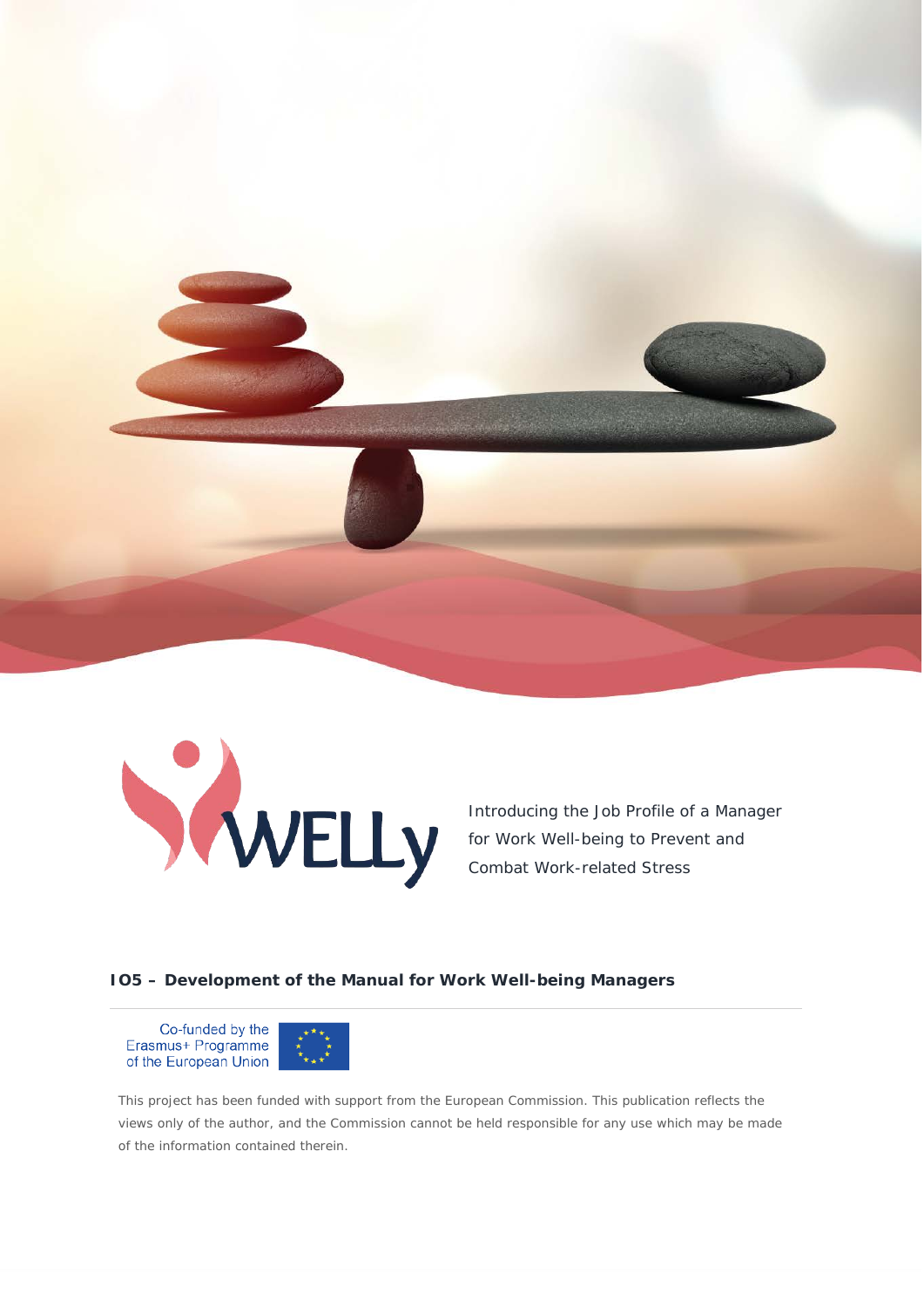

| Document type:                     | Deliverable (Intellectual Output-IO) |
|------------------------------------|--------------------------------------|
| Document version:                  | 1.0                                  |
| Document preparation start date:   | 2021-12-01                           |
| Document end date (final version): | 2022-08-31                           |
| Classification:                    | Public                               |
| Project Start Date:                | 2019-09-01                           |
| Project End Date:                  | 2022-08-31                           |
| Deliverable Begin Date:            | M15                                  |
| Deliverable Due:                   | M <sub>24</sub>                      |

# DOCUMENT REVISION LOG

| Version | Date    | Description                                        | Author                    |
|---------|---------|----------------------------------------------------|---------------------------|
| 01      | 2022-02 | Draft for partners                                 | Victoria Shapkarina (FyG) |
| 02      | 2022-04 | Implementation of partners' inputs and<br>comments | All partners              |
| 03      | 05-2022 | Revision and feedback                              | All partners              |
| 04      | 06-2022 | Final version                                      | All partners              |
| 05      | 07-2022 | Partner language versions                          | All partners              |

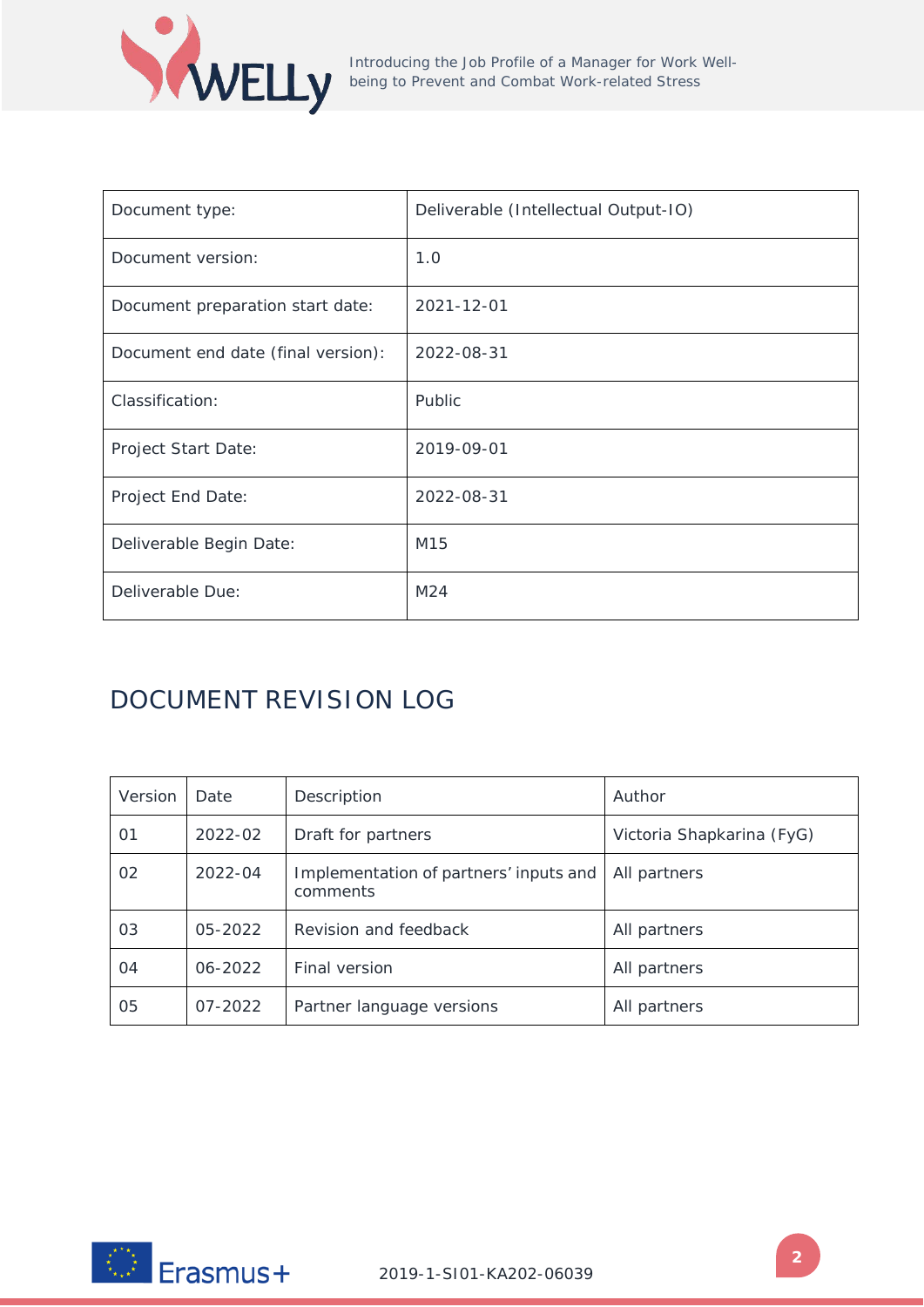

Introducing the Job Profile of a Manager for Work Wellbeing to Prevent and Combat Work-related Stress

**Main author:** Victoria Shapkarina (FYG);

**CONTRIBUTOR AUTHORS:** Patrícia Costa and Sílvia da Silva (ISCTE-UIL); Annmarie Gorenc Zoran and Katja Kragelj Mikolič (FOS); Ester Snedec (DRPDNM); Daiana Colledani (PSYCHO); Julia Bahushi (IED), Célia Nunes (EPRALIMA); Vittoria Fontanesi (SINERGIE)

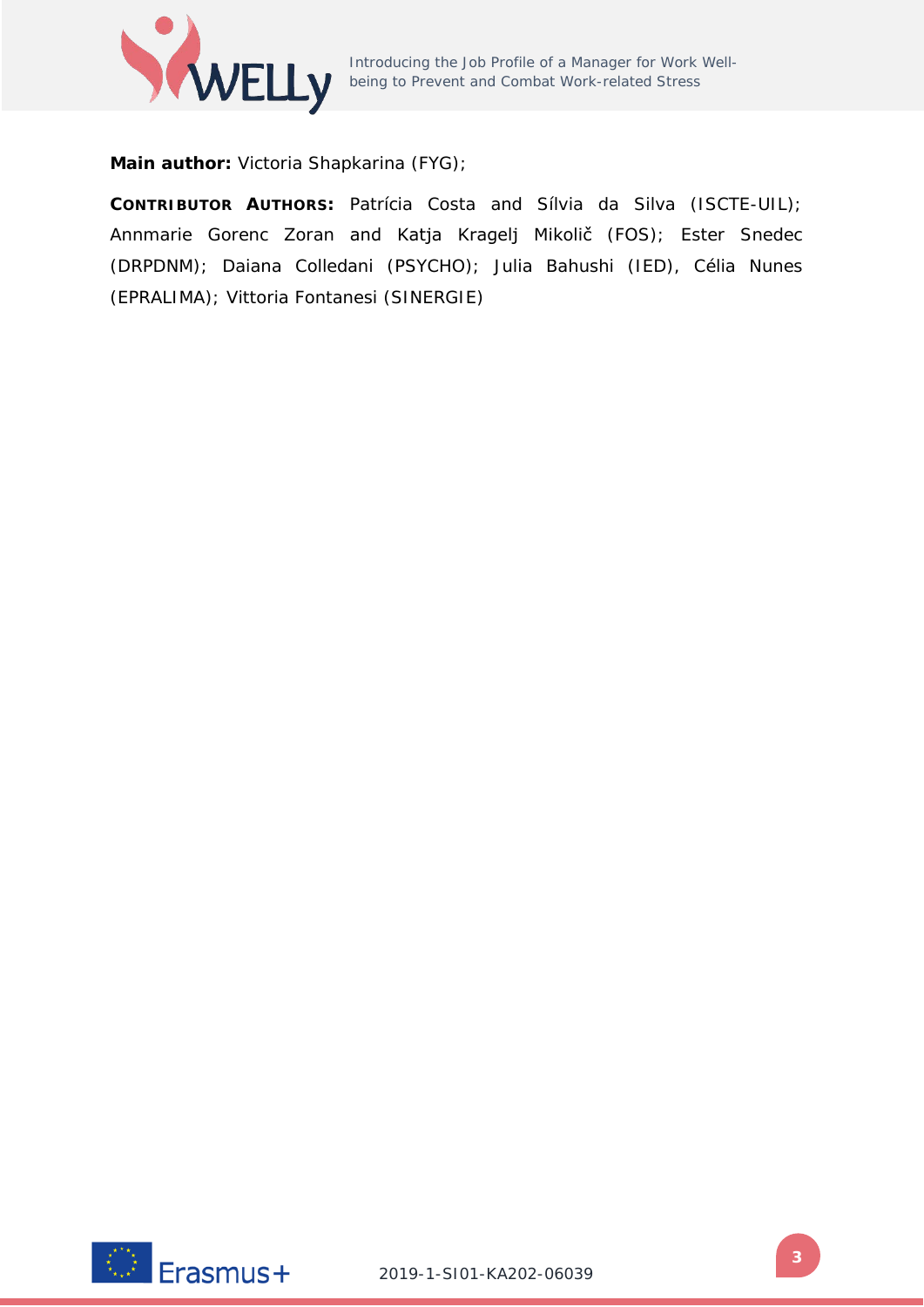

# <span id="page-3-0"></span>EXECUTIVE SUMMARY

The 5<sup>th</sup> IO of the WELLy project aims at developing a Manual for Work Well-being Managers, as well as a Toolkit with different practical tools and contents to complete the information available in the Manual.

These contents will be addressed to two different groups:

- 1. Researchers and VET experts dealing with the issues related to workplaces conditions and employee's wellbeing.
- 2. Professionals active in the HR management, employers and managers as well as people who intend to become Work Well-being Managers.

As a result, this document will consist of two different and interconnected sections:

- Manual for Work Well-being Managers;
- Toolkit for Work Well-being Managers as Annex.

In the first section, a development of the contents required for the implementation of the figure of the Work Well-being Manager is carried out according to the professional profile certified at European level, as established in the previous output (IO4) of the WELLy project.

Accordingly, the Manual will be divided into the following units:

- **•** Introduction to the Manual for Work Well-being Managers for the practical implementation of measures to prevent and combat work-related stress in the work environment.
- **•** Unit 1. Promoting a holistic, proactive approach to managing health and wellbeing issues at work
- **•** Unit 2. Fostering the occupational safety and health practitioners' teamwork, improvement of employee's work performance and decrease of sickness and absence
- **•** Unit 3. Strategies to manage issues related to mental health in the workplace
- **•** References

In the second section, the attention was moved towards practical tools and activities helpful for the Work Well-being Manager in order to provide a pragmatic and functional approach to the role to be performed in the company with the aim of preventing and combating work-related stress. Therefore, a list of helpful materials linked to each of the units of the Manual will be provided as an Annex.

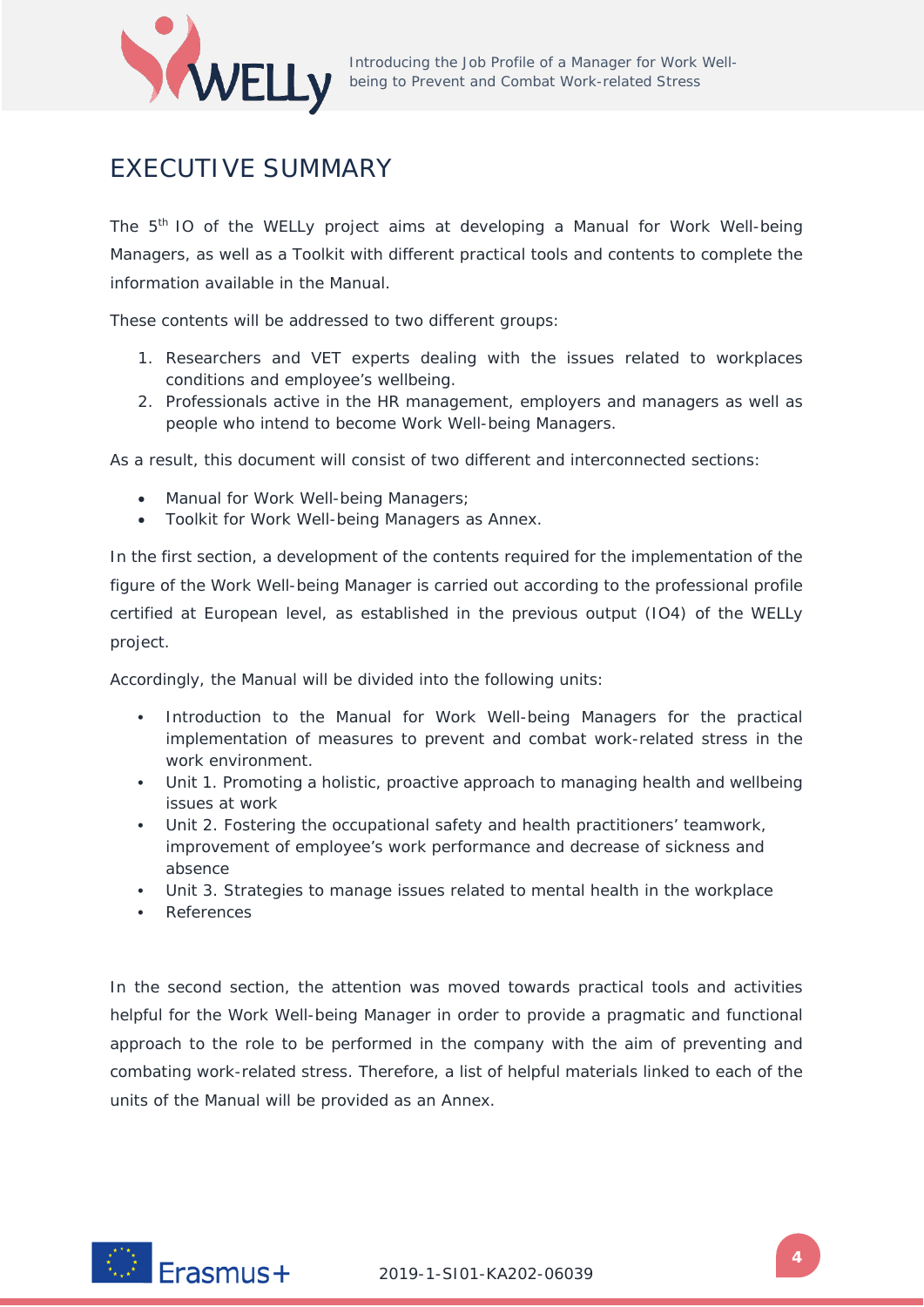

Introducing the Job Profile of a Manager for Work Wellbeing to Prevent and Combat Work-related Stress

# **Contents**

| INTRODUCTION TO THE MANUAL FOR WORK WELL-BEING MANAGERS7                                                                                    |  |  |  |  |
|---------------------------------------------------------------------------------------------------------------------------------------------|--|--|--|--|
| UNIT 1. PROMOTING OF HOLISTIC, PROACTIVE APPROACH TO MANAGING HEALTH AND                                                                    |  |  |  |  |
| 1.1.                                                                                                                                        |  |  |  |  |
| 1.2.                                                                                                                                        |  |  |  |  |
| 1.3.                                                                                                                                        |  |  |  |  |
| 1.4.                                                                                                                                        |  |  |  |  |
| UNIT 2. FOSTERING THE OCCUPATIONAL SAFETY AND HEALTH PRACTITIONERS'<br>TEAMWORK, IMPROVEMENT OF EMPLOYEE'S WORK PERFORMANCE AND DECREASE OF |  |  |  |  |
| 2.1.                                                                                                                                        |  |  |  |  |
| 2.2.                                                                                                                                        |  |  |  |  |
| 2.3.                                                                                                                                        |  |  |  |  |
| 2.4.                                                                                                                                        |  |  |  |  |
| UNIT 3. STRATEGIES TO MANAGE ISSUES RELATED TO MENTAL HEALTH IN THE                                                                         |  |  |  |  |
|                                                                                                                                             |  |  |  |  |
|                                                                                                                                             |  |  |  |  |
| 3.3.                                                                                                                                        |  |  |  |  |
| 3.4.                                                                                                                                        |  |  |  |  |
|                                                                                                                                             |  |  |  |  |
|                                                                                                                                             |  |  |  |  |
|                                                                                                                                             |  |  |  |  |

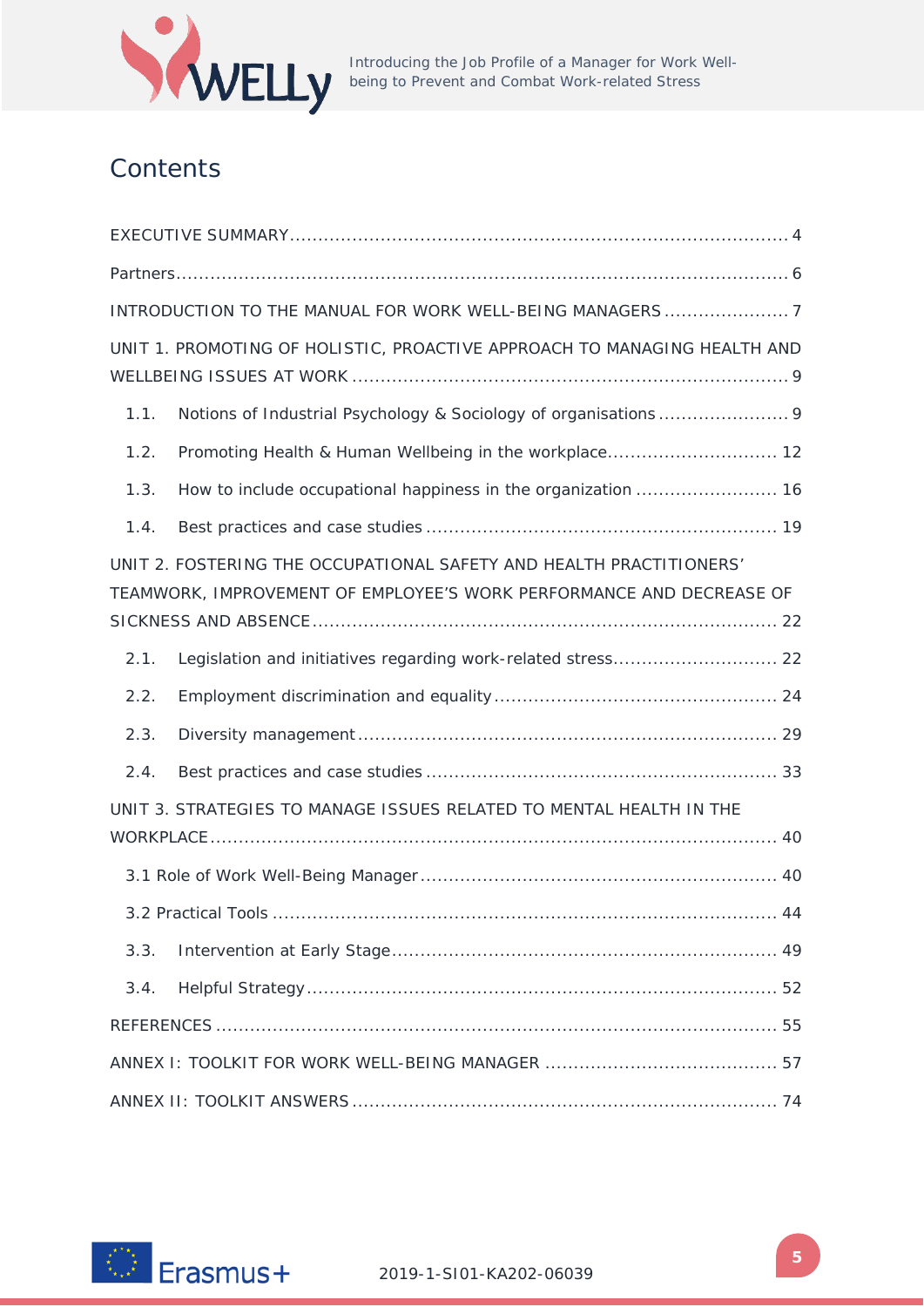

Introducing the Job Profile of a Manager for Work Well-**WELLY** Introducing the Job Protile of a Manager for Work Introducing the Job Protile of a Manager for Work International Stress

# <span id="page-5-0"></span>Partners



FOS- Fakulteta za organizacijske študije v Novem mestu (Slovenia)

www.fos-unm.si



SINERGIE - Sinergie Società Consortile a Responsabilità Limitata (Italy)

www.sinergie-italia.com



DRPDNM - Društvo za razvijanje prostovoljnega dela Novo mesto (Slovenia)

www.nevladnik.info/si



Instituto Universitario de Lisboa (Portugal)

www.iscte.pt



IED - Institute of Entrepreneurship Development (Greece)

[www.ied.eu](http://www.ied.eu/)



www.psychometrics.it



EPRALIMA – Escola Profissional Doalto Lima – Cooperativa de Interesse Publico e Responsabilidade LImitada (Portugal)

www.epralima.com



FYG – Instalofi Levante S.L. (Spain)

www.fygconsultores.com

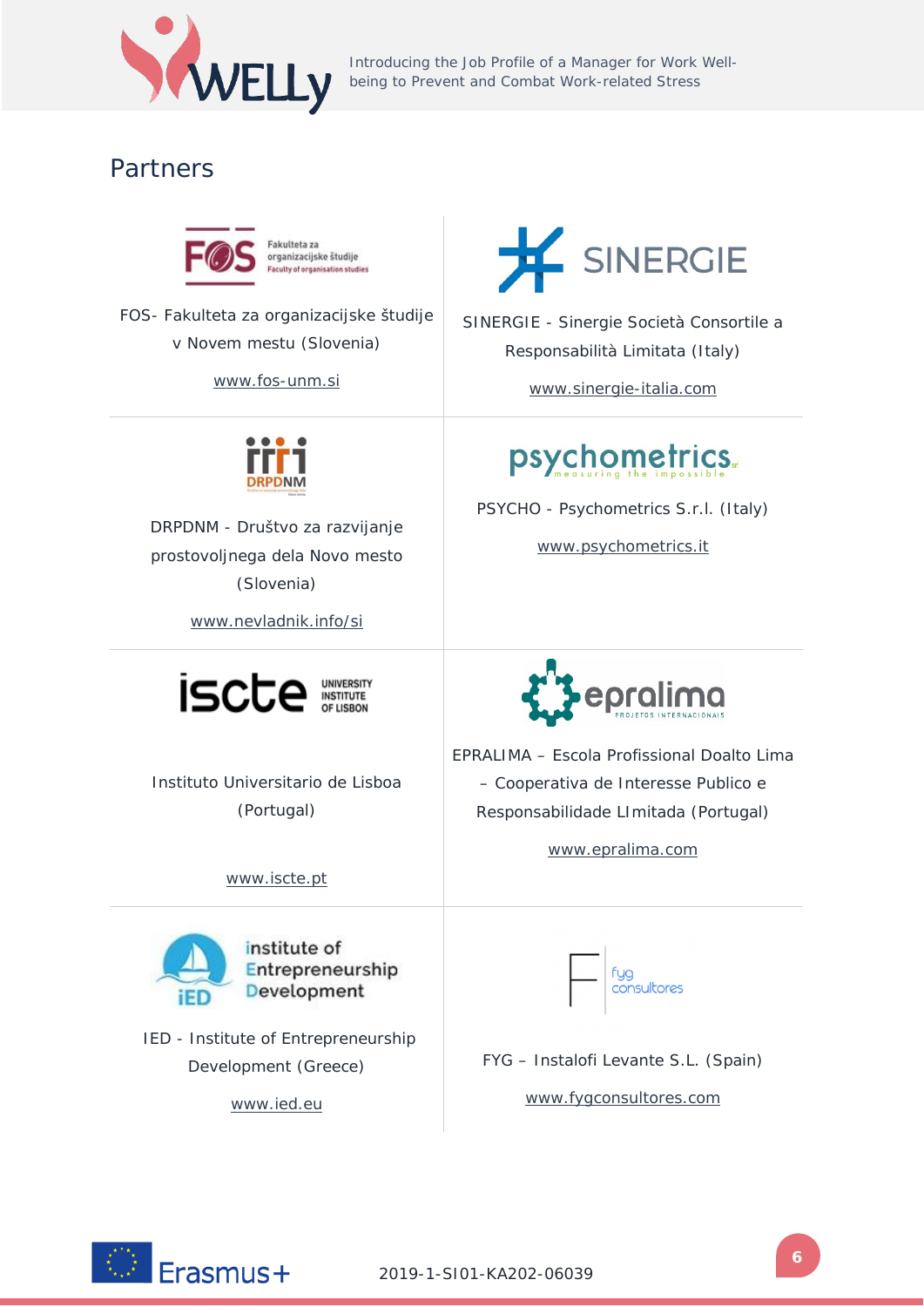

# <span id="page-6-0"></span>INTRODUCTION TO THE MANUAL FOR WORK WELL-BEING MANAGERS

Welcome to the Manual for Work Well-being Managers for the practical implementation of measures to prevent and combat work-related stress in the work environment!

Through this WELLy Project Manual, you will learn how to **manage and promote the mental wellbeing of employees** in an organization, as well as how to support them if they experience mental health problems in the workplace.

Therefore, this Manual for Work Well-being Managers will provide a holistic and proactive approach to **managing health and wellbeing issues at work**, as well as to **encourage occupational safety** and health practitioners to work with others, particularly occupational health and human resources specialists to **improve employees' work performance and reduce sickness absence**.

Thus, this Manual fulfils the following Learning Outcomes (LOs):

- Identifying and addressing the causes of workplace injury and ill health, as required by health and safety law;
- Addressing the impact of health on the capacity of employees to work, e.g., support those with disabilities and health conditions, and rehabilitation;
- Promoting healthier lifestyles and therefore making a positive impact on the general health of the workforce.

Furthermore, you will also encounter a **variety of strategies to manage issues related to mental health** in the workplace as a source of practical help. The Manual will also acknowledge the role of the Work Well-being Manager as key player in addressing mental health problems in members of their teams dealing with mental health problems in the workplace and underline the importance of intervention at an early stage.

To achieve the above, on the following pages you will find the learning materials concerning the following educational units:

- **•** Unit 1. Promoting a holistic, proactive approach to managing health and wellbeing issues at work
- **•** Unit 2. Fostering the occupational safety and health practitioners' teamwork, improvement of employee's work performance and decrease of sickness and absence
- **•** Unit 3. Strategies to manage issues related to mental health in the workplace

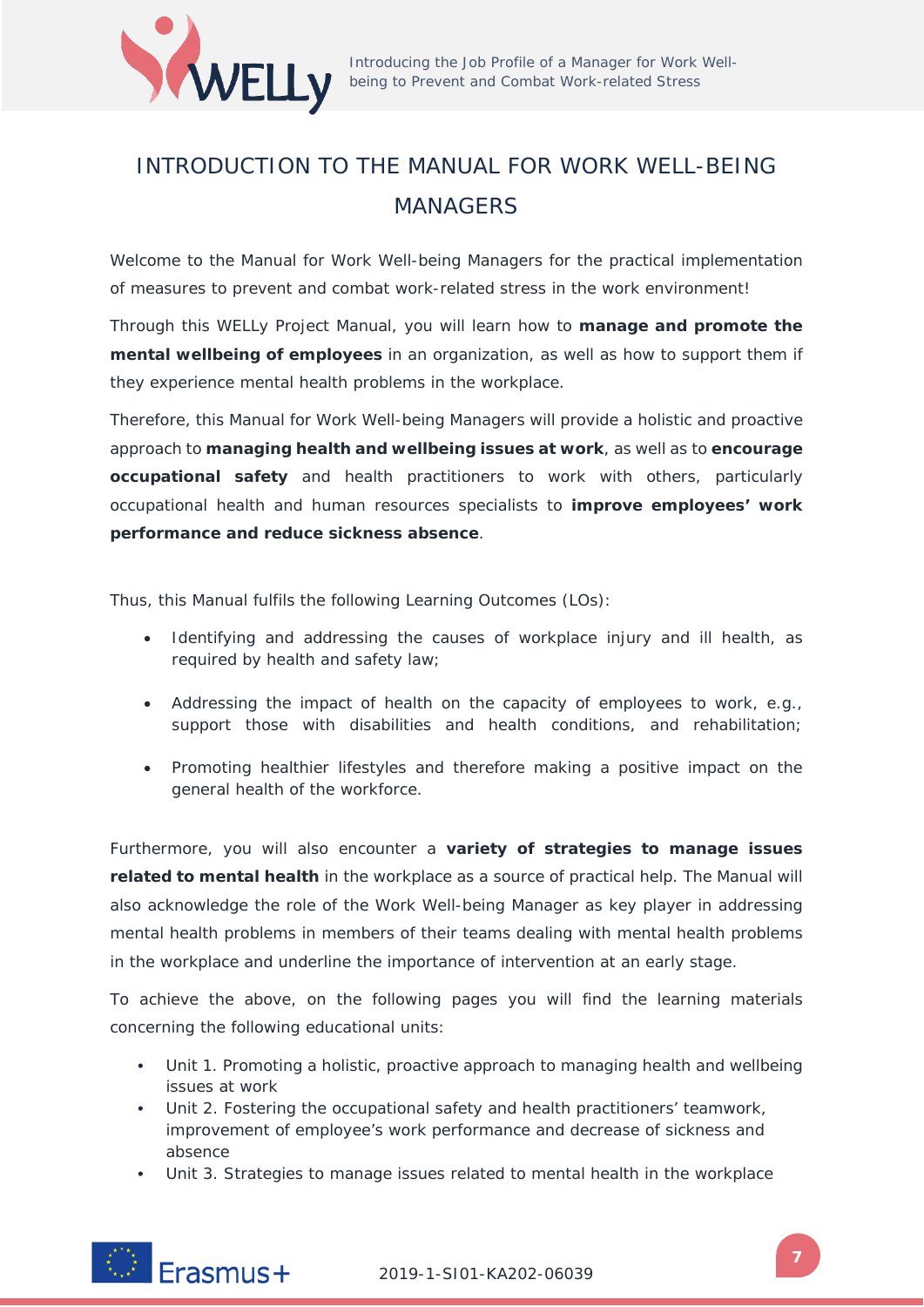

However, before getting into the details, it is important to define the **figure of the Work Well-being Manager** according to the WELLy project's Work Well-being Manager Training Course.

This new Professional Profile has a **cross-functional role** which leverages psychological skills including diversity management (e.g., race, ethnicity, gender, sexual orientation, socioeconomic status, age, physical ability, religious background; beliefs of other ideologies and so on), particularly when it comes to disabled persons as they often require specific adjustments of their work environment. On top of this, the Work Well-being Manager cooperates with other departments to **analyse the issues** caused, or that could cause **work-related stress**, and to **reduce psychosocial risks** and **improve employees' commitment and engagement**.

Stress at work is one of the main challenges that managers currently face in European organisations, which has a negative impact for employees' health and productivity.

Considering these circumstances, it is necessary to take an active approach to **reduce stress and promote employee well-being in order to create healthier workplaces**. The Project WELLy introduces the Work Well-Being Manager (WWM) as an organisational role intended to assure healthy work conditions and the quality of life at work and, therefore, the project aims to contribute to the improvement of occupational health, encourage a proactive approach, ensure that daily working conditions are fair and healthy, and reduce psychosocial risks as well as improve employees' commitment, productivity, well-being and engagement.

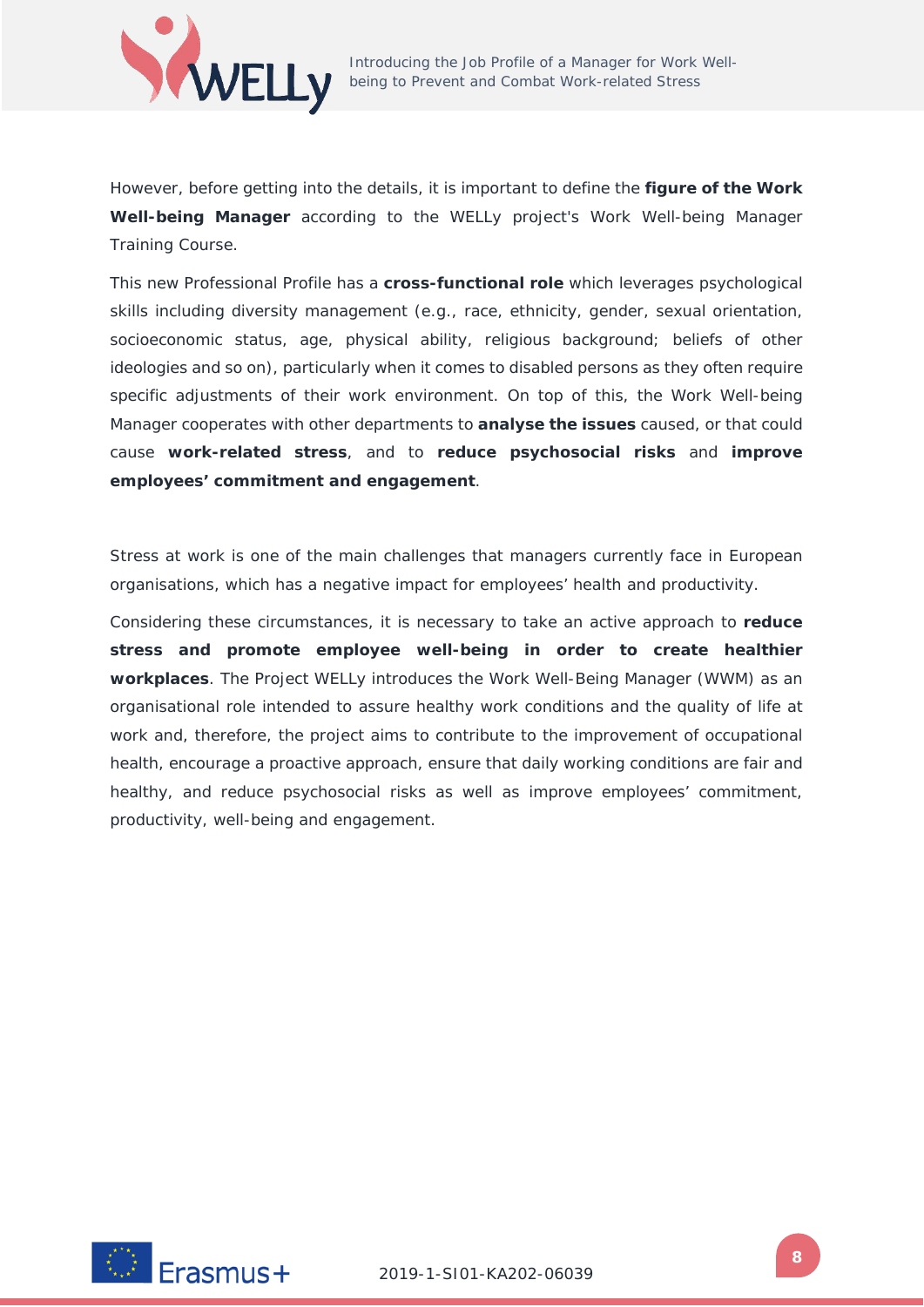

# <span id="page-8-0"></span>UNIT 1. PROMOTING OF HOLISTIC, PROACTIVE APPROACH TO MANAGING HEALTH AND WELLBEING ISSUES AT WORK

# <span id="page-8-1"></span>1.1. Notions of Industrial Psychology & Sociology of organisations

"*Work is basic to the human condition, to the creation of the human environment, and to the context of human relationships.*"

(Applebaum, 1992)

In the current context, organizations, nationally and internationally, feel the pressure to become competitive and sustainable. Phenomena such as globalization, new technologies and the constant pressures in the economic, political and social spheres force profound changes to the traditional management and governance models adopted.

Faced with this uncertainty and volatility, organizations are constantly seeking to respond to these challenges in an effective and disruptive manner. Constant reinvention is now on the agenda of organizations in the search for sustainable competitive advantage that rewards organizations that are innovative, flexible, adaptable and efficient.

All these changes in the external and internal environment have also led to changes in traditional work and career models. The way people work and view work is constantly changing. Today, people management assumes a clear strategic position within organizations.

In this sense, it is vital to approach the notion of industrial psychology to understand how all these changes and alterations influence the centrality of work in the way we work and how we view work.

*"Organizational psychology is the science of psychology applied to work and organizations."* 

(Kozlowski, 2012)

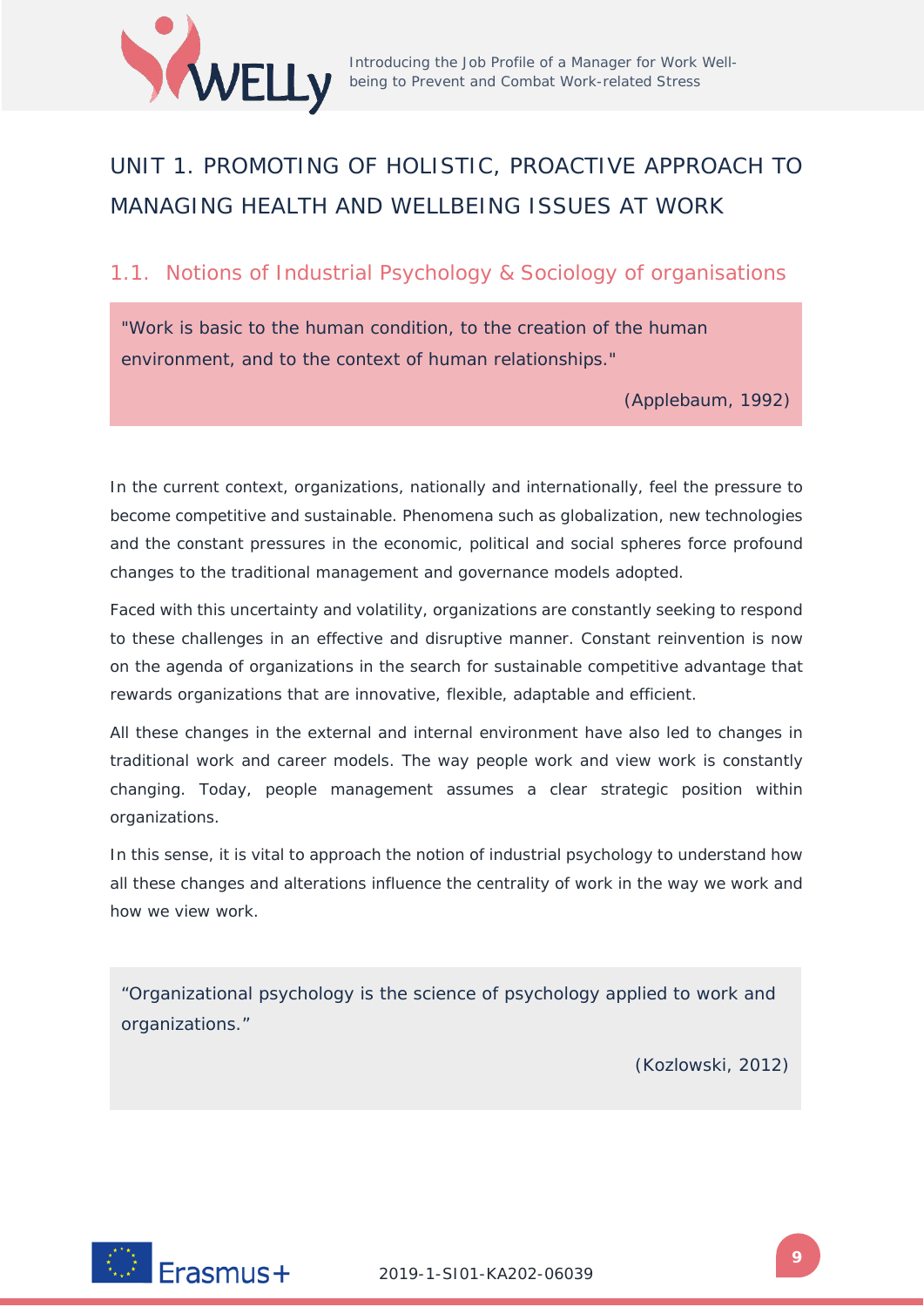

As already addressed the concept of work evolves and continues to constantly change. In recent years, organizational psychology, has focused its attention on three main trends (Kozlowski, 2012):

# (A) The rise of multilevel theory, research, and methods

Organizational psychology no longer focuses only on the individual and their characteristics, but extends its area of interest to the particularities of groups and their dynamics in the work context, associated with themes such as leadership, the role of organizational culture and contextual factors such as technologies and organizational structure.

# (B) Team effectiveness

The increasing focus on group dynamics also leads to the application of organizational psychology concepts to the study of team effectiveness. Namely driven by the change in the structuring of work with the shift of focus from individuals to teams in the search for adaptation, innovation and improved decision-making using diversity.

# (C) Interest in developmental processes and the dynamics of behavior

People are (un)questionably complex, which brings with it incredibly complex challenges to manage them according to their skills, needs, motivations, styles, among others. In addition, it is vital to integrate the efficient management of human capital with the need for efficient management of work systems, technologies, coordination of groups and activities, structures, performance, and others.

It can be said today that management is not only focused on business prosperity, but also on maximizing organizational, group and individual interests.

In practice, the trends highlighted above are expressed at various levels in the management of people in organizations, not only in terms of staff management with the definition of the organizational structure and respective recruitment and selection practices, but also in terms of performance management, with a view to the alignment and involvement of employees according to the organization's strategy. In the latter, the focus is on training and personal development policies, reward and career systems, and well-being practices, among others (Kozlowski, 2012).

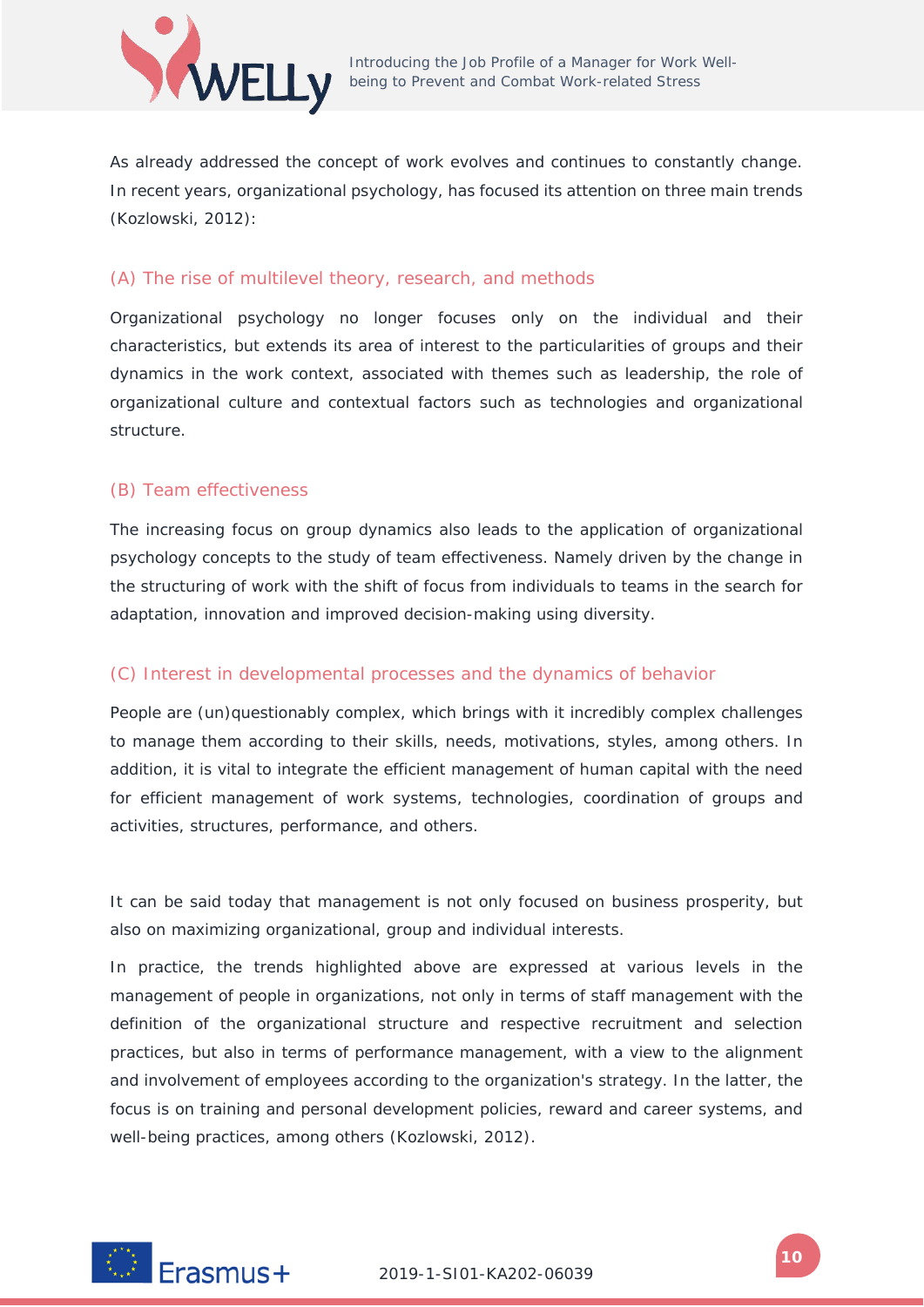

The literature has also given increased attention to well-being as a vital theme for organizational psychology. Often, this theme of well-being appears as an opposite pole/tension with organizational efficiency. That is, it reinforces a primary idea that managers, due to scarce resources, have to make incompatible choices. On the contrary, research has shown that healthy organizations, which promote well-being in all its forms, achieve greater economic and social success (Guest, 2017).

The benefits of a well-being strategy are evident in productivity levels, the promotion of good health and safety indicators at work, and high levels of employee well-being across the board.

As the opening statement to this chapter emphasizes, it is important to remember that today the boundaries of work extend beyond the physical limits of the workplace and take on a predominance in all areas of our lives. Beyond the classic material benefits, work also assumes a form of identity and well-being that deserves to be framed and prioritized in the employee life cycle.

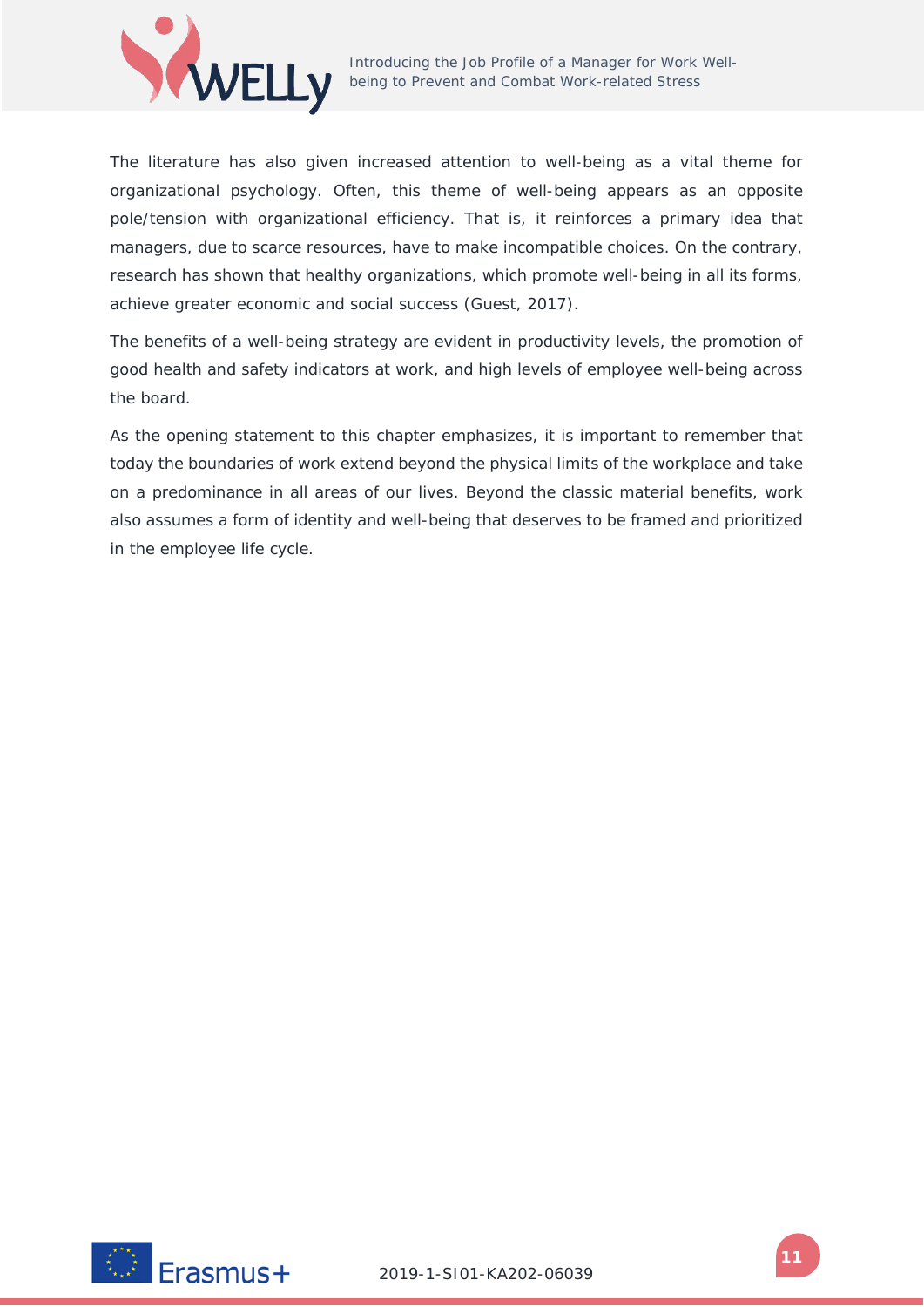

# <span id="page-11-0"></span>1.2. Promoting Health & Human Wellbeing in the workplace

" *Employers need to establish a culture that makes it clear that worksite health and wellness are among the highest priorities for the organization."* 

(Arena et. al, 2013)

Developing and implementing ways that promote health and wellness in the workplace is not only an investment for employees, but also for employers. Implementing a wellness program, in the work environment, can promote productivity and job retention. This can be heavily achieved by improving working conditions, reducing occupational accidents and diseases, and cultivating and promoting an occupational risk prevention culture (Arena et al., 2013).

Achieving a safe and healthy working environment is a key characteristic of socioeconomic well-being and progress in a modern and prosperous society, while at the same time making a decisive contribution to promoting economic growth and employment by ensuring quality and productivity at work.

Mental health can be negatively affected in various ways by working life. Relationships with colleagues, supervisors and employers, as well as the challenges of professional obligations and challenges at every level, do not leave employees' mental state as well as interpersonal and family relationships unaffected (Rajgopal, 2010).

We must not forget that mental strain and stress have an impact on physical health. When stress and other negative emotional states (anger, anxiety, depression, fear, uncertainty) become chronic, the consequences are more serious.

The prevention and treatment of problems that affect the productivity of executives, endangering occupational safety and health is considered imperative, with Employee Support Programs and the formation of a corresponding culture being the optimal solution (Sheppard, 2016).

*"Change is an ongoing and never-ending process of organizational life"*

(Sheppard, 2016)

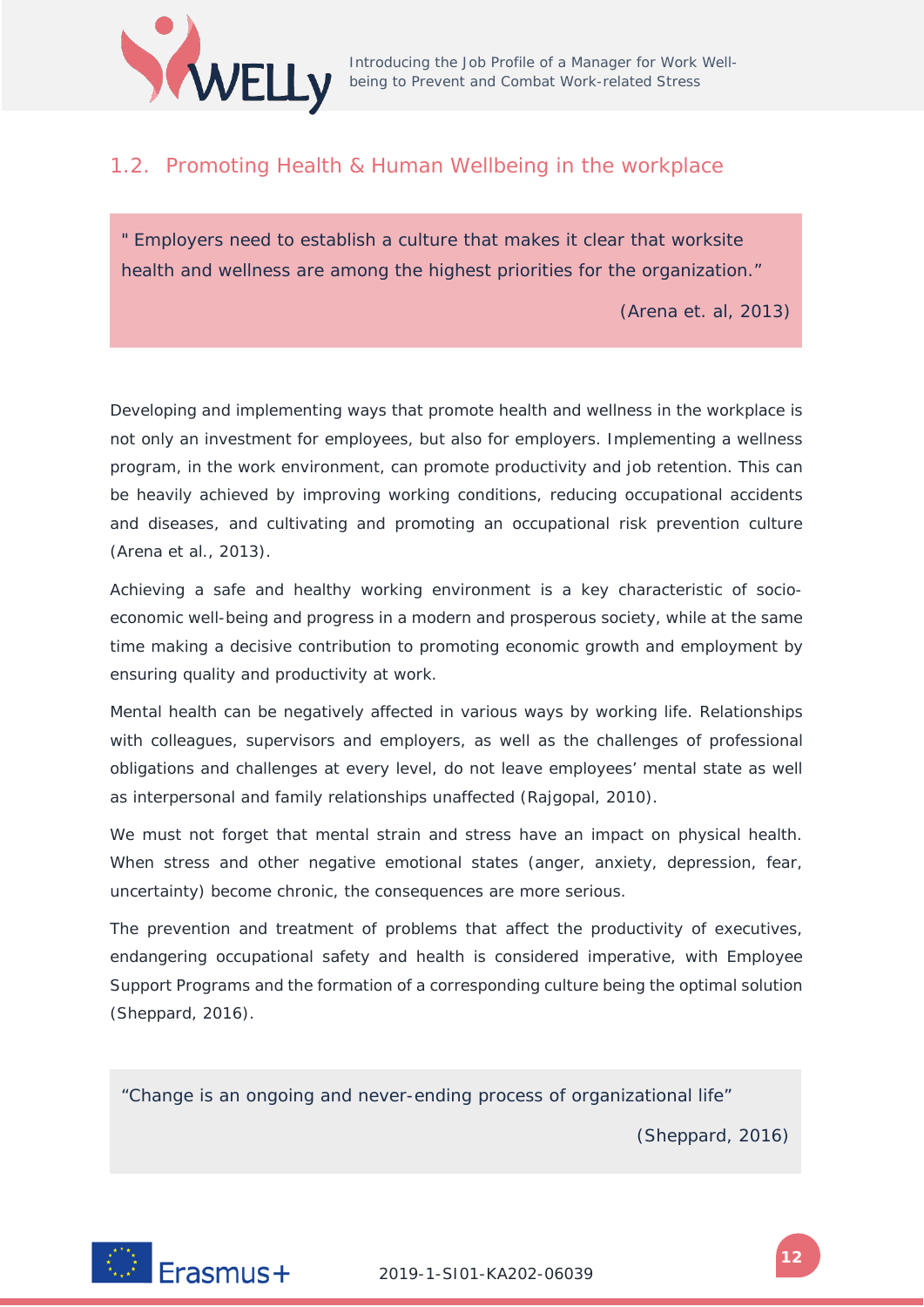

The workplace can be a mentally healthy environment, with supportive structures for all employees. A wide range of interventions can promote mental health and prevent stress, while contributing to enhancing workplace adaptability/flexibility.

Real long-term results can only be achieved through integrated health promotion and prevention strategies, which should be developed and implemented as part of a coordinated effort by those responsible at all levels. The combination and coordination of various interventions at both individual and organizational levels are essential to maintain the mental health of employees. Which of the following elements can be used or combined depends on the given requirements of each enterprise:

# (A) Reorganize inefficient working procedures

Faced with increasing intensity, tighter deadlines and additional workloads, no company can expect its employees to increase their efficiency. In fact, the risk of developing psychological problems increases with negative consequences for the mental health of employees. Contrary to popular opinion, studies have confirmed that shorter working hours and the abolition of overtime do not automatically lead to lower productivity (Arena et al., 2013). Optimizing work processes (e.g. by extending tasks, regular job rotation, flexible working hours) and restructuring tasks to alleviate pressure (e.g. creating secretarial posts to relieve qualified staff of administrative tasks) can be a motivating factor for employees in the long term (Hiba, 1998). At the same time, these measures promote the mental well-being of employees.

# (B) Employees should have a greater degree of control when performing their duties

Employees should enjoy a degree of autonomy with regard to in the organization of their work. Professionals agreed long ago that the freedom each worker has to organize their workday and carry out their own tasks and initiatives is an important health factor (Hiba, 1998). A practical measure to introduce this process is to set specific objectives for each employee rather than detailed suggestions for procedure to be followed.

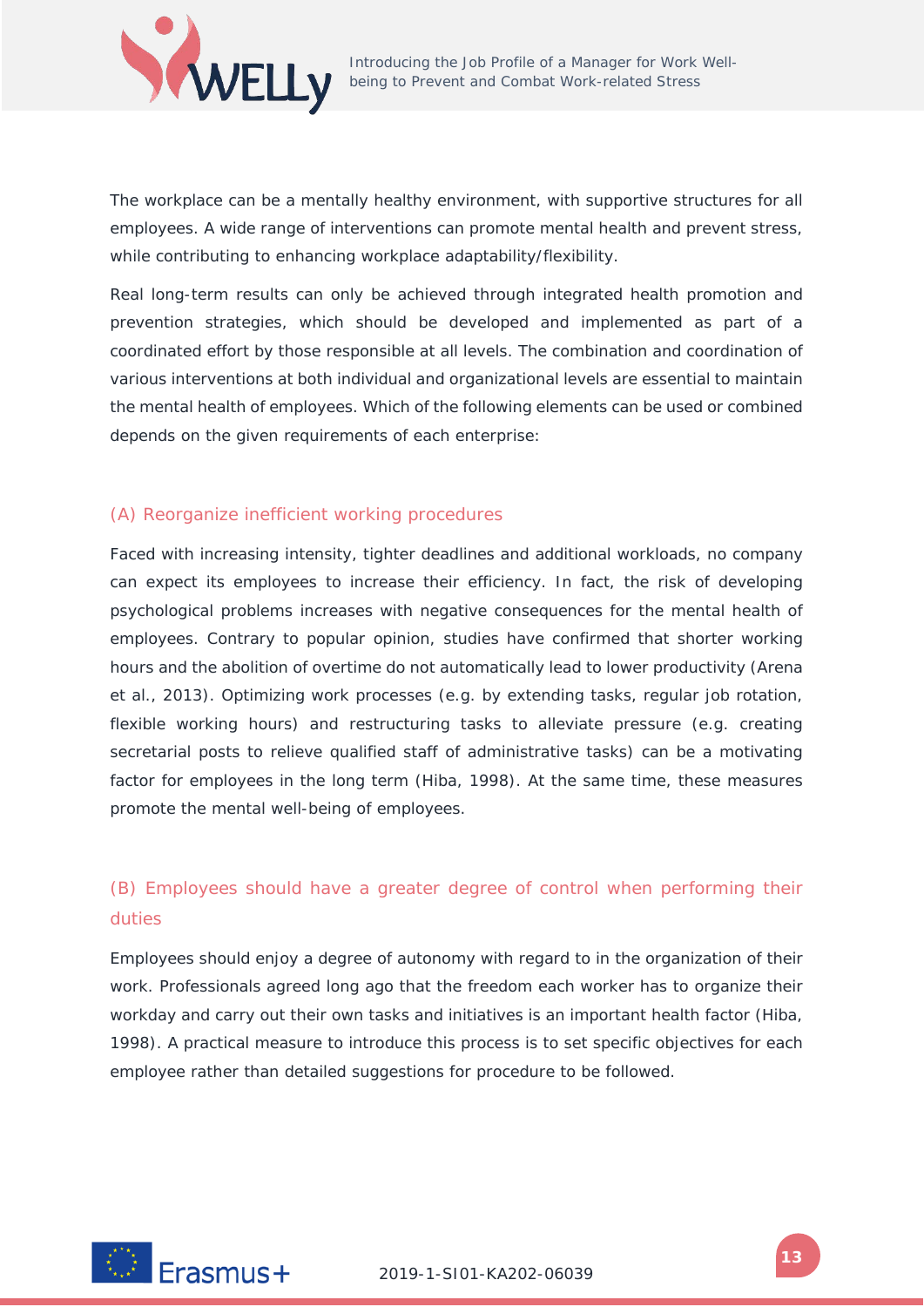

# (C) Involve employees in decision-making processes and problem solving

Employees should be involved in the decision-making processes, especially for decisions that affect them, either through evaluations, statistics, reports, surveys or in meetings and workshops. This point is a central prerequisite for maintaining the mental health of the workforce.

## (D) Balance effort with reward

There is also a strong correlation between the imbalance of effort and reward and the negative impact on mental health. Within reason, employers can take steps to minimize the imbalance, e.g. by paying a decent wage to the lowest paid employees.

## (E) Clarify roles and expectations

It is important that employees know clearly what they can expect from the organization and what their duties and responsibilities are. If employees feel that their employer has failed to deliver what was promised, they may react with reduced motivation, loyalty and performance.

# (F) Encourage and strengthen social support

Of course, social support can't be regulated like that. What can be done is to design organizational conditions that will encourage and reinforce a supportive culture within the company: implement transparent decision-making and information policy based on an open and transparent approach, open dialogue and trustworthy collaboration. Providing, for example, opportunities for activities after work or by making time available to help colleagues, encourages employees to support each other.

# (G) Further Education and Training

Lifelong learning and further education are part of any good staff development strategy. Providing opportunities for personal development, it can also hold potential for promoting health and personal development of employees.

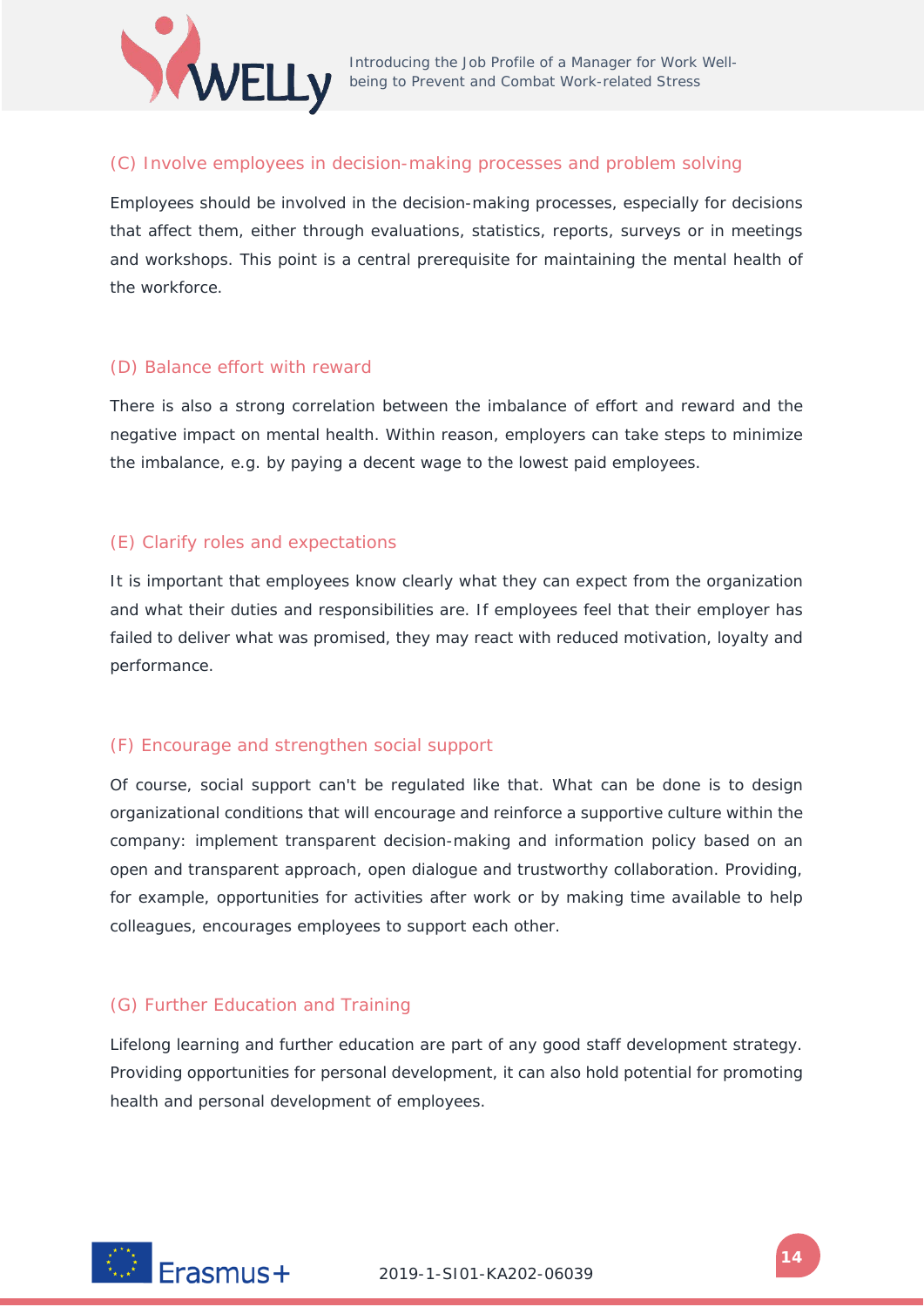

In recent decades, the increasingly global nature of the various economies and developments in labor technology have brought about rapid changes in the nature of work, affecting the content, organization and intensity. Work now requires more and more skills and innovation, communication and social intelligence. These rapid changes are potentially beneficial for the employees but their cognitive, social and psychological skills may be affected by these. Mental health is critical to both the development of these skills and for their effective use in the workplace.

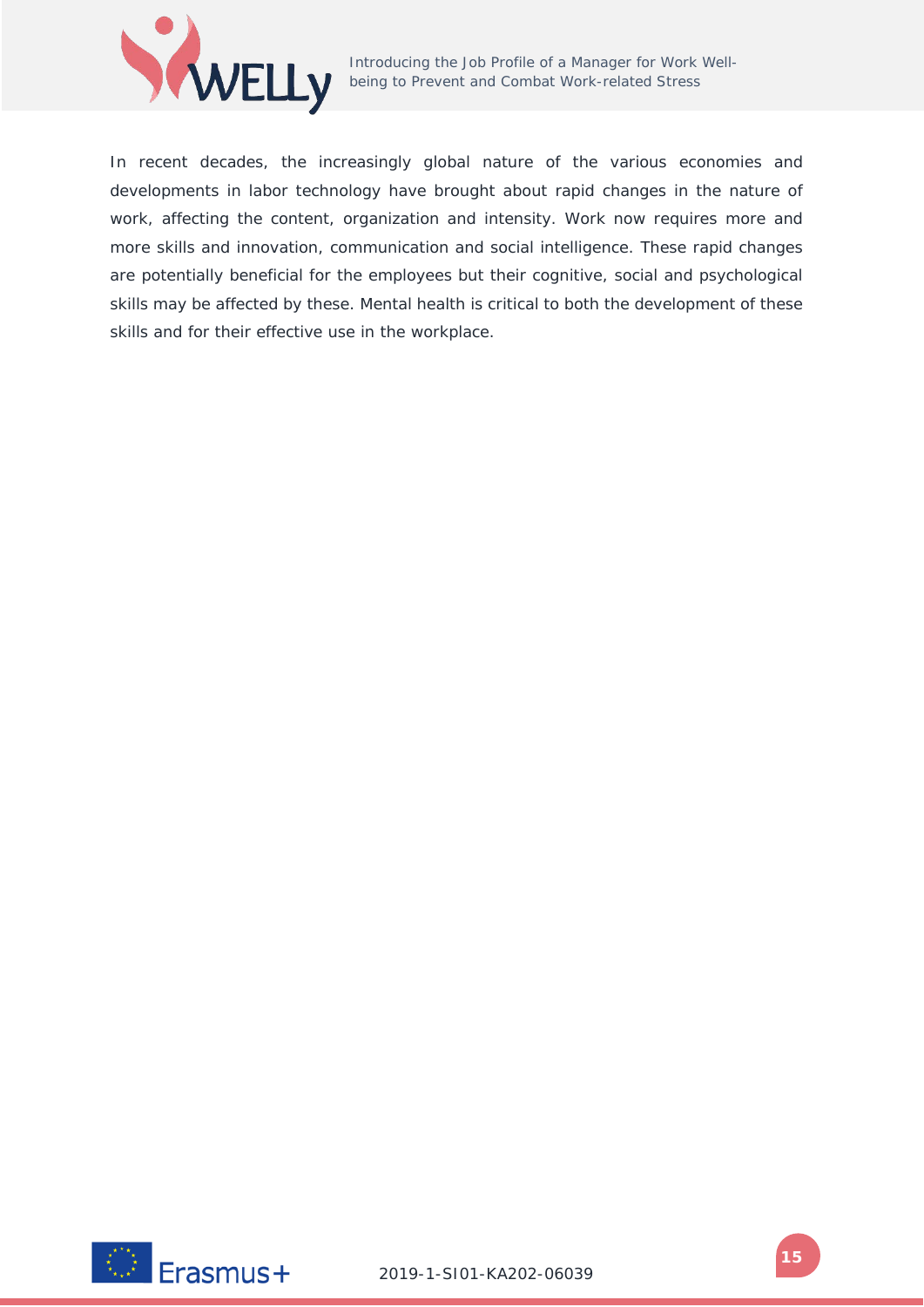

# <span id="page-15-0"></span>1.3. How to include occupational happiness in the organization

"*Every individual pursues happiness, although, the meaning of this varies depending on the individual. Therefore, what they expect and desire to have in their work and what they are best adapted is different among workers."* 

(Silva, 2020)

Work life is undergoing many changes, especially within the wealthier nations, thus understanding Work, Organizational and Personnel Psychology (WOPP) can contribute to the development of organizations and people, in which Orientation to Happiness is fundamental not only for individuals' overall well-being, but also for individual and organizational performance.

According to Ana Sofia Silva, *Orientation to Happiness and Decent Work: A Study of Profiles in Portuguese Workers*, 2020, knowing that individuals can be happier and more productive despite existing gaps, requires understanding the entire concept of happiness and the role it plays in our success as human beings and as workers for these gaps to be filled.

Happiness has many definitions, from philosophers and religious thinkers, to psychologists, but in accordance with Silva (2020) it was Aristotle and Aristippus, in their attempt to define the concept of happiness, that two different perspectives of happiness resulted:

- Hedonism the idea of maximizing good experiences, pleasure, and feelings;
- Eudaimonia subjective experiences, of moving towards self-realization (related to meaning).

The American Psychologist Seligman, in 2001, added a third to these two paths: the pursuit of engagement, influenced by Csiksentmihalyi's (1990) work on flow, which *stands for the psychological state of complete absorption and full mastery in highly challenging, highly skilled activities* (Person, Park, & Seligman, 2005 in Silva, 2020).

In Seligman's theory of happiness

*flow takes place when the person is highly engaged in an activity... so focused... on the activity at hand that the person feels time passes quickly and loses the sense of self, the task is the only thing that matters.*

(Silva, 2020)

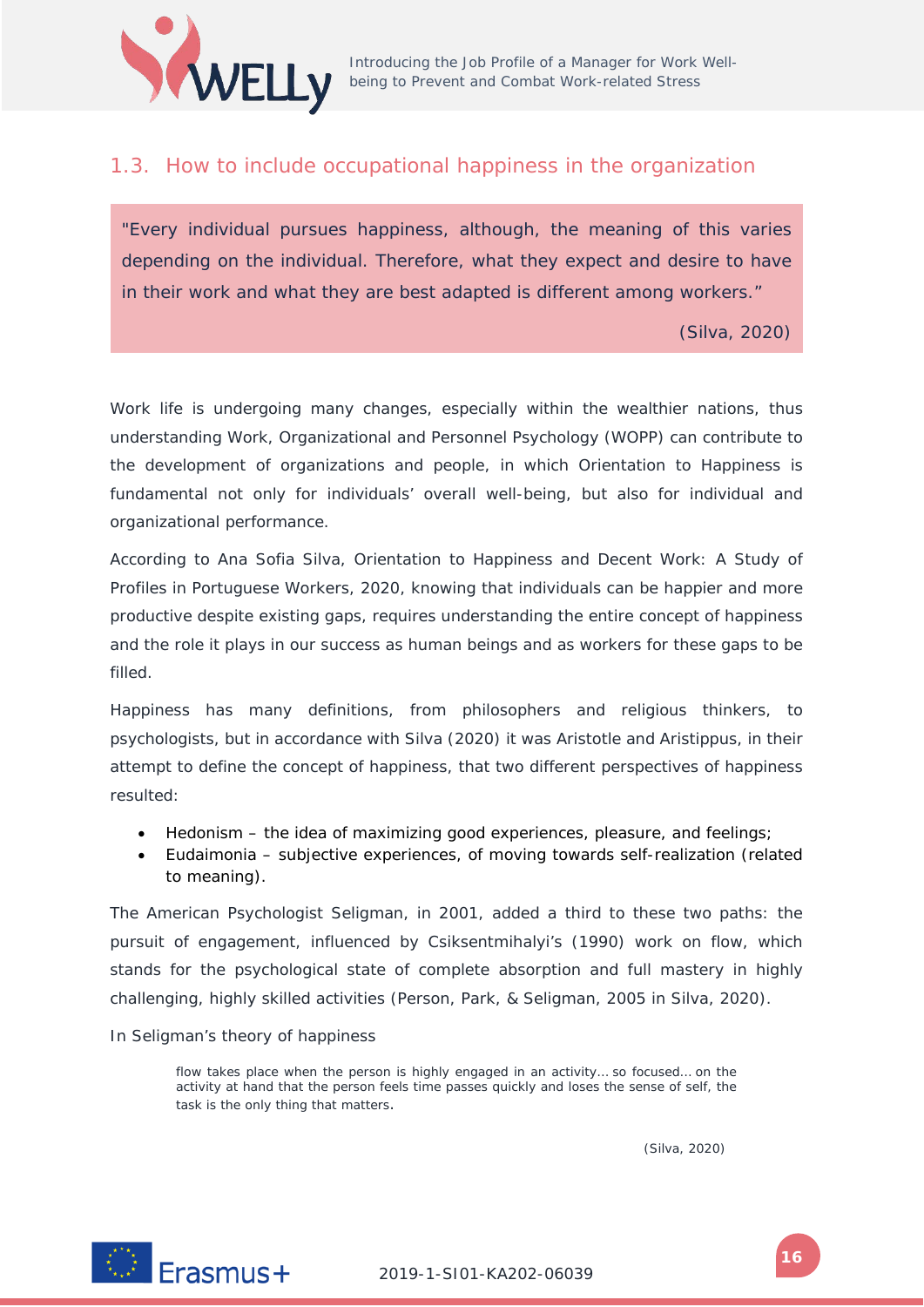

According to Silva (2020) Peterson, Park, and Seligman developed a scale to measure Orientation to Happiness by considering these three paths and how individuals approach life, in other words, the three ways of approaching life stand for the three dimensions of Orientation to Happiness. Despite the fact that these three dimensions are equally important in the role they play, they are compatible and permitted the definition of the different profiles (Full Life Profile and Empty Life Profile) studied, which are aligned with the participants' perception of happiness, and which shape their orientations in the pursuit of happiness and well-being (Peterson et al., 2005 in Silva, 2020).

In 2017, Siurana, Pais, dos Santos, and Mónico, validated Orientation to Happiness for the Portuguese population. According to Silva (2020), the concept evaluates an individual's happiness according to their preferences concerning the three-dimensional interpersonal concept:

- **Pleasure** related to the hedonistic tradition that stands for the continuous search for maximum pleasure at the lowest cost;
- **Meaning** related to the eudemonia tradition that stands for the accomplishment of meaningful activities that produces self-development;
- **Engagement**  relates to the psychological state that follows the achievement of highly involving tasks, can be related to flow.

Consequently, for one to understand the importance of Orientation to Happiness, one must first understand the importance of the concept of Happiness, and its vital role in the success and work of the lives of human beings.

*"Find a job that makes you happy and you'll never have to work again."* 

*Confucius*

All human beings seek happiness, and the perception of happiness varies from person to person due to the perception that each person has about what makes them happy. This is why it is important to understand individual perceptions of happiness and how these impact on the understanding that individuals have about their work context, specifically in reference to: productive work, adequate income, social protection, etc. According to the International Labour Organization (2008), this provides the means necessary for human beings to prosper and have dignified and fulfilling lives (Silva, 2020).

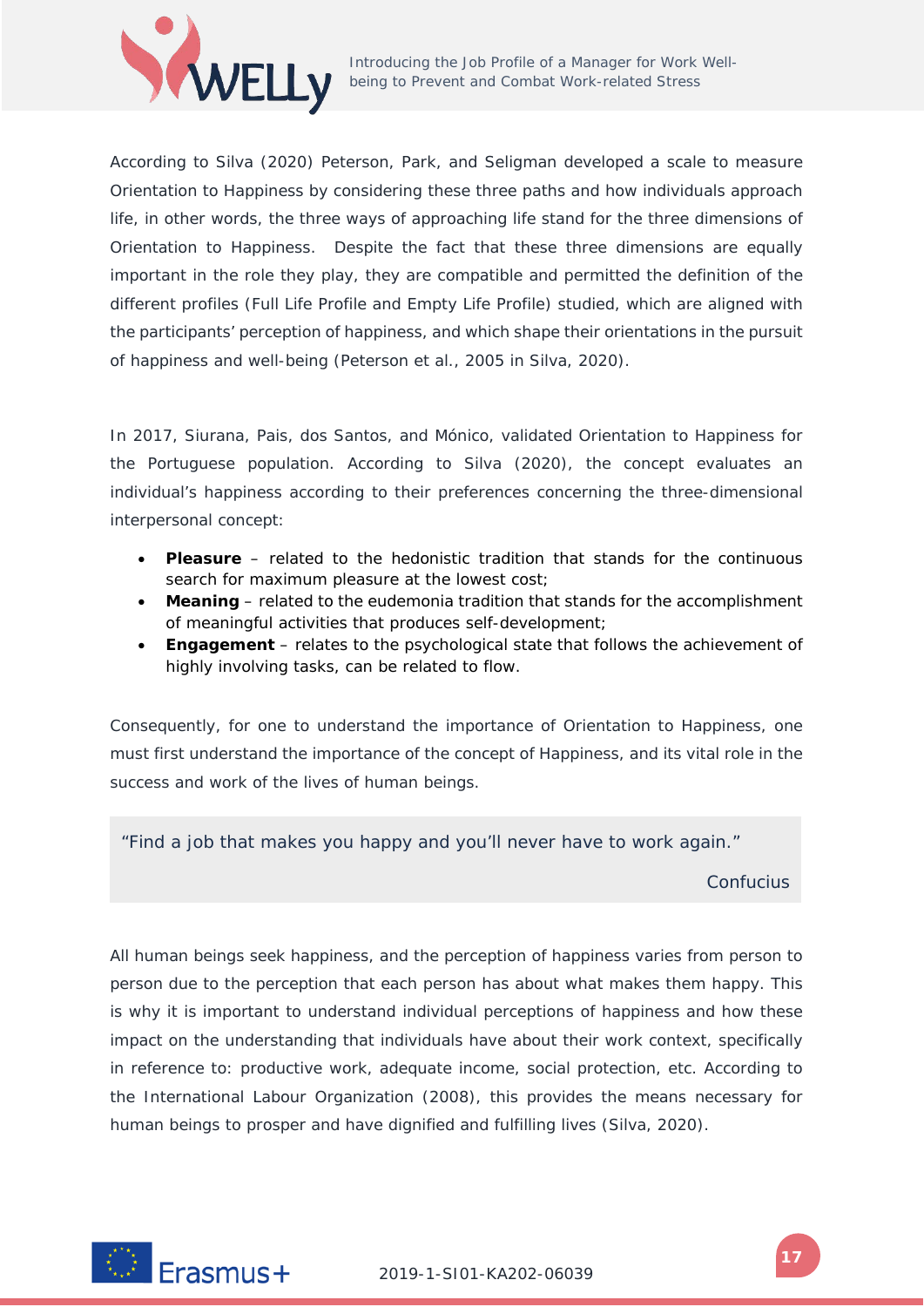

Finally, Organizational Happiness is a complex concept that one should consider to be a strategic asset in organizational management. Happy people work more efficiently, they're more committed and more motivated; usually have team spirit and tend to help each other more, contributing to a peaceful job environment and accordingly, to greater productivity.

*"…the acknowledgement that the job performed is being conducted meaningfully, and the connection between work, personal and professional development will be stronger for those who have a Full Life in comparison to those who have an Empty Life according to Orientation to Happiness"*

(Rodrigues, 2018 in Silva, 2020)

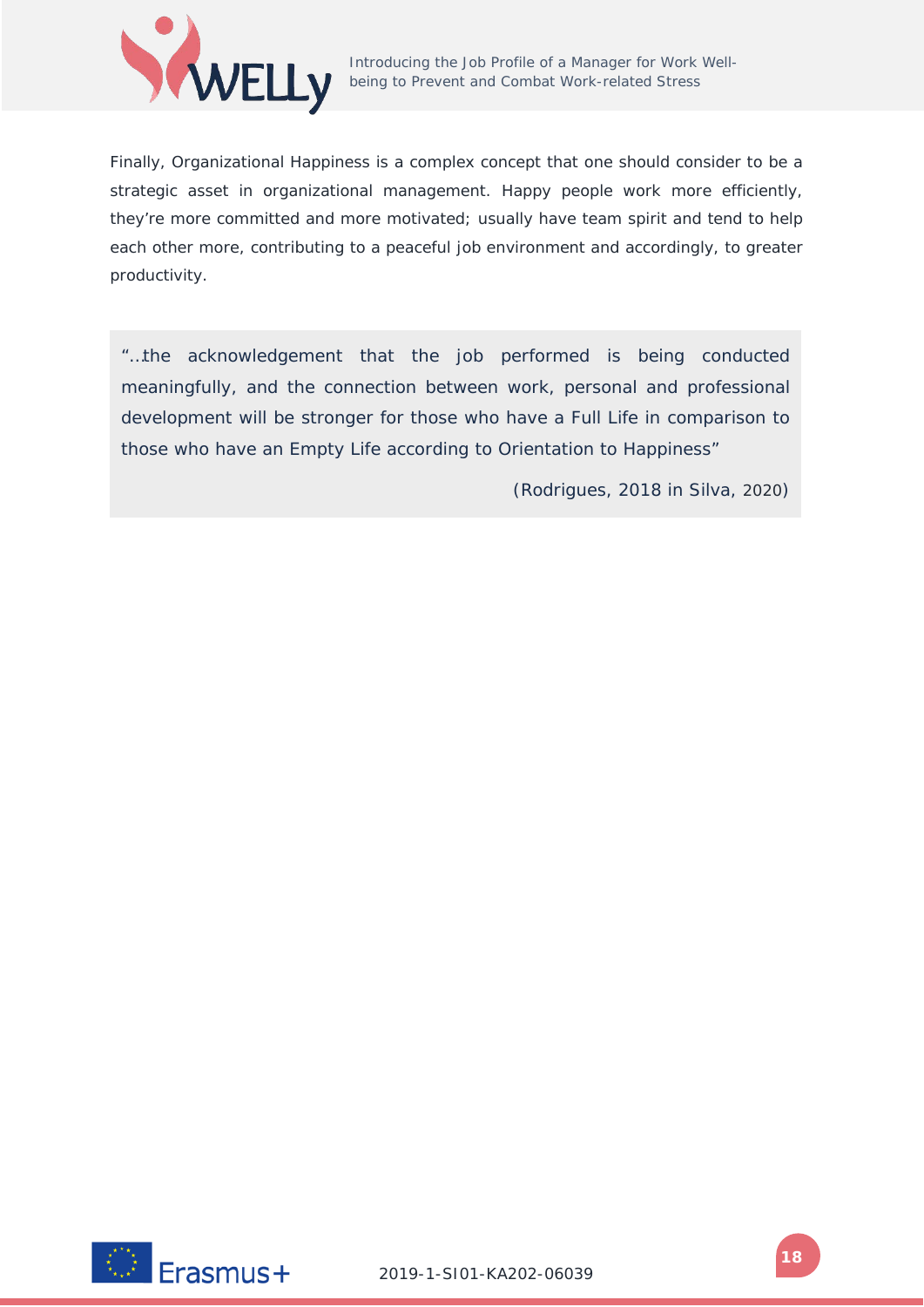

Introducing the Job Profile of a Manager for Work Wellbeing to Prevent and Combat Work-related Stress

# <span id="page-18-0"></span>1.4. Best practices and case studies

# **Case Study: Intera**

**Size:** 25 employed (5F, 20M)

**Activity Sector:** Information and communications technology (ICT)

**Main activities:** Developing and introduce Intrix (business management app)





**To know more about:**

[www.intrix.si](http://www.intrix.si/)

<https://sl-si.facebook.com/intera.si>

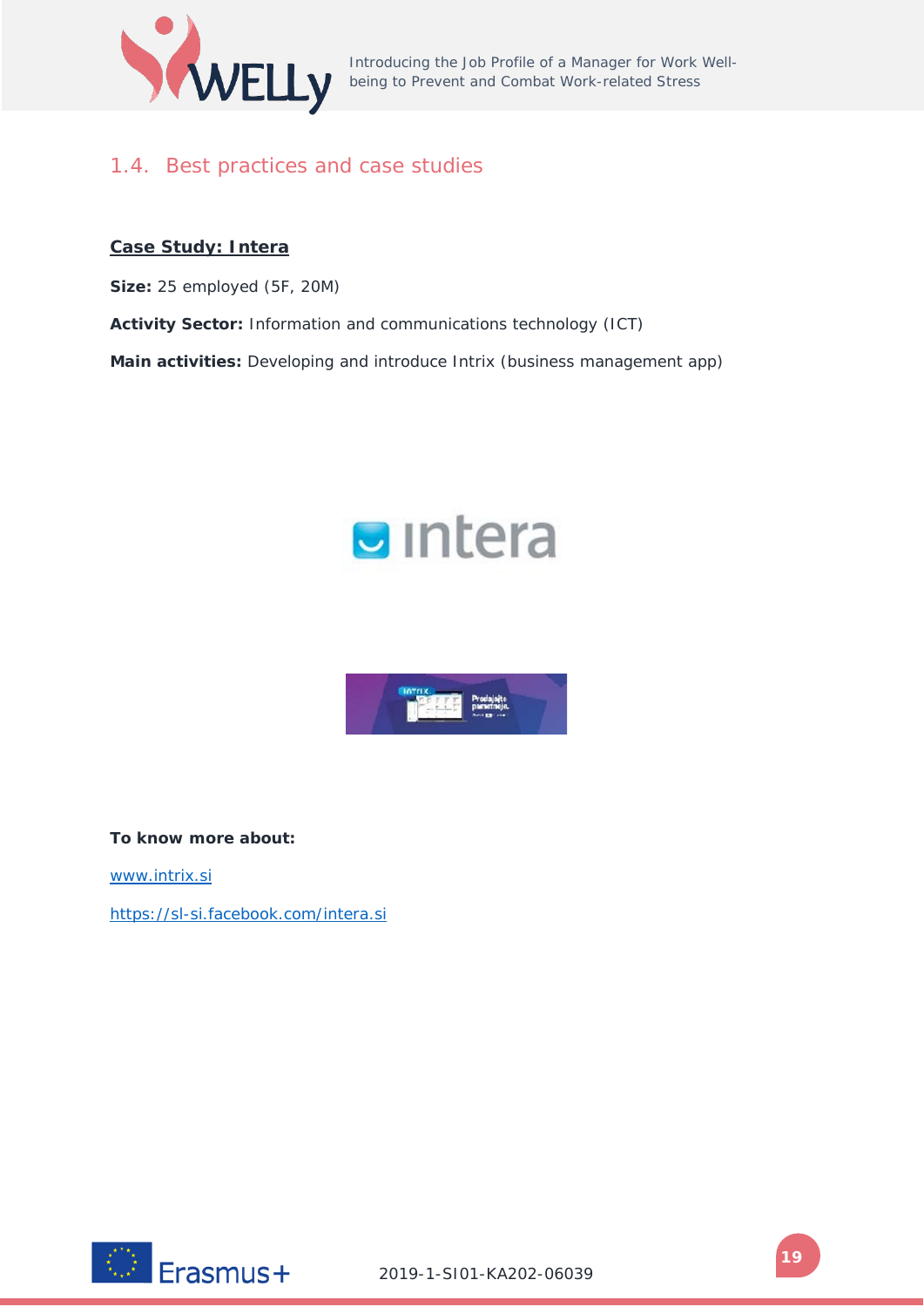

Introducing the Job Profile of a Manager for Work Wellbeing to Prevent and Combat Work-related Stress

# **Case Study: Baxter**

**Size:** 51 employees

**Activity Sector:** Health / Sales and Distribution

**Main activities:** Deliver medical goods, offer solutions to the whole community





**To know more about:**

<https://www.baxter.com/>

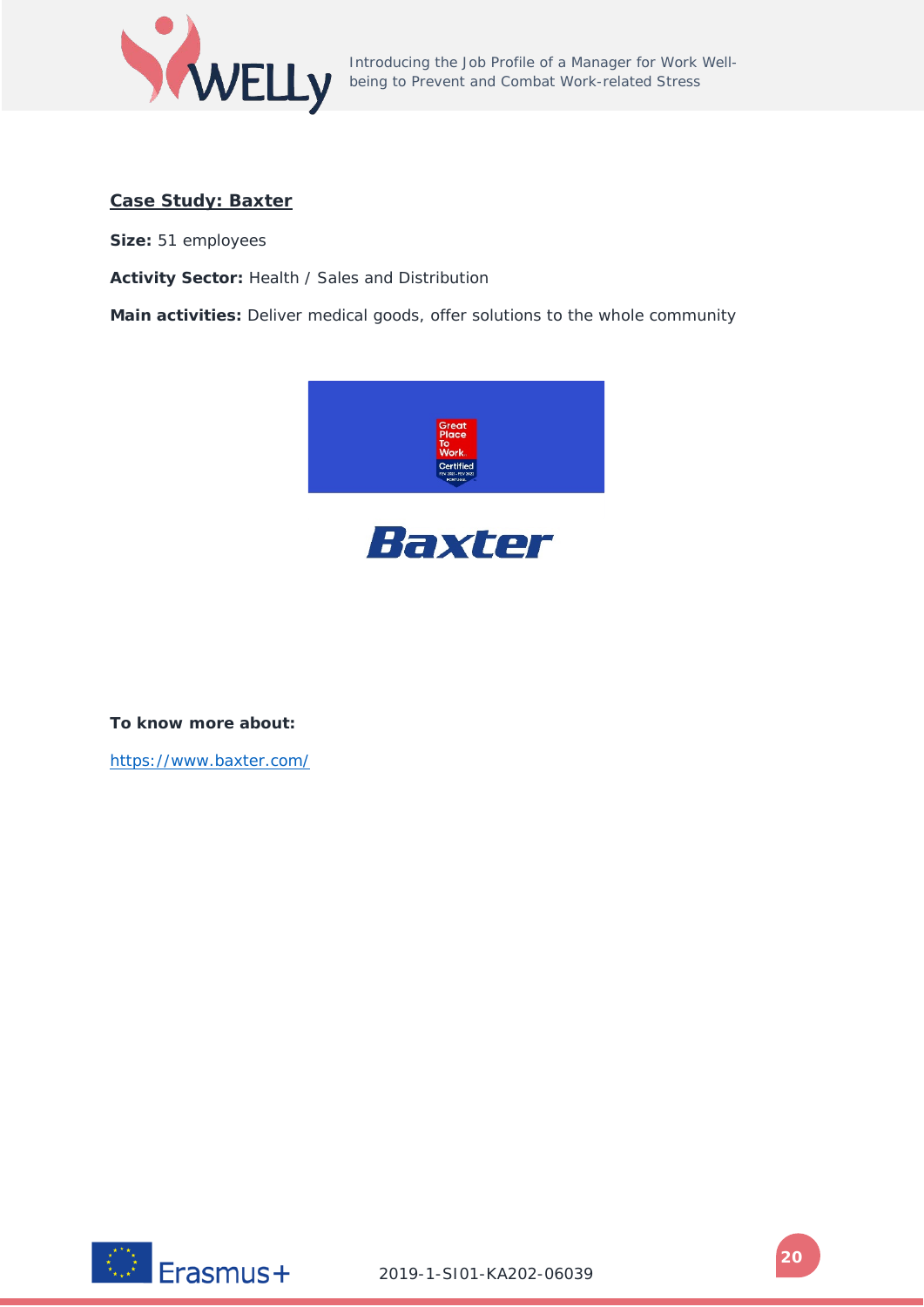

# **Case Study: YKK Portugal**

**Size:** 50 to 99 employees

**Activity Sector:** Textile industry / Manufacture

**Main activities:** produces and commercializes zippers adapted to the most diverse applications



**To know more about:**

<https://ykk.pt/>

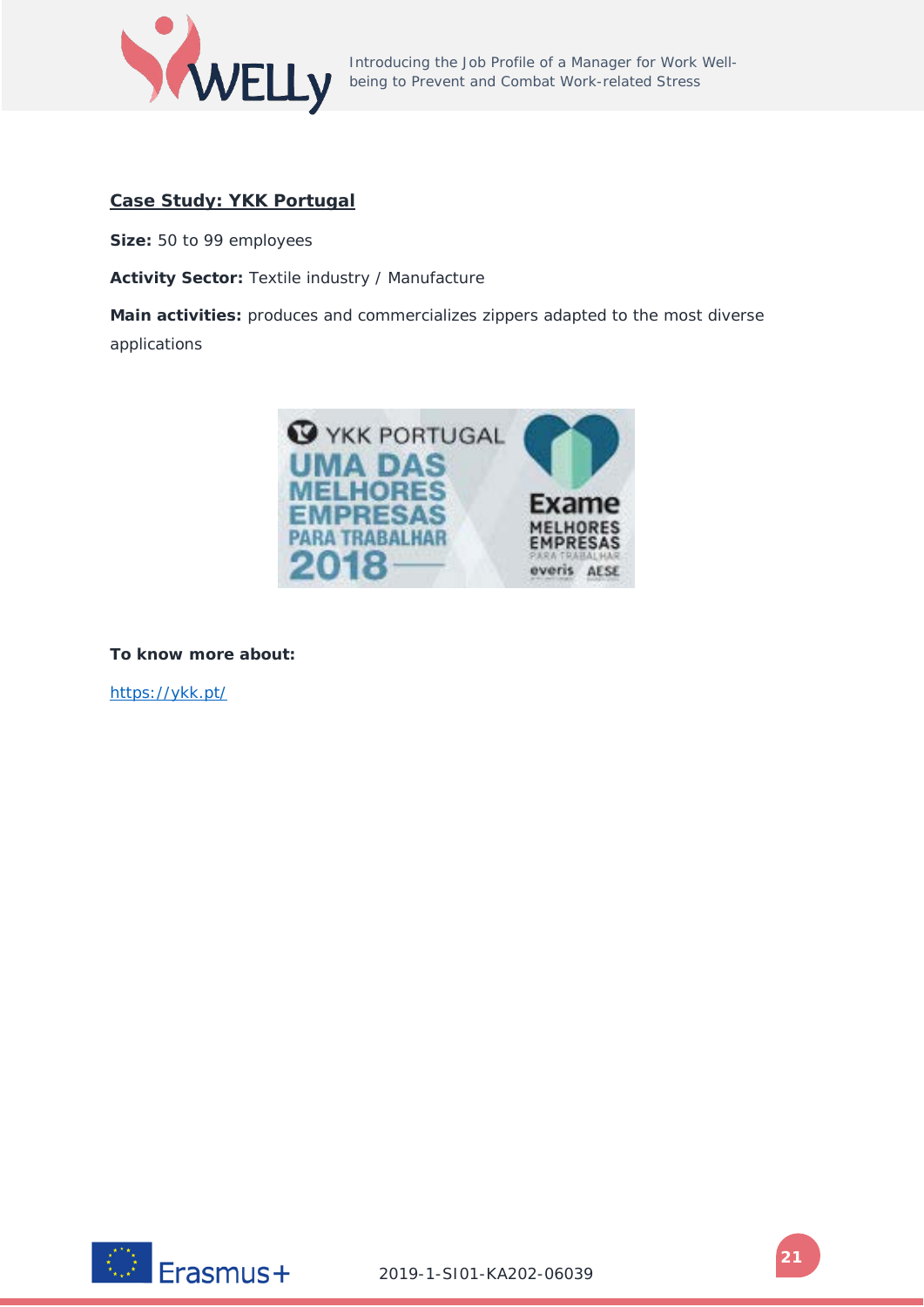

# <span id="page-21-0"></span>UNIT 2. FOSTERING THE OCCUPATIONAL SAFETY AND HEALTH PRACTITIONERS' TEAMWORK, IMPROVEMENT OF EMPLOYEE'S WORK PERFORMANCE AND DECREASE OF SICKNESS AND **ABSENCE**

The work of the Well-being Manager is done within both **European and National directives** and regulations. Knowing the content of the legislation allows professionals to direct their work accordingly and provides guidelines for both promotion and managing well-being at work.

What is more, dealing with **workplace diversity** benefits from legal frameworks that influence more objective dimensions of work (such as contractual issues), as well as more subjective ones, such as inclusion or civility. This unit provides a brief overview of the relevant legislation across European countries, and highlights its key messages.

# <span id="page-21-1"></span>2.1. Legislation and initiatives regarding work-related stress

## **International Labour Standards**

**International Labour Standards** are under the scope of **ILO** and may consist of:

**| Conventions –** legally binding international treaties that may be ratified by member states.

**| Recommendations –** non-binding guidelines.

# **Reminder**

- ILO stands for International Labour Organization
- ILO is an important international institution.

#### **Directive 89/391**

Date of **1989** marks the introduction of measures to encourage improvements in the safety and health of workers at work.

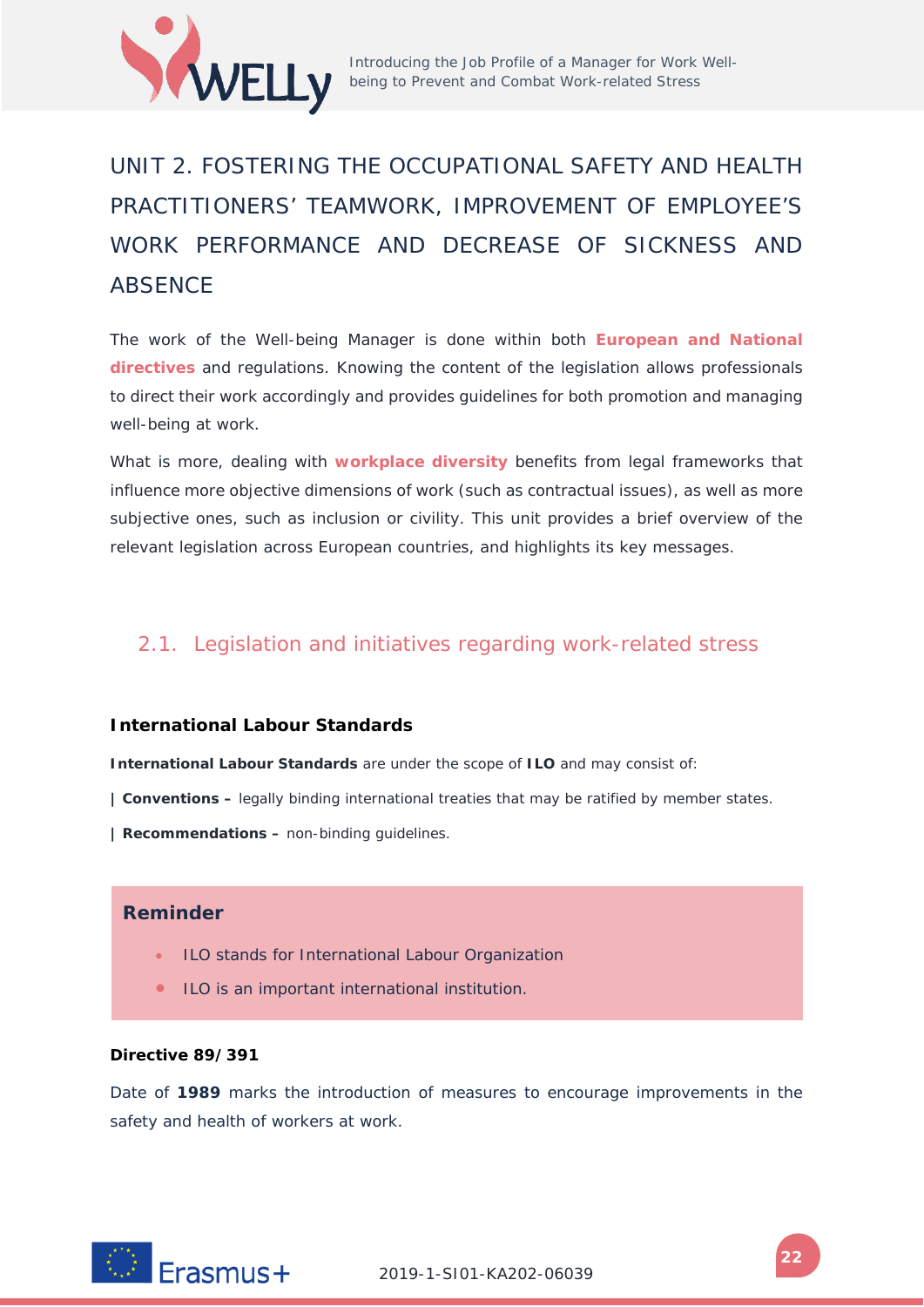

#### **Innovation including the following:**

- contributed to instilling a culture of prevention
- rationalizing and simplifying national legislative systems
- aims to establish an equal level of safety and health for the benefit of all workers
- obliges employers to take appropriate preventive measures to make work safer and healthier
- introduces as a key element the principle of risk assessment and defines its main elements (e.g. hazard identification, worker participation, etc.)

#### EU-OSHA provides a **summary of the Framework Directive's content**:

The aim of this Directive is to introduce measures to encourage improvements in the safety and health of workers at work. It applies to all sectors of activity, both public and private, except for specific public service activities, such as the armed forces, the police or certain civil protection services. It is the employer's obligation to ensure the safety and health of workers in every aspect related to work and he may not impose financial costs to the workers to achieve this aim. Alike, where an employer enlists competent external services or persons, this shall not discharge one's responsibilities in this area.

The general principles of prevention listed in the directive are the following:

- avoiding risks
- evaluating the risks
- combating the risks at source
- adapting the work to the individual
- adapting to technical progress
- replacing the dangerous by the non- or the less dangerous
- developing a coherent overall prevention policy
- prioritizing collective protective measures (over individual protective measures)
- giving appropriate instructions to the workers"

(From: [EU-OSHA\)](https://osha.europa.eu/pt/legislation/directives/the-osh-framework-directive/1)

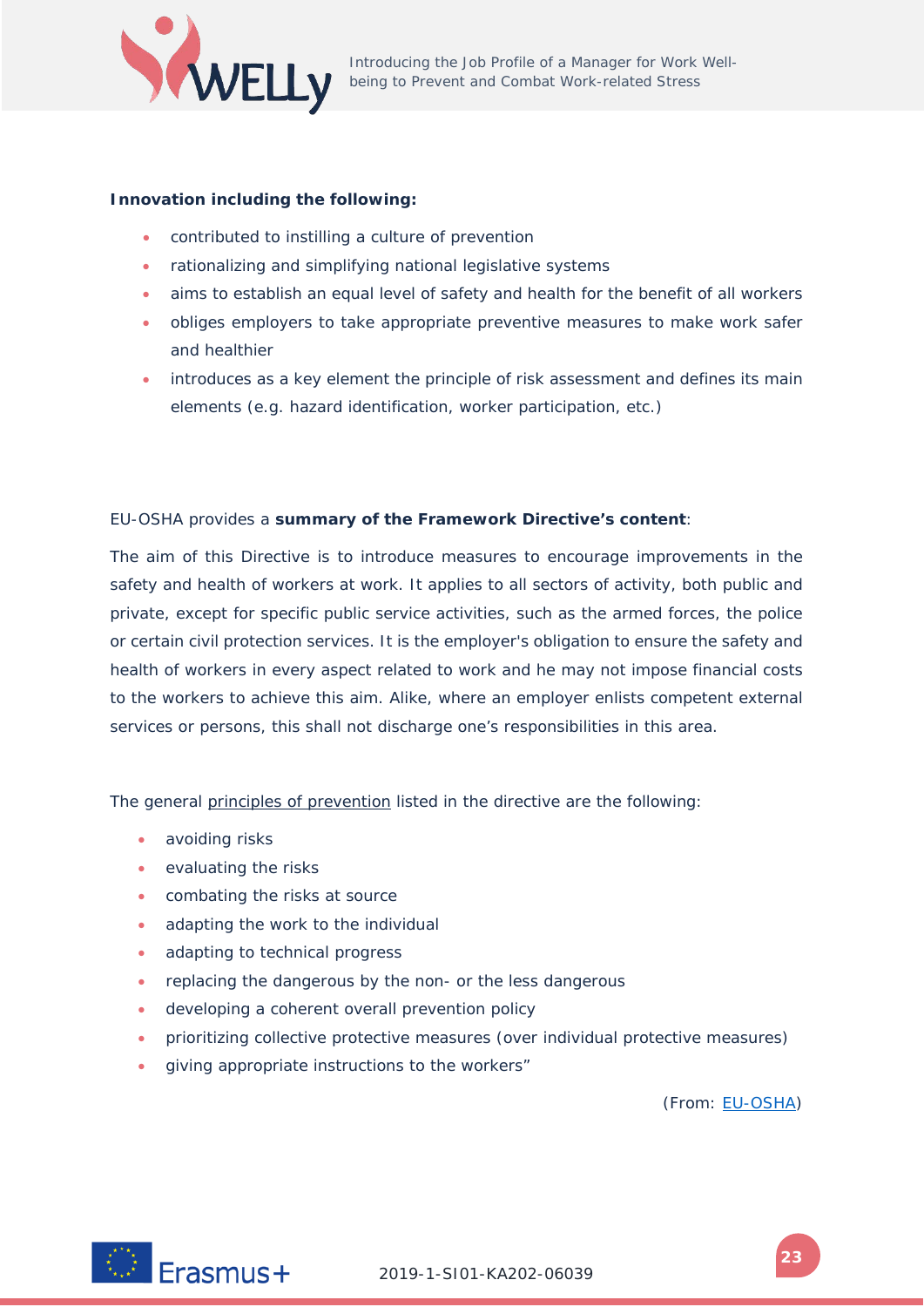

# <span id="page-23-0"></span>2.2. Employment discrimination and equality

Discrimination at work is one of the most discussed topics on the people management agenda. Promoting an inclusive and representative environment is critical to an organisation's success and society's prosperity.

#### **Discrimination**

#### **Definition:**

"any distinction, exclusion or preference made on the basis of race, colour, sex, religion, political opinion, national extraction or social origin, which has the effect of nullifying or impairing equality of opportunity or treatment in employment or occupation" (ILO Convention No. 111, Article 1).

## **EEO – Equal Employment Opportunity**

#### **Definition:**

"means that all workers are entitled to develop their abilities and benefit from opportunities on an equal footing, without being limited by stereotypes or prejudice" (ILO Convention No. 111, Article 1).

## **Explore further!**

#### **SLOVENIA**

Discrimination is most common in Slovenia in the employment process and in access to goods, according to the Equality Ombudsman's 2020 report.

- The Constitution of the Republic of Slovenia
- The Employment Relations Act
- The Protection against Discrimination Act
- The Law on Equal Opportunities for Women and Men
- The Ordinance on measures to facilitate the exercise of the rights of European Union workers and their family members
- The aim of the Employment and Rehabilitation of Persons with Disabilities Act
- The Equalisation of Opportunities for Persons with Disabilities Act
- The Act on the Use of the Slovene Sign Language
- Law on the Roma Community in the Republic of Slovenia

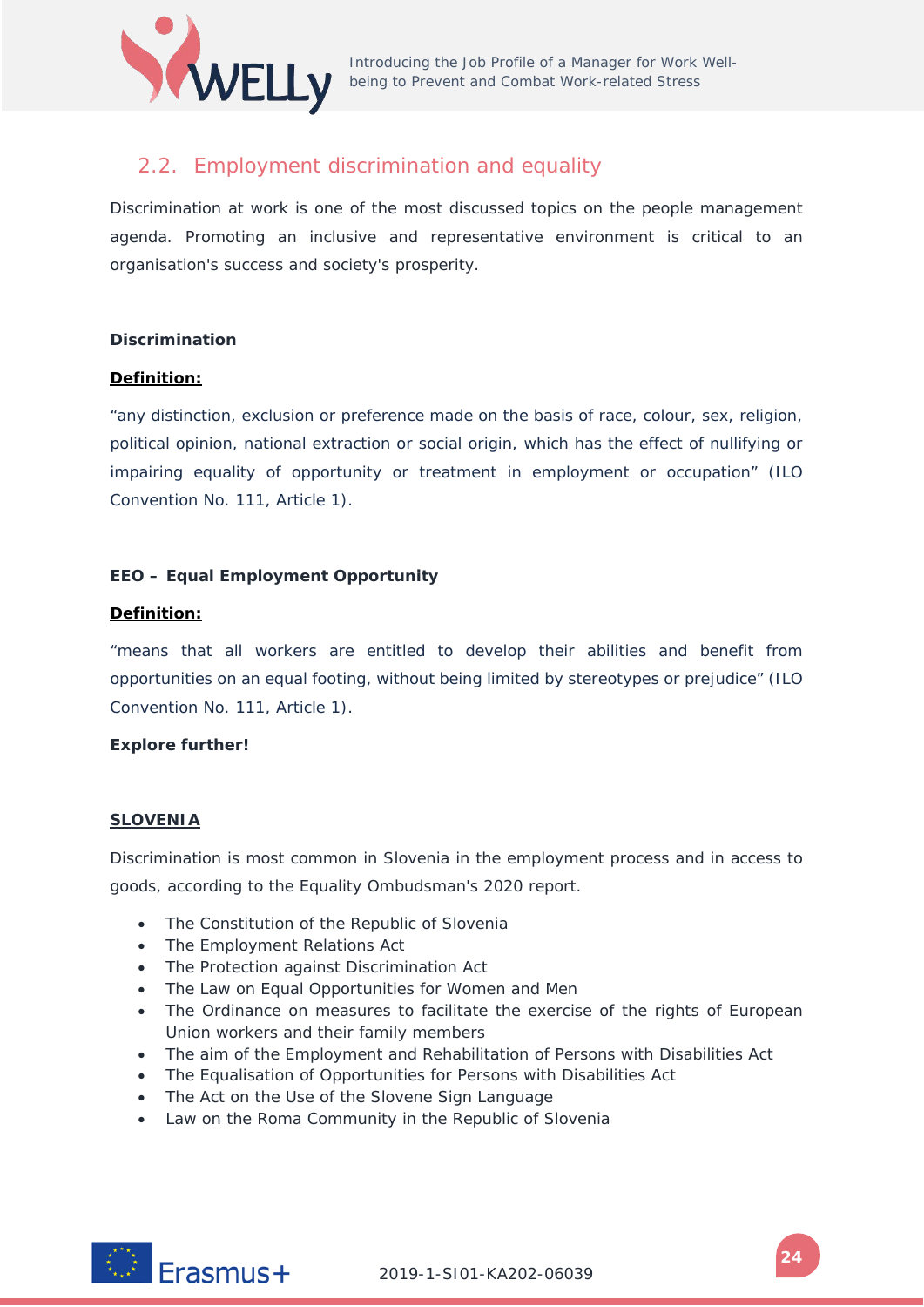

# **PORTUGAL**

# **Lei nº29/2012: Trabalhador Estrangeiro**

Legal regime of entry, permanence, exit and removal of foreigners from national territory.

Link:<https://dre.pt/application/conteudo/175291>

## **Lei nº7/2009**

Labor code referring to articles: 23° to 32°, Equality and non-discrimination; article 66° to 83º, Child labor; Article 33º to 56º, Maternity and paternity assistance; Article 85º to 88º, Disabled worker.

Link:

<https://dre.pt/pesquisa/-/search/602073/details/maximized>

# **CITE, Práticas Laborais Discriminatórias**

Rights and duties of workers in matters of equality and non-discrimination. Link:<http://cite.gov.pt/pt/acite/dirdevtrab002.html>

## **SPAIN**

The **principle of equality and the right not to be discriminated against** are enshrined in article 14 of the Spanish Constitution, and in its extension to the employment sphere in Articles 4.2 (e) and 17 of the Workers ' Statute.

Any conduct or regulation which results in situations of **direct or indirect discrimination** on grounds of age, disability, sex, origin, marital status, social status, religion or belief, political ideas, sexual orientation or condition, membership of trade unions, kinship with persons belonging to or related to the company and language **shall be null and void**. The status of employees specifies that the statutory provisions, clauses of collective agreements, individual agreements would be null and void; and unilateral decisions of the entrepreneur, although it is not a list of *numeros clausus*.

Spanish National legislation in line with this principle could be exemplified by the following:

- Law 3/1989 of 3 March 1989 extending maternity leave to 16 weeks and establishing measures to promote equal treatment of women at work
- Law 11/1990 of 15 October 1990 on the amendment of the Civil Code, in application of the principle of non-discrimination on grounds of sex.

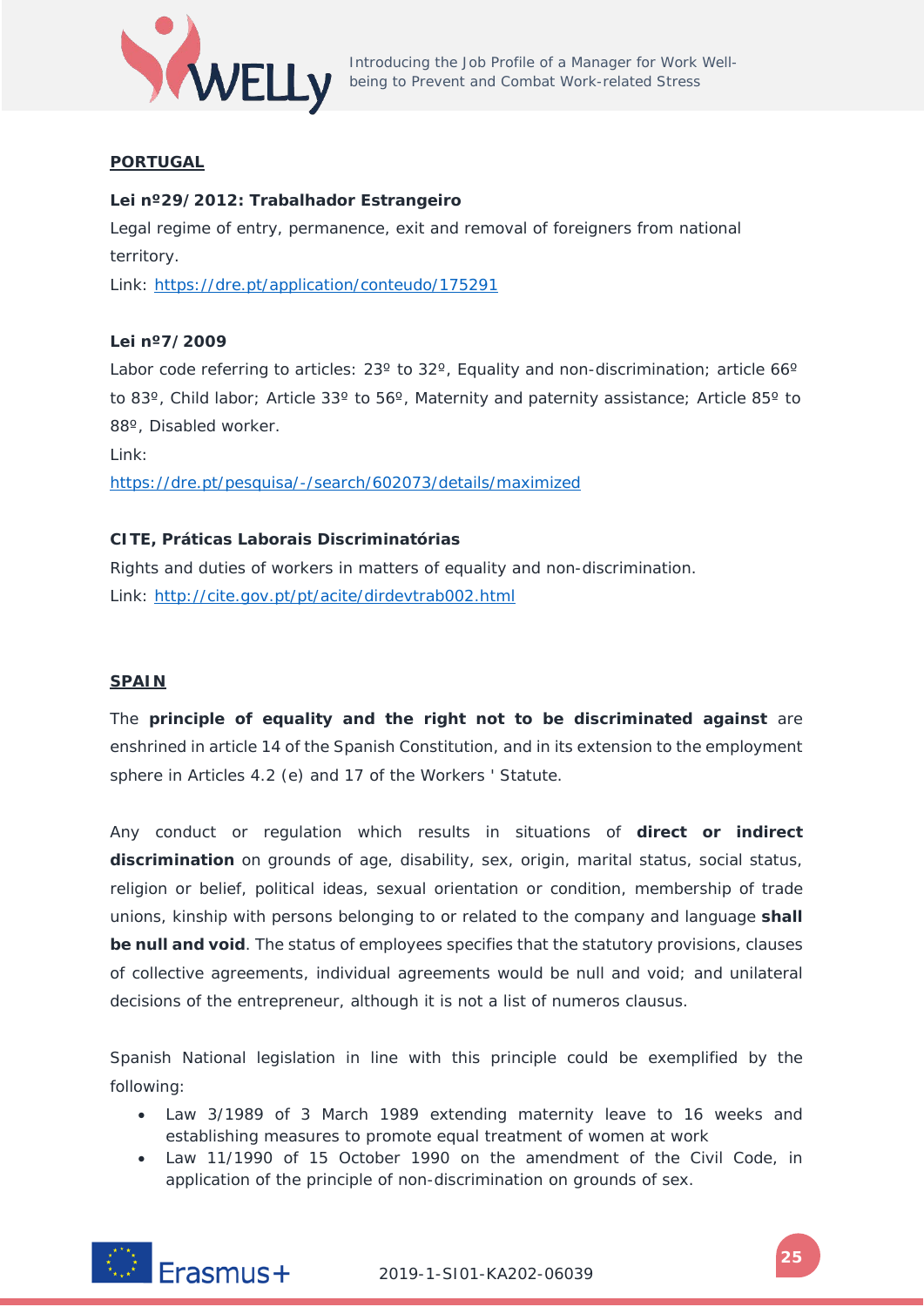

- Royal Decree 1686/2000 of 6 October 2000 establishing the Observatory for Equal Opportunities for Women and Men
- Law 3/2012 of 6 July 2012 on urgent measures for labour market reform
- ILO Convention No. 111 concerning Discrimination in Respect of Employment and **Occupation**
- Royal Decree @-@ Law 6/2019 of 1 March on urgent measures to guarantee equal treatment and equal opportunities between women and men in employment and occupation
- Royal Decree 902/2020 of 13 October 2020 on equal pay for women and men.

In addition, the case law of Spanish Supreme Court and the Constitutional Court on **discrimination and equality at work** has an important weight, highlighting judgments such as SSTC 7/1990 of 18 January and 177/1993 of 31 May 1993 on more beneficial contractual conditions; the STC, Plenary, S 29/2012, 1 Mar. 2012 (Rec. 2651/2005) on equal access to police places; O STC 325/1994, dated 12 December 1994 for discrimination on grounds of illness.

## **ITALY**

The principle of equal treatment requires that employers must not discriminate against employees on the grounds of: sex, marital status, race, disability, sexual orientation, religion, personal and/or convictions or beliefs, age.

During the course of employment, employers must observe the general principle of **equal treatment** of all staff, with regard to their employment and work conditions. It is unlawful for an employer to discriminate in all the phases of the employment relationship, i.e.: hiring, promoting, remuneration and termination or with regard to admission to a training or apprenticeship program.

The anti-discrimination rule covers, *inter alia*, the following areas:

- **Involvement in a Trade Union organisation or participation in a strike** (Italian Law n° 300/1970)
- **Racial and ethnic origin** (Italian Legislative Decree n° 215/2003, implementing "Council Directive 2000/43/EC of 29 June 2000")
- **Religion, belief, disability, age and sexual orientation** (Italian Legislative Decree n° 216/2003, implementing "Council Directive 2000/78/EC of 27 November 2000")
- **Gender, pregnancy and marital status** (Italian Legislative Decree n° 198/2006, as amended by Italian Legislative Decree n° 5/2010 implementing "Directive 2006/54/EC of the European Parliament and of the Council of 5 July 2006").

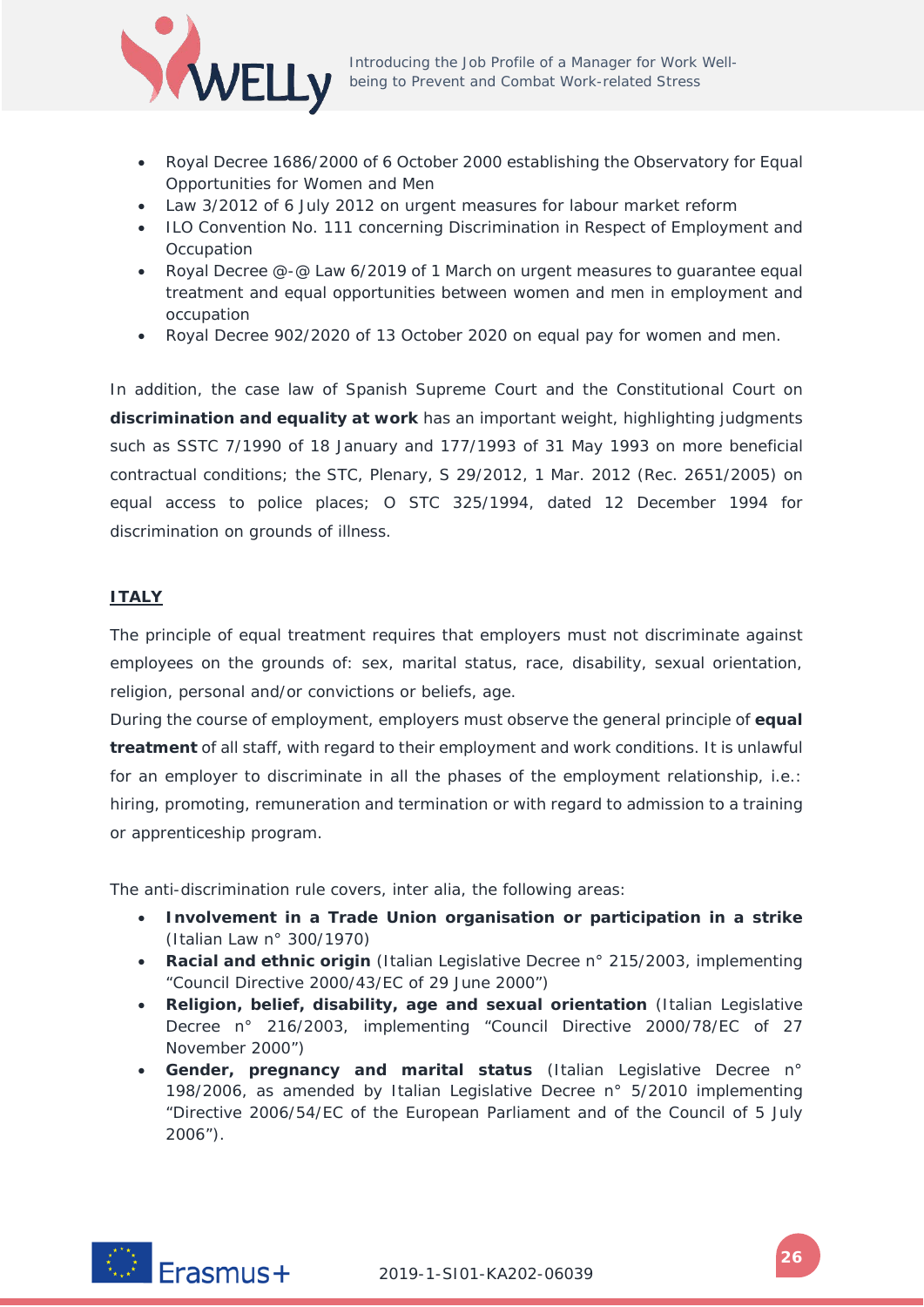

The **anti-discrimination law** prohibits both direct and indirect discrimination. **Direct discrimination** happens when a person is treated less favourably than another specifically because of a discrimination ground. **Indirect discrimination** is when an apparently neutral provision, criterion or practice would place a person in a disadvantaged situation compared with other persons.

As for **sexual harassment** occurring in the workplace, art. 2087 of the Italian Civil Code provides the employer's obligation to do whatever is needed to safeguard the physical and mental integrity of the worker.

Art.3 of the Italian Constitutions states the equality of all citizens before the law without difference of sex, race, language, religion, political views, personal and social position. The Workers' Statute (Act 300, 20 May 1970) invalidates any agreement or action of the employer which constitute discrimination for reasons of sex, language, religion, political opinion (Sect. 15).

Act 903 of 9 December 1977 provides for equality between men and women at work. Act 108 of 11 May 1990 invalidates dismissal for discriminatory reasons, such as race, sex, language, political and union views, religion.

Other illegal kind of discrimination are: AIDS discrimination (Act 135 of 5 June 1990); age discrimination (Sect. 37 of the Constitution); and disability discrimination (Act 104 of 5 February 1992).

Sect. 48 of the EEC Treaty abolishes all discrimination at work, wage and other work conditions for all citizens of European Union countries. Act 40 of 6 March 1998 affirms equality between other foreign workers legally resident in Italy and Italian workers.

## **GREECE**

Equal treatment refers to the recognition, understanding, acceptance and appreciation of differences between people with while maintaining respect for age, gender, social class, ethnicity, physical and mental abilities, race, sexual preference and religious beliefs.

The principle of equality and its fields of application are included in a number of regulations both in laws and in individual ministerial decisions. The main laws are the following:

- Law 4097/2012 establishes the legal framework for the implementation and promotion of the application of the principle of equal treatment of men and women in the exercise of self-employment.
- The transposition of Directives 2000/43 and 2000/78 was carried out by Law no. 3304/2005, which was limited to the repetition of the grounds of discrimination referred to therein. Specifically: on the grounds of racial or ethnic origin, religious or other beliefs, disability, age or sexual orientation in the field of employment

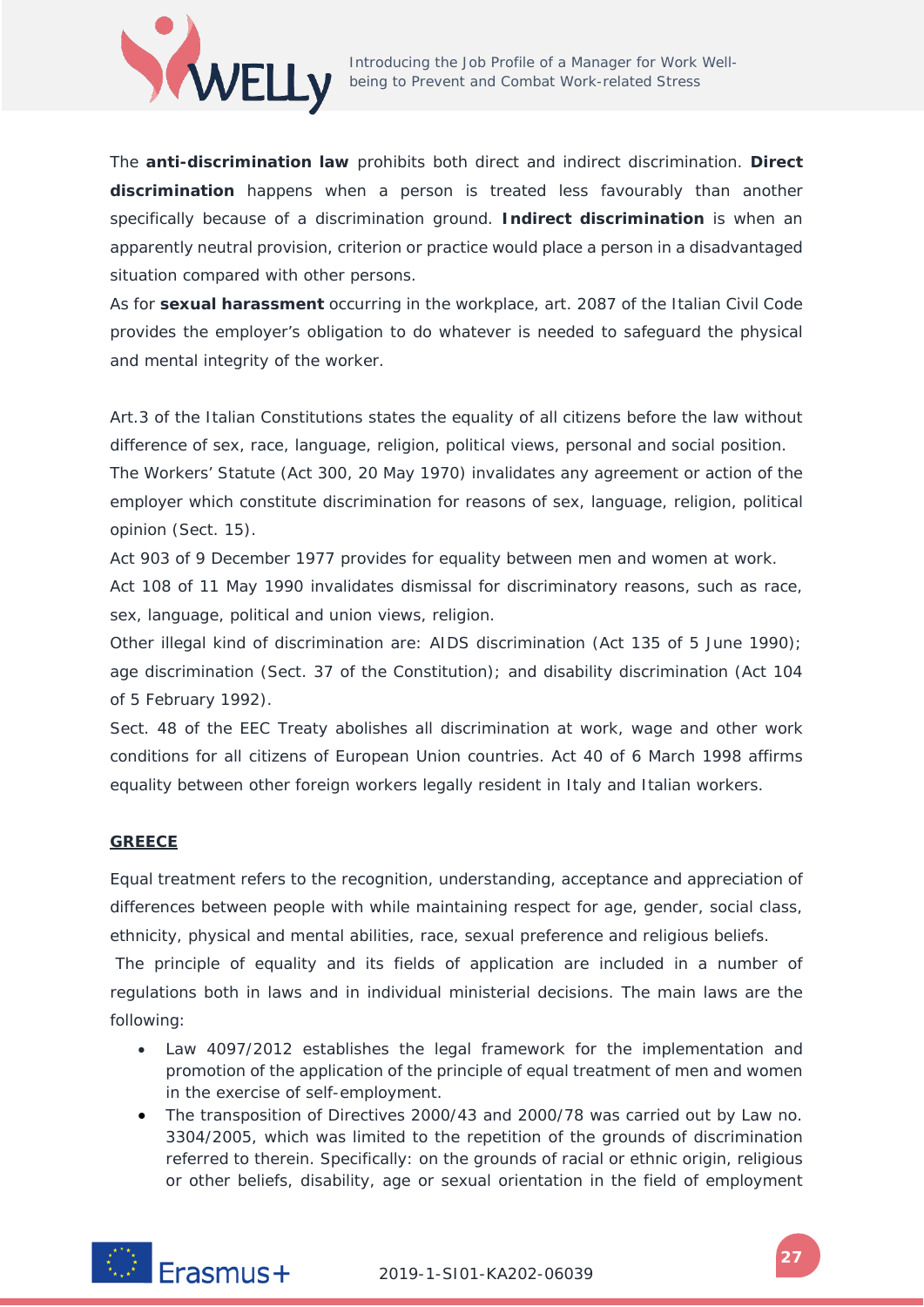

and work, in order to ensure the application of the principle of equal treatment. The current Law no. 4443/2016 adopts the prohibition of specific discrimination, but adds new ones - related to (a) colour, (b) national origin, (c) genealogical background, (d) chronic illness, (e) marital status, (f) gender identity, (g) gender characteristics. It also replaces the term "sexual orientation" (as anachronistic) with the term "sexual orientation".

• Law 3896/2010 establishes the legal framework for the implementation and promotion of the implementation of the principle of equal opportunities and equal treatment of men and women in matters of employment and work.

The latter law is of great significance as it expanded the powers of the Ombudsman on professional gender equality issues. Law 3896/2010 on the "Implementation of the principle of equal opportunities and equal treatment of men and women in matters of labour and employment" systematically reflects a new, more comprehensive regulatory framework for a more effective implementation of the principle of equal treatment of both sexes in the field of labour through a system of extended legal protection and innovative legal instruments. This law incorporates into Greek law Directive 2006/54/EC of the European Parliament and of the Council of 5 July 2006.

The above law applies (Article 1) to those who are **employed**, to those who are **candidates for employment** or for **vocational training** in any employment relationship or form of employment, both in the public and private sector and in the liberal professions. The law also covers those who receive vocational training of any kind and in any form, and covers equal access to occupational **social security** schemes. At the same time, the term **sexual harassment** (Article 2), direct and indirect **discrimination** as well as **harassment** is reworded.

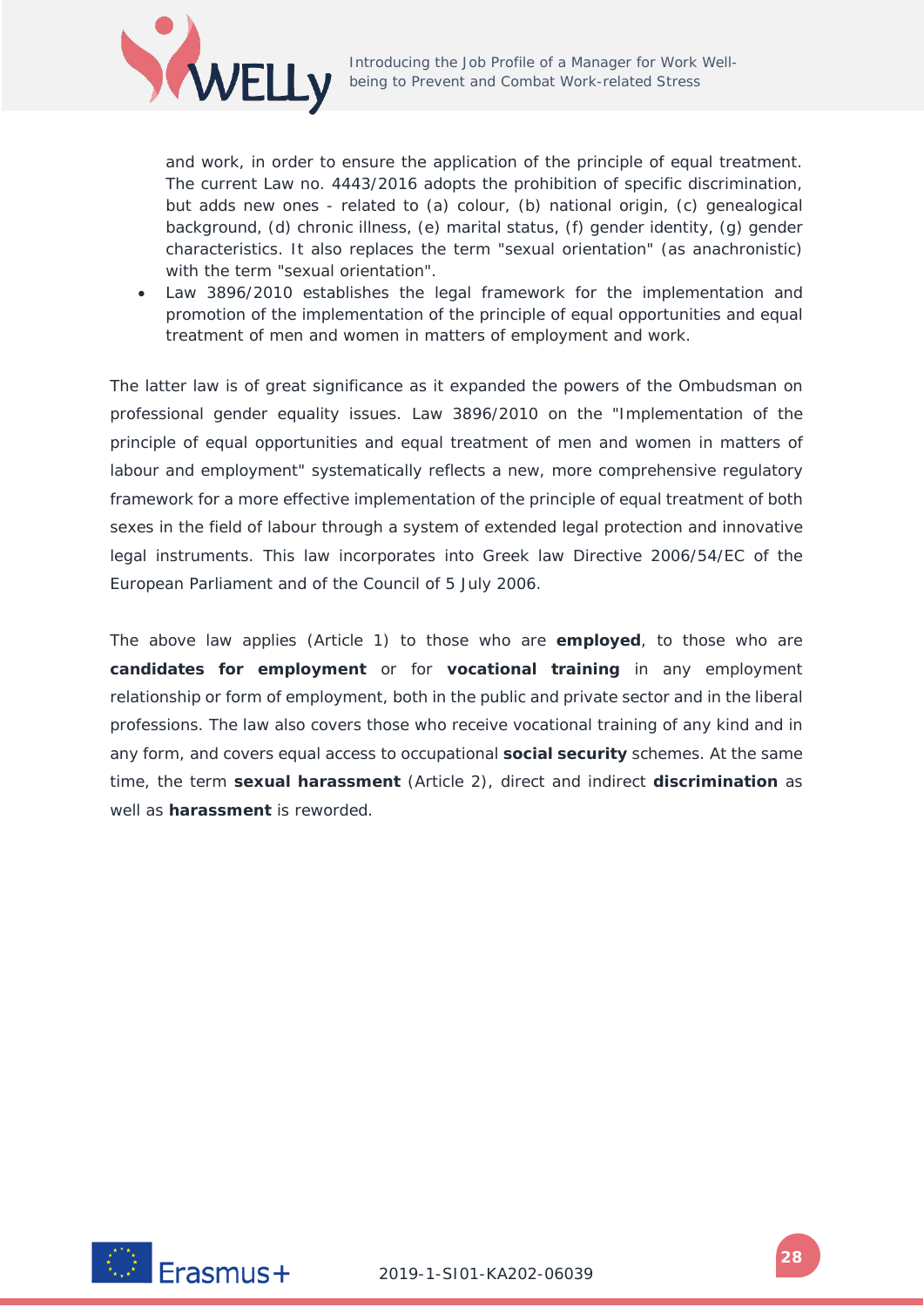

# <span id="page-28-0"></span>2.3. Diversity management

The diversity and heterogeneity of people can be a major strength of an organisation. People from different backgrounds bring innovation and break the status quo.

**The concept of diversity** refers to the diversity of the people who make up a company. Each individual is unique, but also has something in common with other individuals. The concept of diversity refers to the tolerance, respect and consideration that a company shows towards each individual.

**Diversity management** is the active and conscious development of forward-looking strategic, communication and management processes to embrace and use differences and similarities as value-adding potentials. It is a way of managing organisations. It is based on the recognition that diversity opens up alternative ways of understanding and acting that help to improve the climate and relationships in the work environment, the health and safety of workers, better business performance and the reputation of organisations. It promotes an environment in which everyone feels useful and accepted. (Keil et al, 2007)

The diversity of the workforce is due to the changing nature of employment, the enlargement of the European Union and globalisation, and is reflected in an ageing workforce, migration and increased mobility, and we have become more sensitive to the problems faced by minorities (women, people with disabilities...).

**The objectives of the diversity policy** are to invest in employees and equal opportunities, prevent discrimination, adapt to demographic change, prevent skills shortages, maximise potential and promote diversity as an asset that contributes to individual and organisational success. (Greif, 2009)

**Affirmative action policies and programmes aim to** promote the employment of groups of people who, because of their personal circumstances, are both a minority in the labour market and at risk of discrimination. Affirmative action can be designed at both national and organisational/company level.

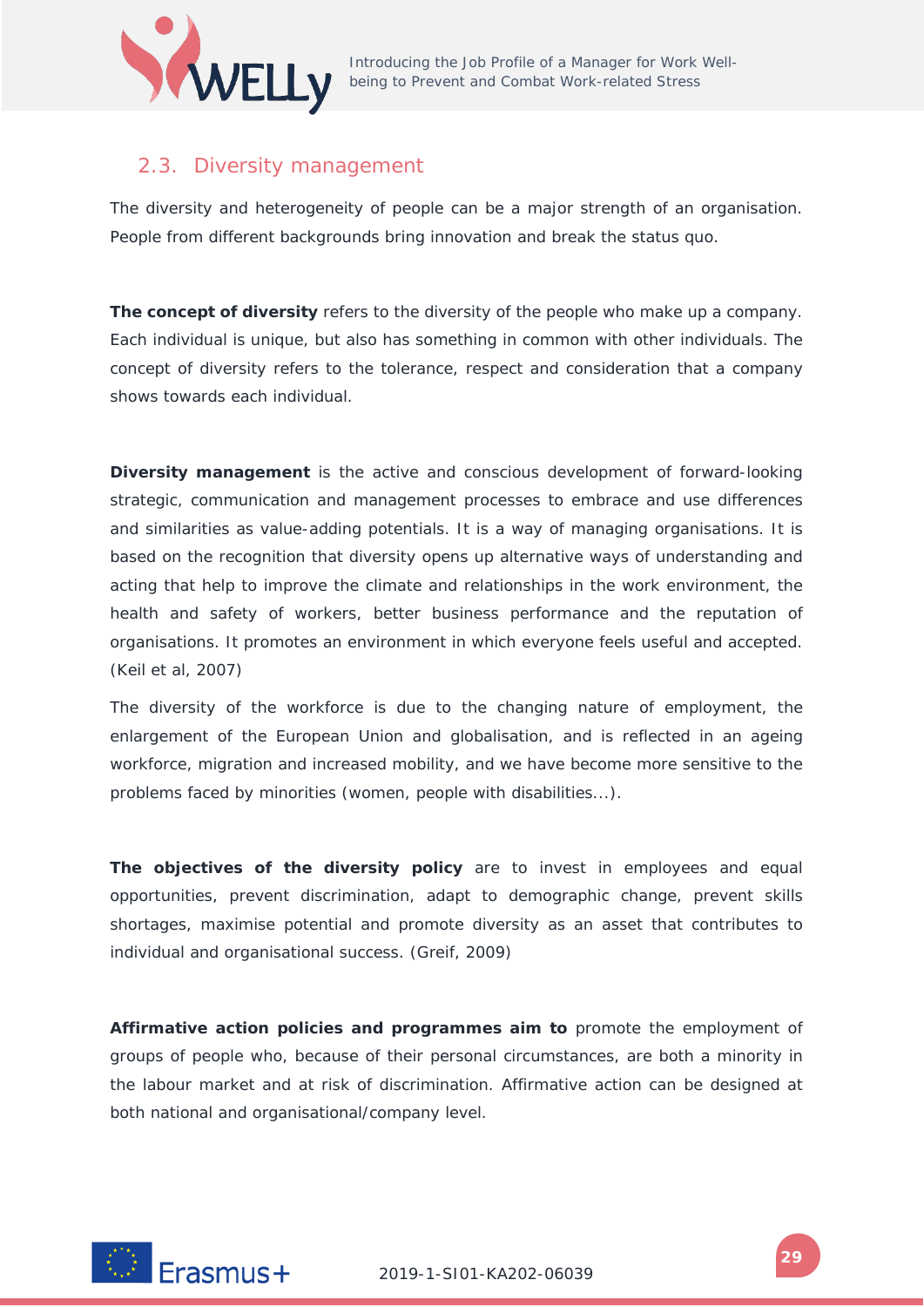

Examples of affirmative action policies:

- Norway: minimum proportion of women (40%) on the boards of public limited companies.

- Slovenia: share of disabled people employed in large companies by industry.

- USA: the federal government will only enter into certain deals with companies that have a plan in place to promote the employment of minority groups.

Diversity management takes place, at least in part, at all three levels, i.e. macro (national or international level), meso (regional and various association levels) and micro (individual company level). Diversity management, as one of the HR strategies, takes place at company level. Indeed, an appropriate legal framework and affirmative action programmes are often a prerequisite or a preliminary stage for managing diversity in companies.

**The benefits of diversity** are (according to the European Commission's "Costs and Benefits of Diversity" study):

- strengthening cultural values within the organisation
- enhancing the image of organisations
- helping to attract and retain highly qualified staff
- improved motivation and performance of employees
- improved motivation and relations between employees

## **Why diversity?**

- because discrimination is prohibited by law
- because it strengthens the economic performance of the organisation; a diversity policy optimises human resources management, broadens its recruitment pool and thus attracts and retains top talent. Employees bring individual talents and ideas, and increase efficiency and adaptability to the market. Diverse employees enable better communication with a diverse customer network, which in turn enables the opening up of new markets. A diversity policy also enhances the organisation's reputation.
- because it improves the company's organisational culture; a diversity policy promotes positive values (inclusiveness, openness, respect for diversity), which in

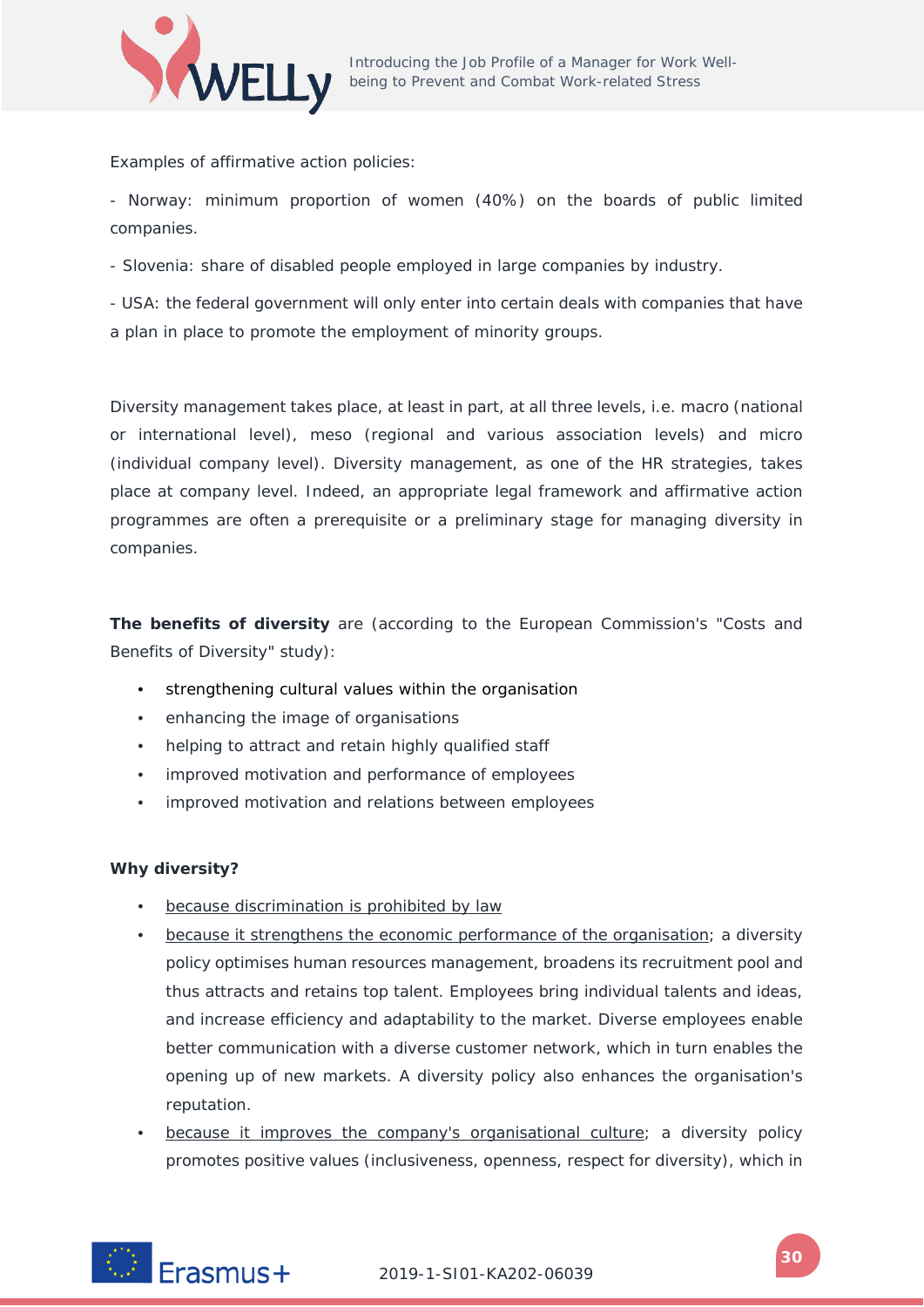

turn fosters better employee well-being, which in turn is a strong source of motivation and commitment on the part of employees. Sick leave is less likely, as is leaving the company.

• because it allows a forward-looking perspective and anticipates demographic and organisational changes

#### **Other benefits of diversity:**

A comfortable working environment, where employees feel at ease and can balance home life and work commitments, leads to higher productivity and creativity. Employees are motivated to develop themselves and the organisation. With such a reputation, organisations are better able to attract and retain the best talent. This also results in lower labour costs as there is less turnover. In an organisation where diversity is well managed, the diversity of the workforce also leads to a greater and better understanding of customer wants and needs. This is also followed by the development of new products and services.

But employee diversity also brings **risks**. Increasing the diversity of the workforce without appropriate approaches and strategies can worsen a company's business or performance. Poor diversity management creates dissatisfaction among individuals and tensions and conflicts within the company. This can lead to lower productivity and creativity among employees, a poor image of the company in the eyes of potential customers and, ultimately, poorer economic results for the company.

**How to manage diversity?** A prerequisite for a successful, diversity-oriented company is a company culture that consciously values and promotes diversity.

• To manage diversity well, an organisation needs a highly transparent performance appraisal system.

• Performance appraisal must be independent of race, nationality or colour, sex, religion, etc.

• Take a good look at the individual diversity of your departments, teams and projects and reflect on skills, talents, experience, personal characteristics and professions.

• When you notice discrimination or disadvantage due to personal circumstances, confront the problem immediately and take action.

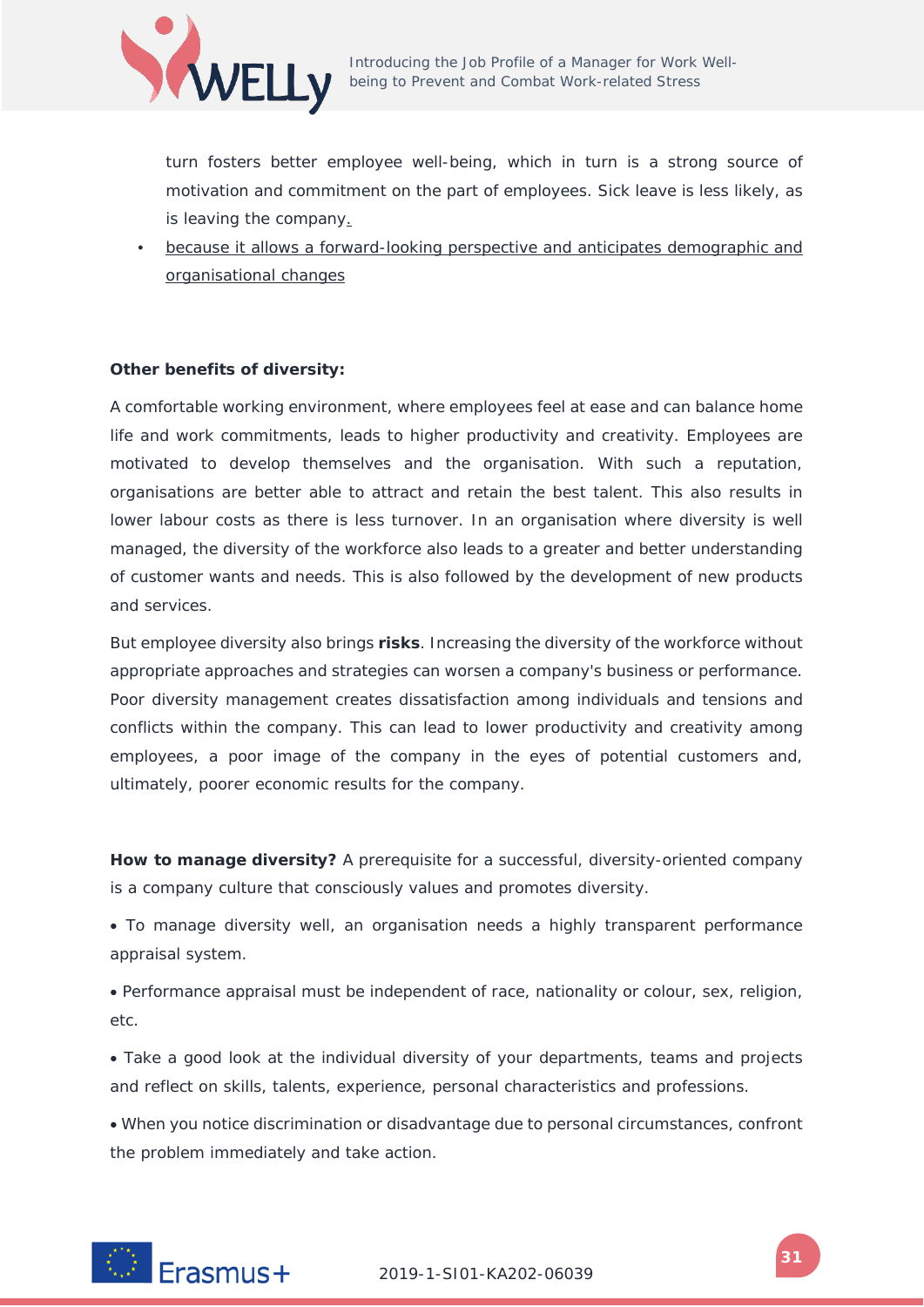

• Develop an innovative recruitment and selection system. What profiles and skills do you need?

• Develop your leaders into true role models who truly believe that diversity responds to the needs of the company and is a key part of its identity. (Keil et al, 2007)

## **Good practices**

One good practice is to **provide flexible working arrangements** that make it easier to reconcile family life and work commitments.

- part-time work
- flexibility in arrival and departure times
- split shifts
- work from home
- days off for special reasons (up to 7 days paid leave)
- the possibility of 12 months' (unpaid) leave for any reason

Another good practice is the mentoring programme. Let's say the employee chooses a mentor within the organisation who is usually more experienced and has the skills and experience the employee wants to gain. Mentoring allows for faster professional development, introduction to a particular field or environment, preparation for going to another country, etc.

Another good measure is to create groups for specific target groups, for example for parents, for women, intergenerational socialising. These allow networking among colleagues with similar interests, to learn new skills in their fields of interest, etc.

## **Common weaknesses in diversity management**

- the absence of clear objectives for managing diversity in the company
- informing employees about diversity management objectives and strategies
- absence of measurement of results and of accountability and reward for activities in this area
- carrying out activities for which it is not clear what objectives they contribute to or what their impact is on the overall business objectives

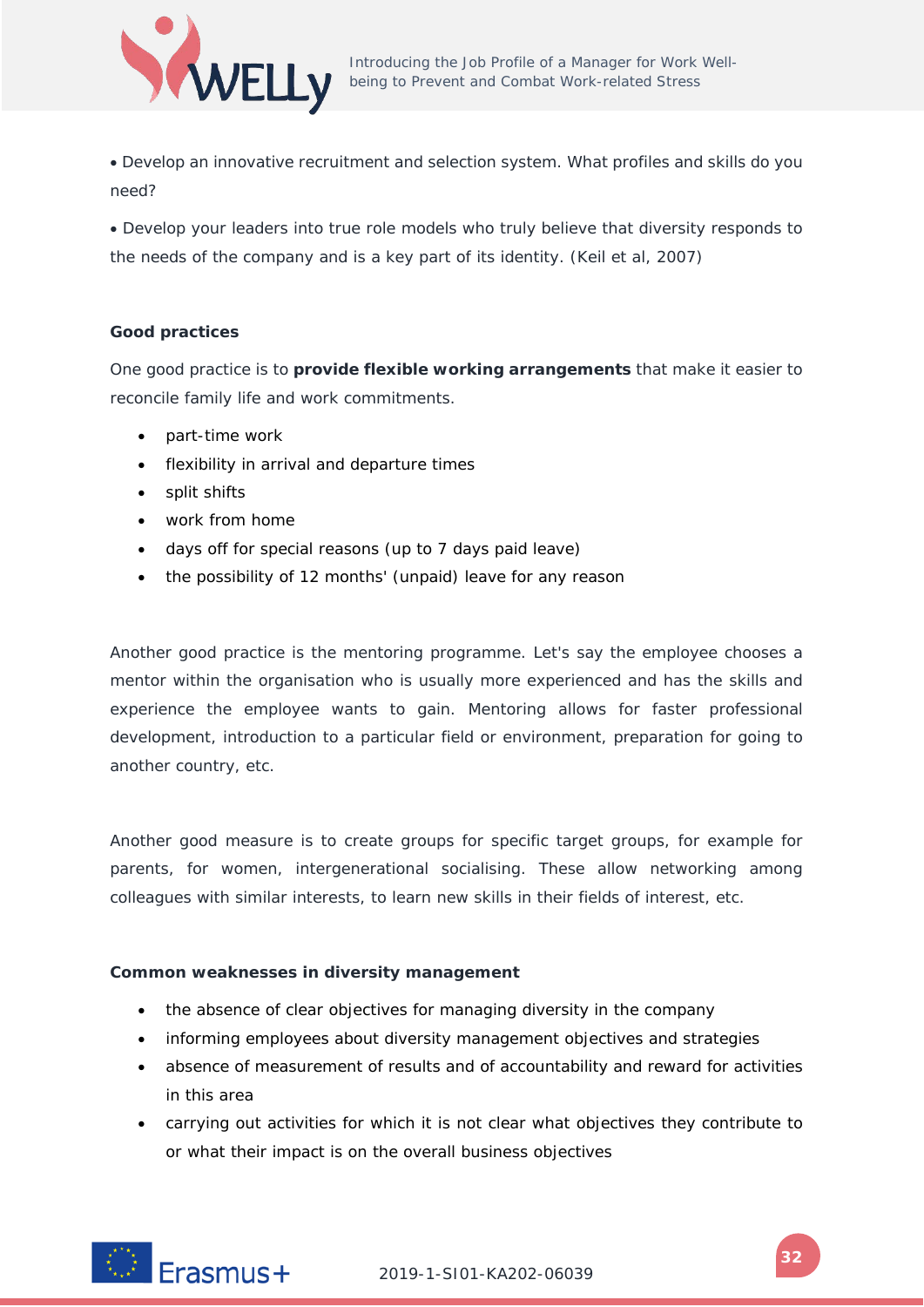

# <span id="page-32-0"></span>2.4. Best practices and case studies

#### **SLOVENIA**

#### **Slovenian case law – related to workplace stress**

**SCCJ Judgment 479/2012 of 30.11.2011**: provides that the personality structure of the claimant is not such as to exonerate the defendant from liability, even if the defendant's personality traits (sensitivity to stress) may make the damage more serious than otherwise.

**VDSS Judgement Pdp 672/2017 of 14. 12. 2017**: The Court of First Instance correctly found that the seemingly neutral criterion of performance assessment was discriminatory in the applicant's case. The applicant's hearing impairment prevented her from communicating as effectively with her supervisors who assigned her the work (difficulty in verbal communication) and from understanding the work instructions given to her (inability to (quickly) comprehend longer written instructions in particular), which was reflected in a lower volume of work in the first 14 days in her new position and consequently in a lower performance appraisal. The volume of work performed by the claimant in her standard job did not reflect the claimant's performance or (in) productivity, but her limited ability to communicate at work, which was due to her illness or disability. The contract of the contract of the contract of the contract of the contract of the contract of

**VDSS Judgement Pdp 668/2018 of 24.1.2019**: The Court of First Instance, on the basis of its findings of fact (that the events surrounding the applicant's permanent transfer at the relevant time constituted misconduct towards the applicant in light of the circumstances of the service; that the transfer of the applicant and the ordering of a second job were not done in the interests of the efficiency of the company, but in the interests of demoting the applicant... ), the Court of First Instance was right to consider that the conduct and behaviour described in connection with those historical events constituted ill-treatment of the applicant within the meaning of the definition in Article 6a(4) and (7) of the Staff Regulations and Article 15a of the Labour Code respectively, since the totality of the conduct described constituted systematic, reprehensible, manifestly negative and insulting behaviour towards the applicant, who held a subordinate position, and the applicant suffered non-material damage as a result.

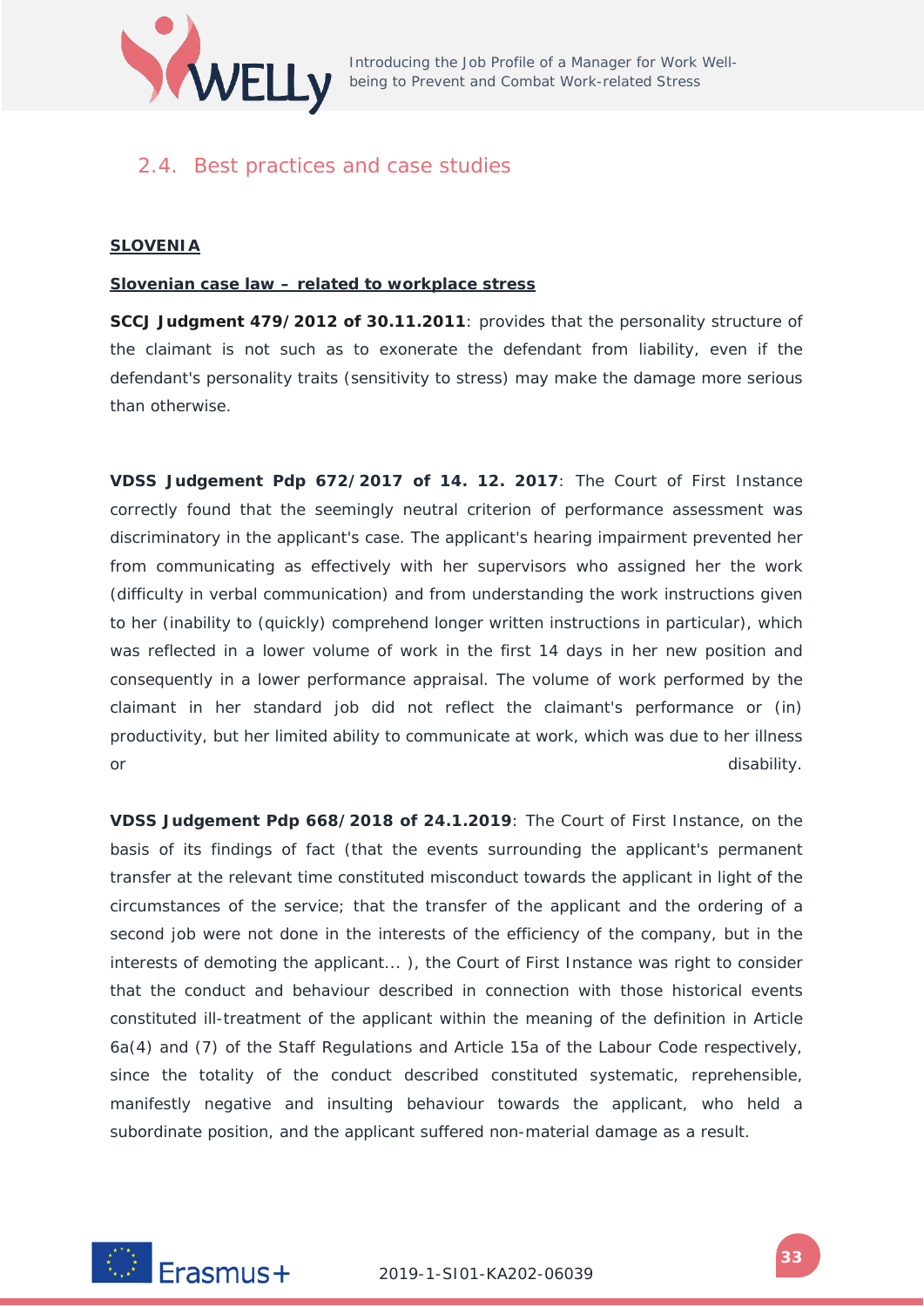

#### **Examples of affirmative action policies:**

- Norway: minimum proportion of women (40%) on the boards of public limited companies.

- Slovenia: share of disabled people employed in large companies by industry.

- USA: the federal government will only enter into certain deals with companies that have a plan in place to promote the employment of minority groups.

#### **How supportive an environment is Slovenia?**

The "**Disabled-Friendly Company**" award is a special form of social recognition for employers for good practice in the field of employment of people with disabilities in the Republic of Slovenia. Since 2017, the Ministry of Labour, Family, Social Affairs and Equal Opportunities of the Republic of Slovenia has been publishing an annual public competition for the awarding of annual prizes to employers for good practice in the field of employment of persons with disabilities. The recipient of the annual award is granted a charter, which entitles them to use the promotional logo "DISABILITY-FRIENDLY COMPANY". (Among the recipients are Pekarna Pečjak, Steklarna Hrastnik, Pošta Slovenije, Krka, Gorenje).

**Diversity Charter Slovenia.** Diversity Charters are one of the current voluntary European diversity initiatives, aiming to encourage organisations (private, public) to implement and develop diversity policies within their organisations. A Diversity Charter is a short document consisting of principles that an organisation follows in its activities to promote diversity, non-discrimination and equal opportunities in the workplace. Signing the Charter is voluntary and gives access to the tools (guides, training, etc.) available within the company to develop a consistent and effective diversity policy.

#### **PORTUGAL**

#### **1. Identification of the Case:**

Company: YKK Portugal

Size: 50 to 99 employees

Activity Sector: Textile industry / Manufacture of zippers, buttons and similar

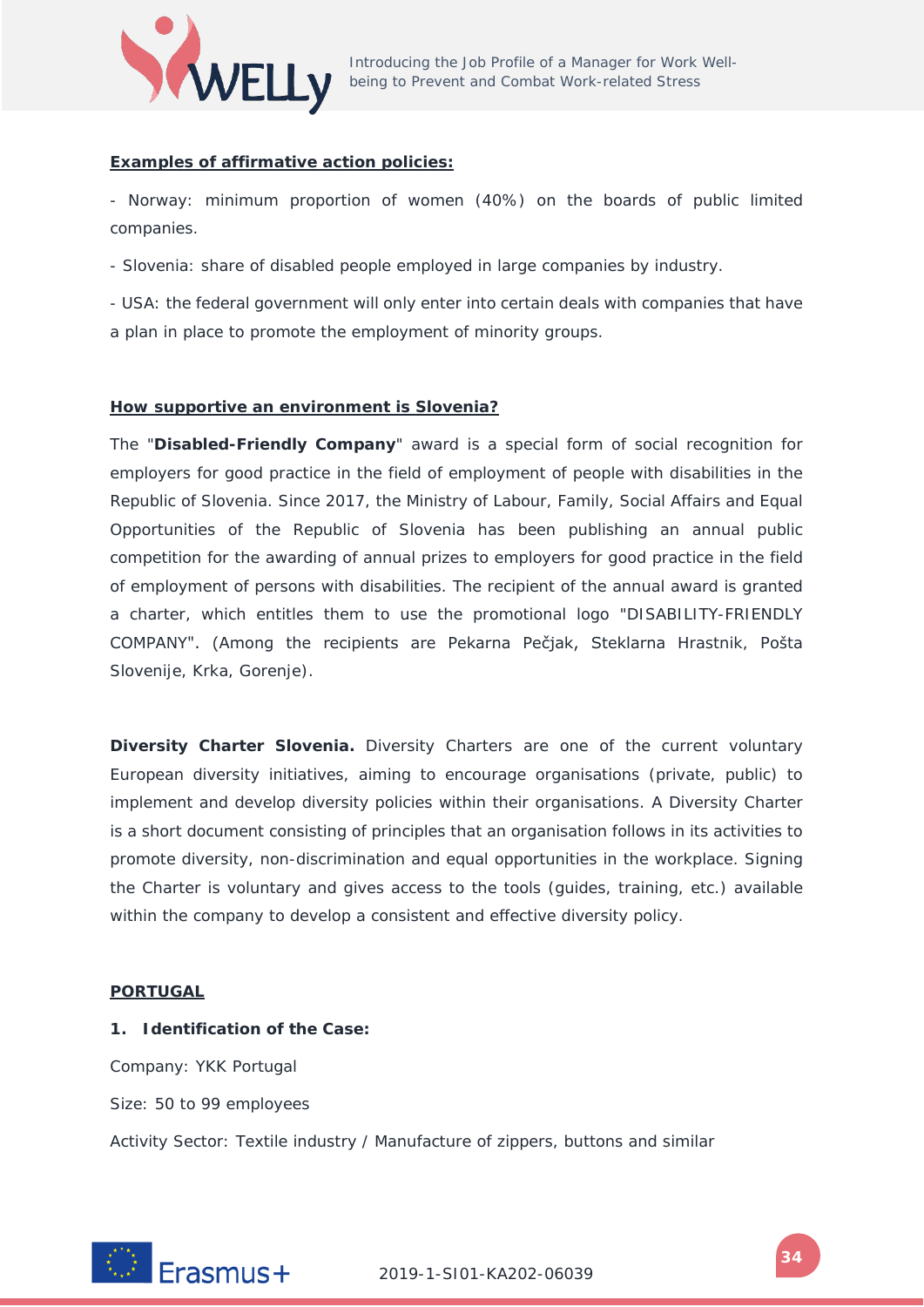

# **2. The company (short description/Who):**

YKK Portugal produces and commercializes zippers adapted to the most diverse applications. YKK has become a reference in the fashion industry, being recognized as a synonym of quality, rigor, and innovation. Its zippers can be easily found on clothing, footwear, and fashion accessories of the most prestigious national and international brands.

## **3. The issue and aim (Why):**

YKK Portugal aims to promote the health (psychological and physical), well-being and safety of its employees. To do that, it seeks to eliminate the causes of danger and damage in all workplaces, with the goal of eliminating industrial accidents (achieving zero accidents). In addition, this company seeks to promote a strong awareness of these aspects among employees.

#### **4. Actions Taken (What and How):**

To achieve its goals, YKK Portugal seeks to involve employees in decisions and encourage their participation. For example, there are meetings where members of the HR department disclose actions and ask for feedback from employees. Besides that, this company seeks to conduct happiness surveys and other surveys regularly to get feedback from employees.

It should be noted that YKK Portugal has the Happiness Project and the Happy People Project. The first consists of increasing the well-being of employees. The second involves team building exercises, both inside and outside the company, with the costs being supported by the company. Another project that this company has is the Care Project which involves, for example, free massages from physical therapists, team building exercises by specialized trainers, gym classes, contracts with farmers to supply fresh seasonal fruit, financial assistance for employees' families (such as paying for materials needed for education).

YKK Portugal also has the "Safety Patrol Day" initiative in which company presidents, factory managers and top management conduct safety patrols in the workplace with the aim of stimulating motivation to comply with health and safety measures, which also allows to increase the awareness of employees regarding this issue. In addition, this company has a "Safety Management Special Instruction Designation Process" program that identifies potentially unsafe conditions and actions in the workplace in a comprehensive way.

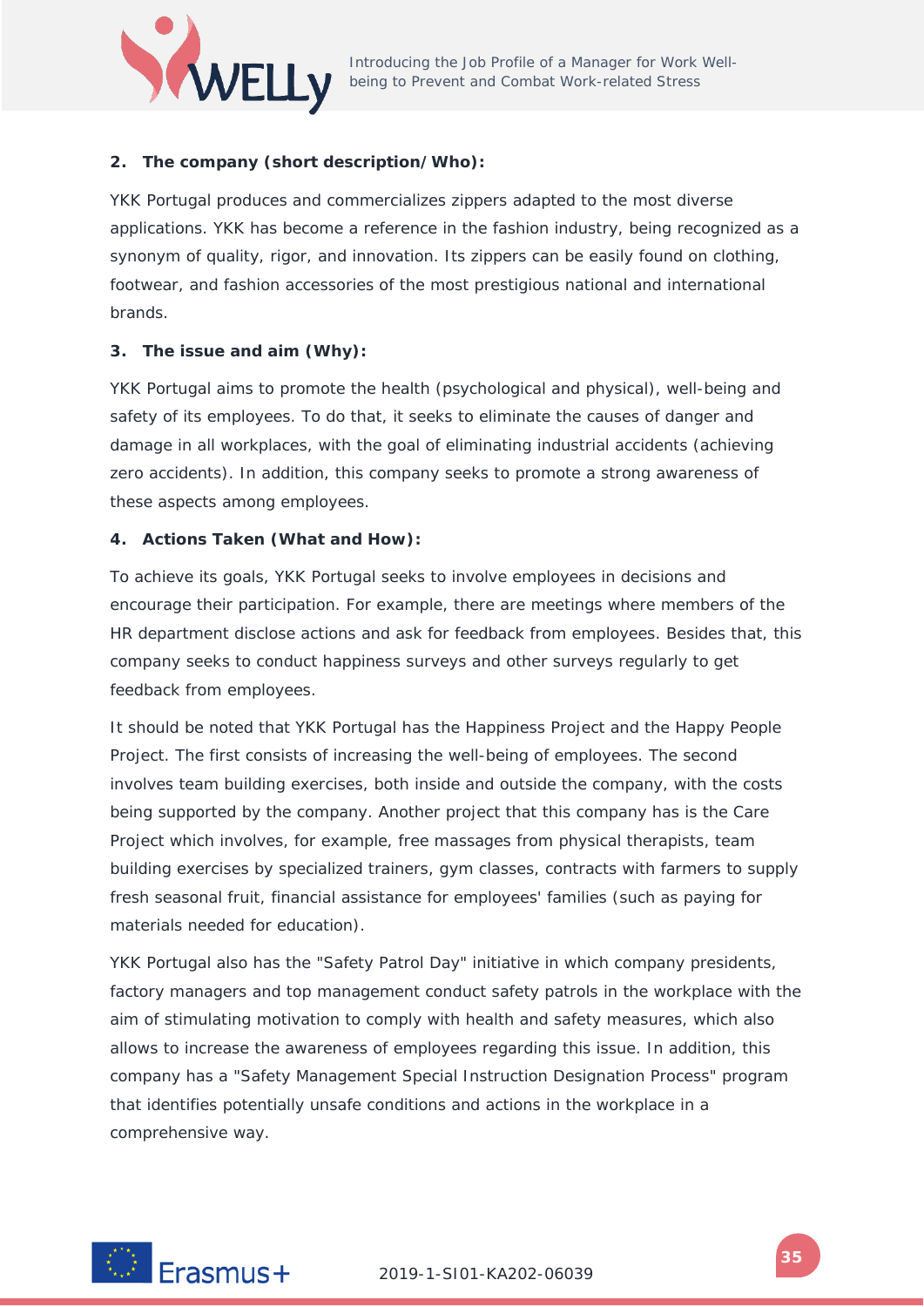

## **5. Results achieved (Impact):**

This company obtained the "Corporate Wellness Award 2016", which is an award that aims to distinguish the practices of the companies that go beyond what is established by legislation, in terms of the health and safety of employees, organizational well-being practices and occupational health. YKK Portugal won the first prize in the "Lifestyle Management" category (policies and actions that seek to promote the quality of employees' lifestyles, such as parental and family support, awareness of the lifestyles' impact on health, financial support, among others). This company has also been recognized as one of the happiest companies to work for in Portugal, obtaining, for this reason, for example, in 2020, the Happiness Works award.

#### **6. Additional Information:**

This information can be about interventions that can be easily usable in other companies and other sectors.

#### **7. To know more about:**

<https://ykk.pt/>

#### **SPAIN**

#### **Spanish case law – related to illness**

**STC 325/1994, from 12th December:** this judgment states that even though 'no disease is in itself dishonourable', the court continues 'There is no doubt that the reputation of the persons (Article 7(3) of Organic Law 1/1982) was affected here, and it is sufficient, to that end, to refer to the merits of the courts which ruled and found, very reasonably, that the journalistic identification, indirect but unambiguous, of a certain person as affected by Acquired Immunodeficiency Syndrome (AIDS) meant, taking into account social attitudes that are notorious facts, moral (and also economic, as it was later demonstrated) damage to those who were thus identified as affected by a disease whose causes and paths of spread have generated and generate a social alarm often accompanied by reactions, as reprehensible as unfortunately real, of marginalisation for many of its victims", discrimination which, as the Constitutional Court points out, although it is particularly reproachable, is no less real, and that is why in cases such as the present, workers' privacy is closely linked to the principle of equality but above all to the right to non-discrimination.

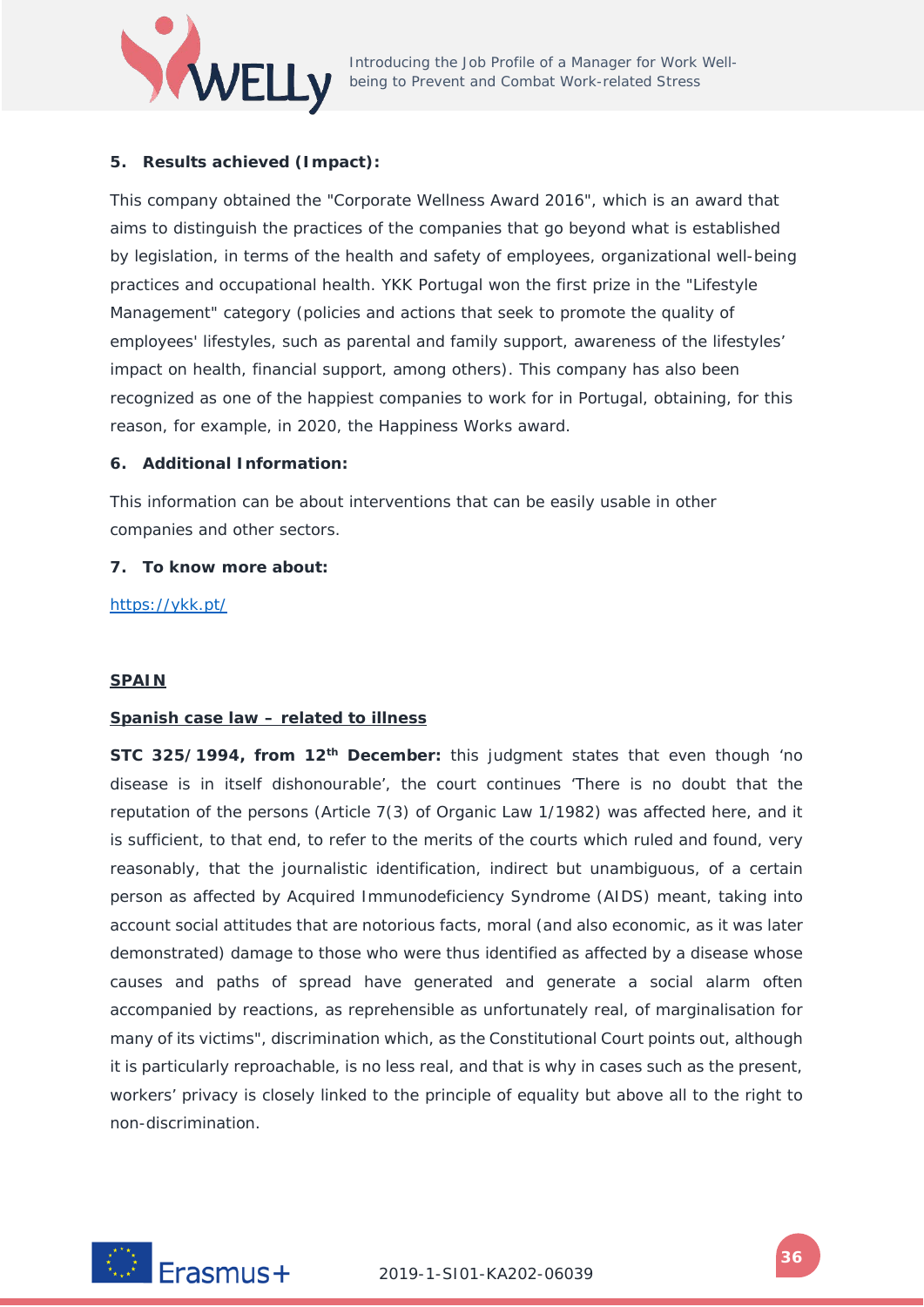

### **Spanish case law – gender-based**

**STS from 28th April 2017:** in this case, it is considered null and void dismissal of a worker who the company knows that she was undergoing fertilisation treatment in vitro, even though at the time of the dismissal, the fertilised eggs had not yet been implanted in her uterus, i.e. she was not yet pregnant. The TS clarifies that in this case it is not intended to equate the situation of a woman subjected to in vitro fertilisation, to whom the ova have not yet been implanted, with whom she is pregnant, but that what is disputed is whether or not a dismissal is lawful where there are indications that it is due to the fact that the worker is subjected to specific assisted reproductive treatment, so that discrimination may have occurred.

### **Spanish case law – in terms of remuneration**

**SSTC 145/1991, from 1st July, 58/1994, from 28th February and 147/1995, from 16th October:** as regards remuneration, in order to avoid indirect discrimination, the right to equal pay for performing the same or the same duties, i.e. for equal work, is not provided for, but the right to equal pay for work of equal value, taking into account all the remuneration received.

### **ITALY**

On 26 October 2021 the Italian Parliament approved the **Equality Bill** with the aim to implement equal opportunities and equal treatment for male and female employees at the workplace and prevent discrimination. It introduced relevant amendments to the Legislative Decree No. 198/2006 (also known as the "Equal opportunities Code").

The Equality Bill widened the notion of direct and indirect discriminatory conducts by including any treatment or change in the organization and in the working time which puts an employee in a disadvantageous position or restricts their opportunities to participate in company life or to progress in the career due to their sex, age, personal or family care needs, and pregnancy/maternity/paternity.

The Equality Bill extended to companies with more than 50 employees (the former threshold was of 100 employees) the duty to draw up a Biennial Report on the gender pay differences and employment situation of male and female employees. The Biennial Report shall contain information on the gender pay differences and employment situation of male and female employees having regard, for example, to new hires, dismissals, trainings and promotions.

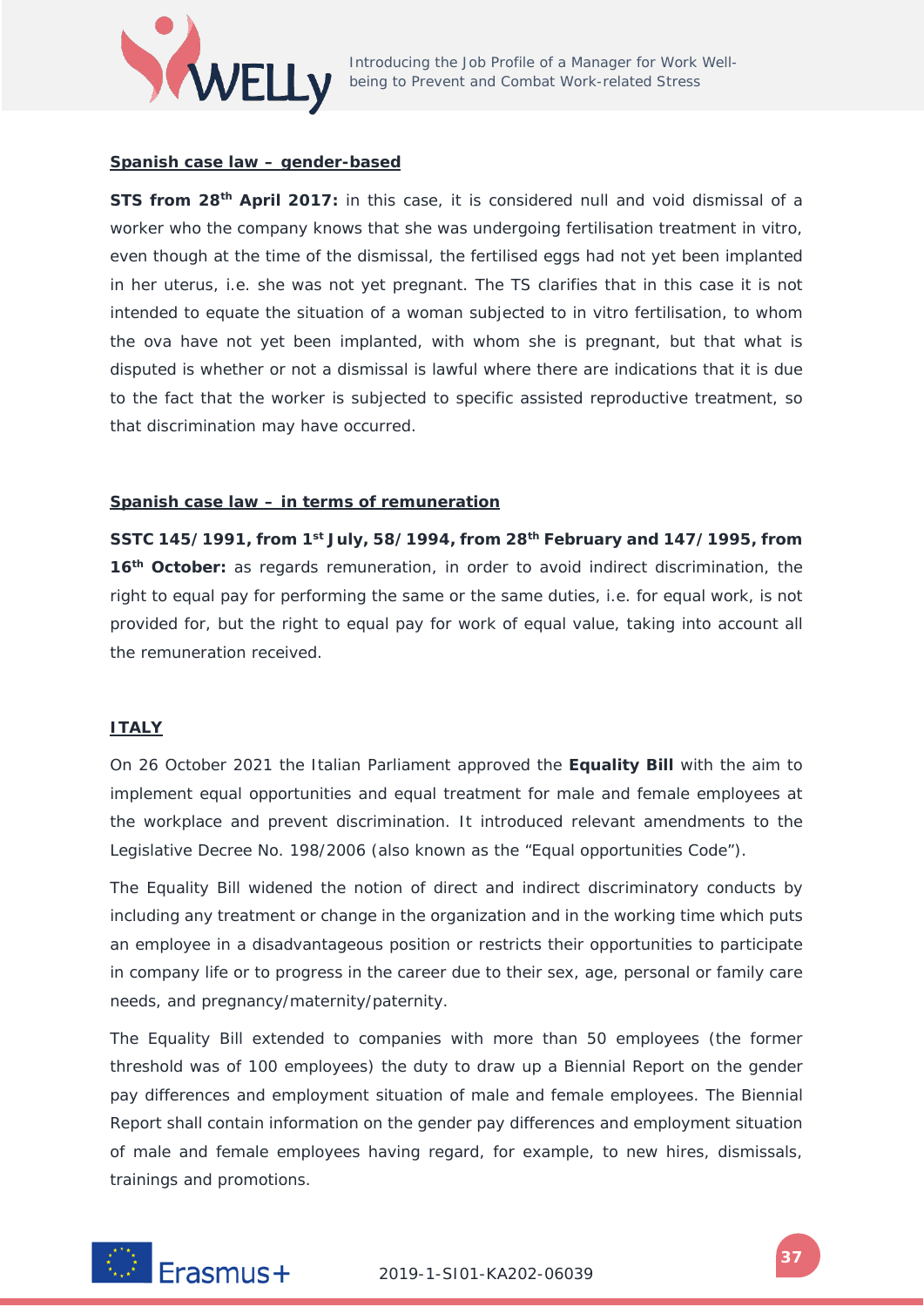

As from 2022, companies who draw up the Biennial Report can apply for the "**Gender Equality Certificate**" if they have met certain targets aimed at ensuring equality between male and female employees, in terms of salaries, job opportunities, management of gender differences and maternity safeguards.

Lastly, the Equality Bill extended the obligation to have at least 2/5 of the members of the Board of Directions of public-non-listed companies composed by the less represented gender. This obligation was already in force only for listed companies.

#### **GREECE**

As far as Greece is concerned, despite the difficulties in implementing the principle of gender equality in the workplace, there are important priorities for strengthening equality policies across the whole range of national action. Within the framework of the **National Programme for Substantive Gender Equality**, projects are being implemented to address gender inequality in specific thematic areas of public policy and to create or strengthen institutions, structures and policy-making bodies. These projects are designed and supervised by unpaid scientific committees with the participation of academics, experts and representatives of relevant stakeholders and are funded by the NSRF (OP "Administrative Reform", OP "Human Resources Development", OP "Digital Convergence").

The General Secretariat for Gender Equality implements programmes for the **training** and **awareness-raising** of civil servants on gender equality issues, in the upgrading of the professional status of employed women (**mentoring**), the **reduction** of occupational segregation on the basis of gender, the **promotion** of women in promoting women's participation in decision-making centres, **supporting** women's organisations and NGOs, and gender mainstreaming in public policies. In addition, the Greek state, by aligning its policies with the guidelines of the EU guidelines, has integrated women's **entrepreneurship** as one of the fundamental pillars of the EU of its development policy. In particular, in the field of entrepreneurship and and employment of women, it has created specific actions for equality between women and men.

Furthermore, The Labour Protection Act ratified Convention 190 of the International Labour Organization on the Elimination of Violence and Harassment at Work. This ratification went a step further by making it mandatory for every company with more than 20 employees to draw up **internal policies on violence and harassment**. In addition, to support women victims of violence, employment and entrepreneurship programmes of the OAED were adapted accordingly.

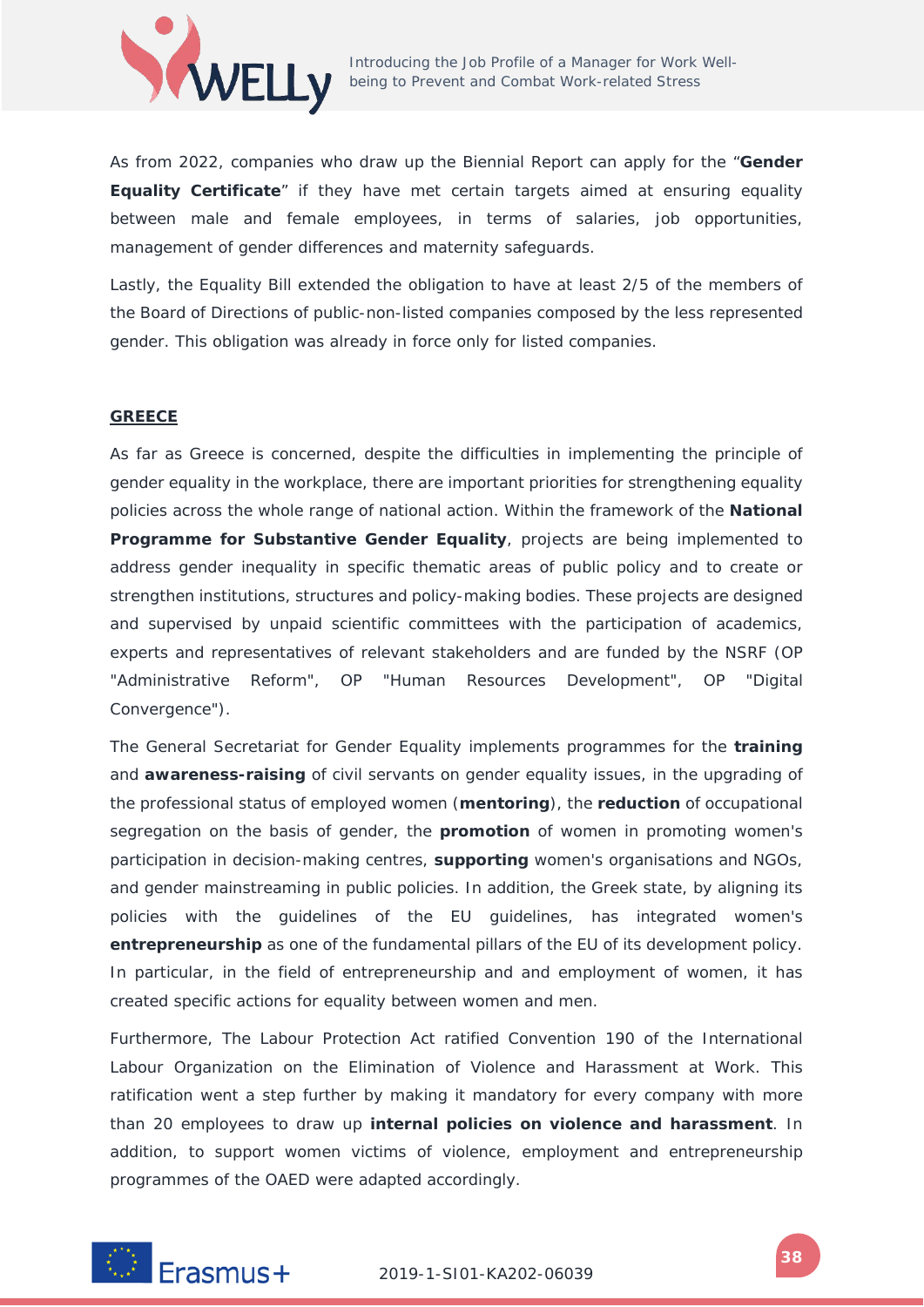

In the same law, provisions were adopted to "reconcile" the professional and personal lives of workers. A **14-day paternity** leave has now been introduced, with protection from dismissal for the father for 6 months after the birth of each child. In addition, the OAED subsidises 2 of the 4 months of parental leave for both parents. This eliminates disincentives that existed and which may have placed an additional burden on women by indirectly preventing their recruitment or advancement.

Work is progressing on the "Share" label, a label that **rewards** companies that implement **equal treatment** and equal opportunities policies for all their employees. Already, as part of the project's implementation policy, **18 companies have been awarded the label for one year**. The initiative will be continued and further strengthened.

Finally, the "**Innovation Centre for Women**" was inaugurated with the aim of strengthening female entrepreneurship in the fields of research and innovation and new technologies.

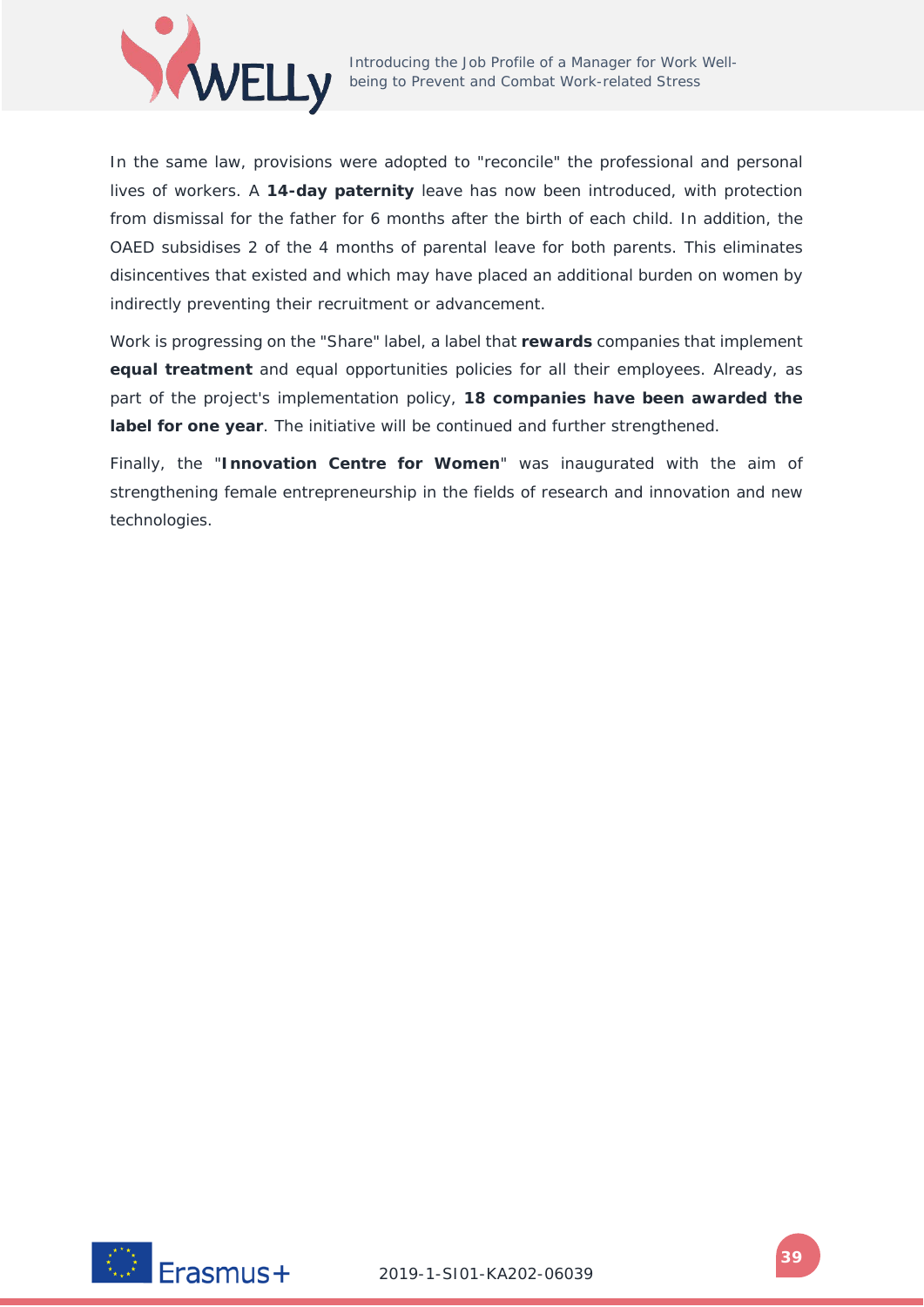

# UNIT 3. STRATEGIES TO MANAGE ISSUES RELATED TO MENTAL HEALTH IN THE WORKPLACE

This unit provides insights on how to create a company culture that promotes the **wellbeing of employees** and ensures that mental health is taken into account in the workplace. This will allow companies to improve the engagement of their employees, train managers on these topics and become exemplary in terms of conveyed values. The unit will also focus on **tools and strategies** to prevent and reduce stress in the workplace, emphasise the importance of a healthy working environment on the overall quality of life of employees. First, the Work Well-being Manager will be introduced and the role explained in relation to existing working conditions; then, well-being programmes and practical tools and services to achieve these goals will be described in detail.

### 3.1 Role of Work Well-Being Manager

### **Work Well-being Manager and Leadership**

Nowadays, organisations are challenged to define their success and a key element is definitely excellence of leadership, which leads to satisfied employees, more innovation and better economic results. Thus, excellent leaders are fundamental to ensure the success of a company. But **who is the leader? And how to define this role in comparison to the manager?** A manager cannot avoid to be a leader, too, and thus contribute to excellence in a company behaviour and management.

Provided that an organisation needs both leadership and management, we can infer that a leader is more creative because she sets the vision, ensures that all employees believe in it and follow it, inspires people and encourages change, is characterised by a sense of trust and proactiveness. On the other hand, a manager is more result-oriented because he provides systematic direction and consistency to the overall work activity, is able to supervise and manage actively – sometimes through rules, policies and procedures – in order to ensure the stability of the organisation. (Hočevar et al., 2003)

The role of the Work Well-being Manager is in line with that of the leader because she creates an outcome-driven culture of well-being that enables organisations to improve the engagement of their employees, educates leaders on these topics thus gaining sustainable support, and highlights the importance of a business culture led by example.

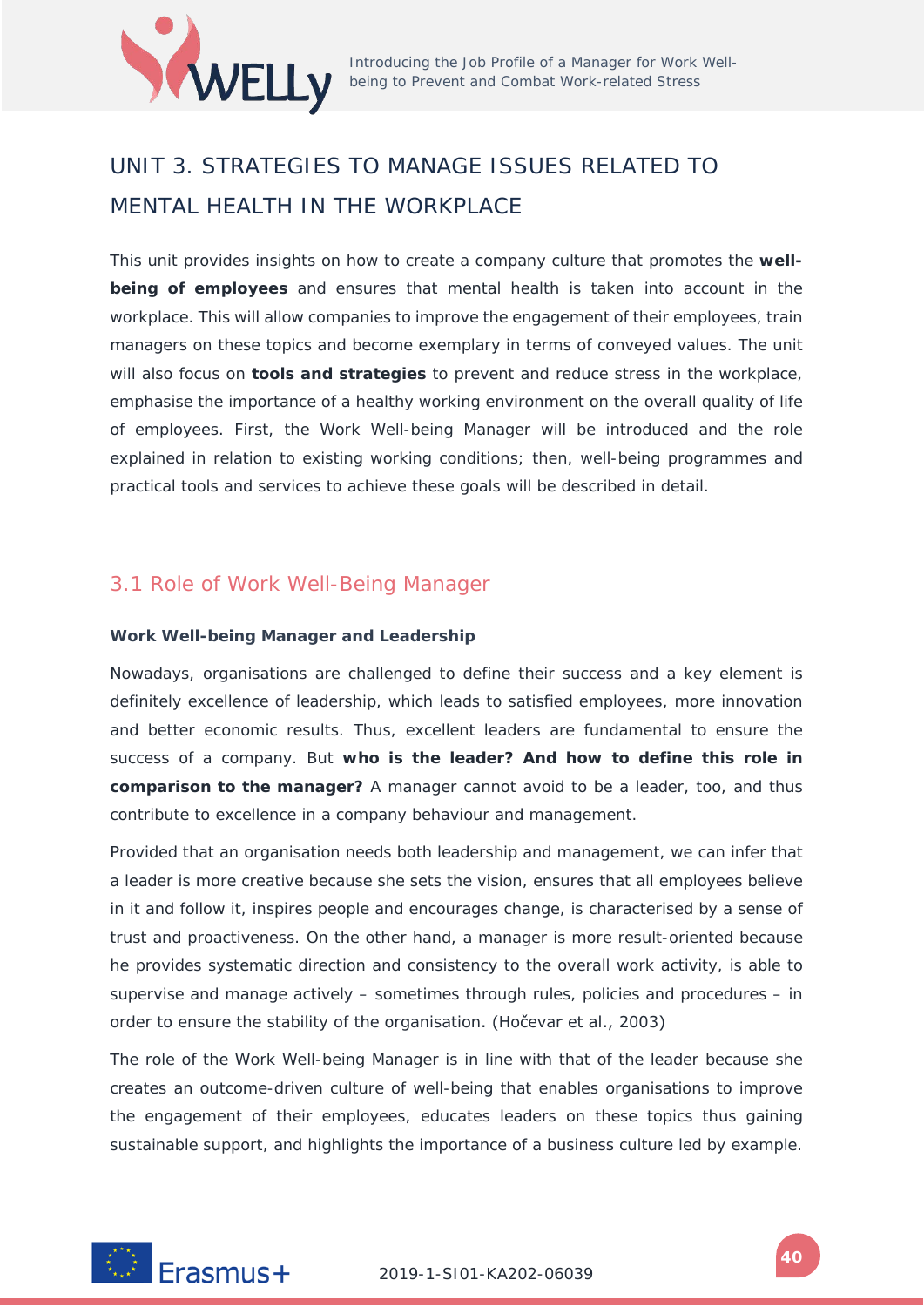

### **The role of Work Well-being Manager in HRM**

Employees are a fundamental resource to ensure the long-term success of a company because they implement the business strategy and represent a competitive advantage, especially when they are highly skilled, and thus the management must work to **retain employees** for a long period of time. As a consequence, companies should be characterised by a successful **Human Resource Management** (HRM) to attract the best employees.

There is a reciprocity between employees' well-being in the workplace and a sustainable work-life balance on the one hand, and a positive employment relationship on the other hand. All these elements impact on the people's performance, attitude, motivation, behaviour and work commitment.

Because of the abovementioned relationship, the Work Well-being Manager should ensure that the following practices are effectively cared for in the HR department:

- Investing in employees by increasing their skills through training and ensuring them an improvement in career, which will help increase their motivation.
- Ensuring that work is appealing in terms of use of skills, diversity and autonomy.
- Creating a positive social and physical environment, by prioritizing employees' health and safety, promoting equal opportunities, ensuring social interactions and equal and fair pay.
- Promoting a comprehensive and two-ways communication.
- Facilitating employees' participation in the work process by providing organisational support and ensuring flexibility in the work-life balance.

### **The importance of motivation and stress reduction in the workplace**

Leaders and Work Well-being Managers have a key role in motivating employees and creating a work environment where they can thrive, for example by providing training opportunities for both personal and professional development. As a result, employees will feel a sense of success and efficacy, and have a better work-life balance. But for this to happen, employees need to motivated, as **motivation** is like a fuel that makes them perform high-quality tasks, and work in a condition of good relationships characterised by a feedback culture.

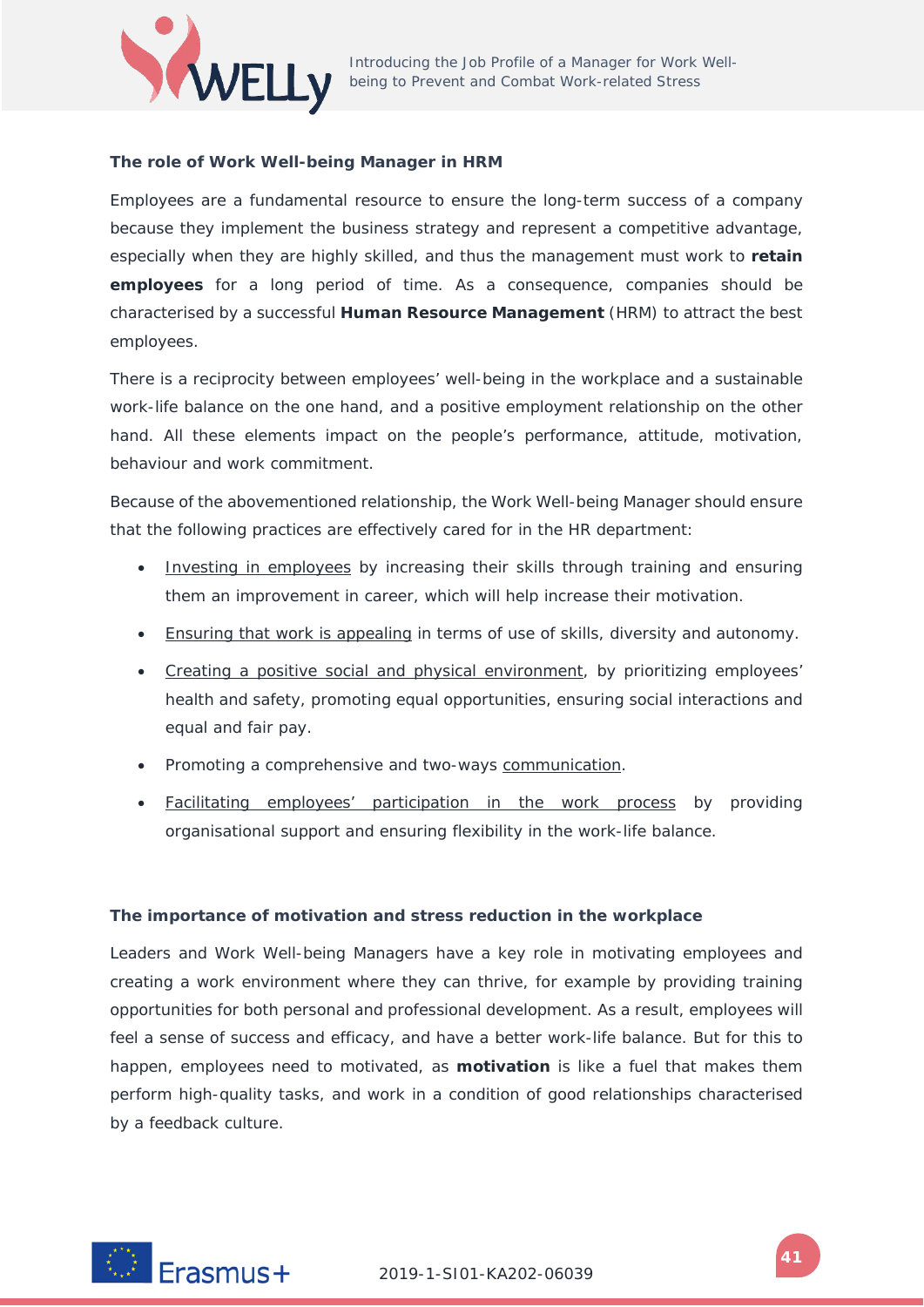

Motivation is one of the key factors that significantly affect employees' job satisfaction, while also having a significant impact on the organisation's performance. The greatest motivator, therefore, is a task we enjoy doing. When an employee is satisfied on a personal level, also their well-being and health in general are positively affected.

Satisfied employees, in fact, are more productive, willing to help others and to perform tasks that are not formally expected from them. The team and colleagues play an important role, too, as well as the salary. But it is **inner motivation**, in connection with a condition of physical health and a status of overall life satisfaction that is key here, and that should be emphasised and promoted by the Work Well-being Manager.

Recently, and especially as a consequence of Covid-19 pandemic, HRM started to focus more on the well-being of individuals within organisations and companies and on the reduction of **stress factors**, which may arise from multiple sources. A prolonged exposure to stress leads to chronic negative effects on both physical and mental health.

The **symptoms of stress** can be divided into four main groups:

- Emotional: despair, concern, helplessness, restraint, nervousness, discontent, lack of energy, feeling of guilt and inadequacy, lack of self-esteem, feeling of inferiority, hopelessness about the future.
- Intellectual: feeling of incompetence, failure to complete tasks, concentration and decision-making problems, forgetfulness, irrationality, procrastination, excessive criticism.
- Behavioural: impatience, excitability, aggression, excessive criticism of others, haste, tackling too many things at once, inefficiency, failure, avoidance of company, sleep disturbances.
- Physical and physiological: palpitations, shortness of breath, dry mouth, indigestion, muscle tension, slumped shoulders, restlessness, hyperactivity, nail biting, fist clenching, trembling or sweating hands, headache, nausea and dizziness, cold palms and feet.

To conclude, the management of well-being in the workplace is based on a process which involves different operations:

- **Planning**: defining goals and deciding how to achieve them.
- **Organising**: preparing resources to achieve set goals.
- **Managing Human Resources**

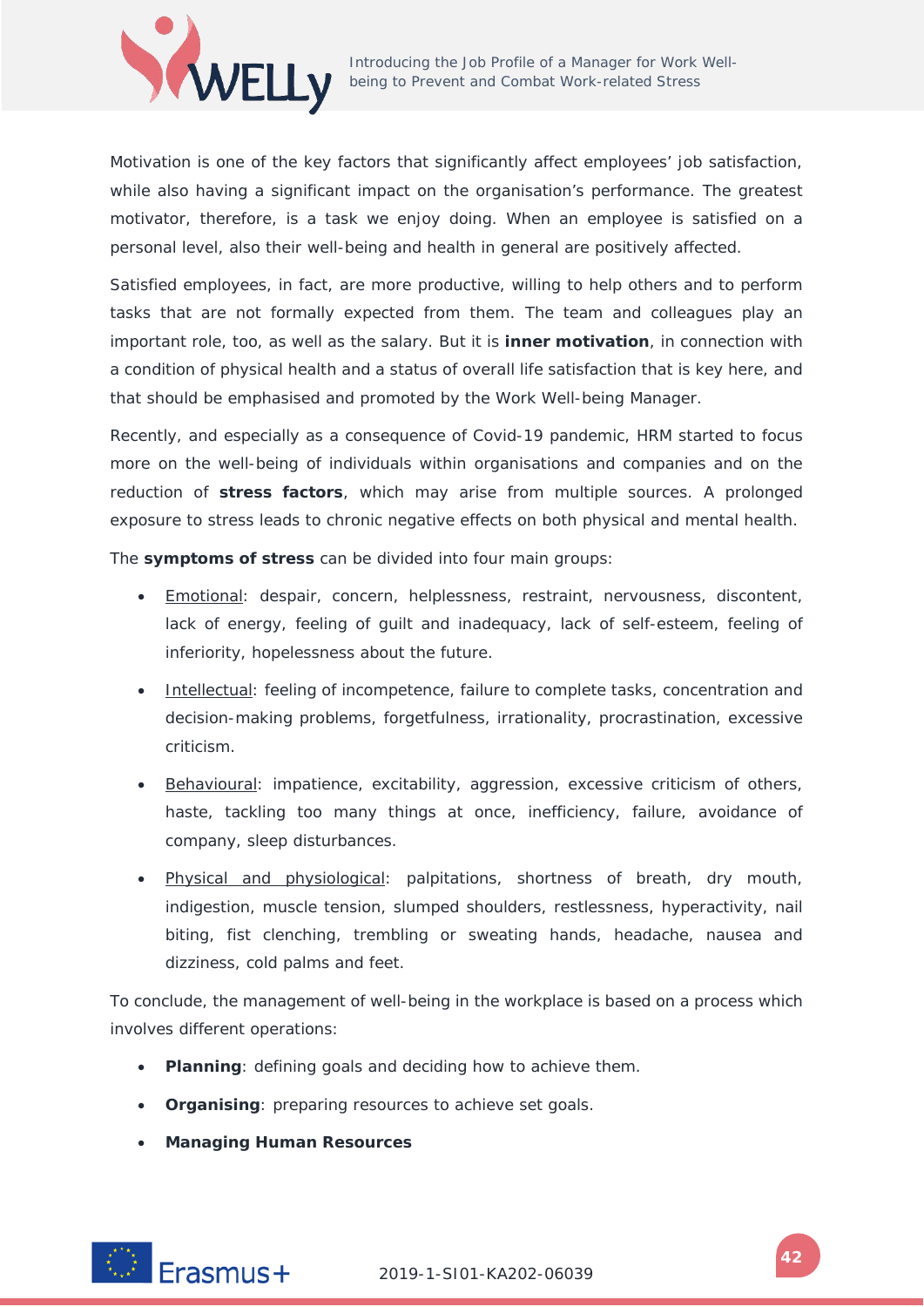

- **Applying leadership**: influencing employees so that they perform the work to achieve the set goals.
- **Controlling**: directing activities so that results meet the expected standards and goals.

Well-being management, thus, can be improved within an organization thanks to specific activities, as further described in the next paragraph.

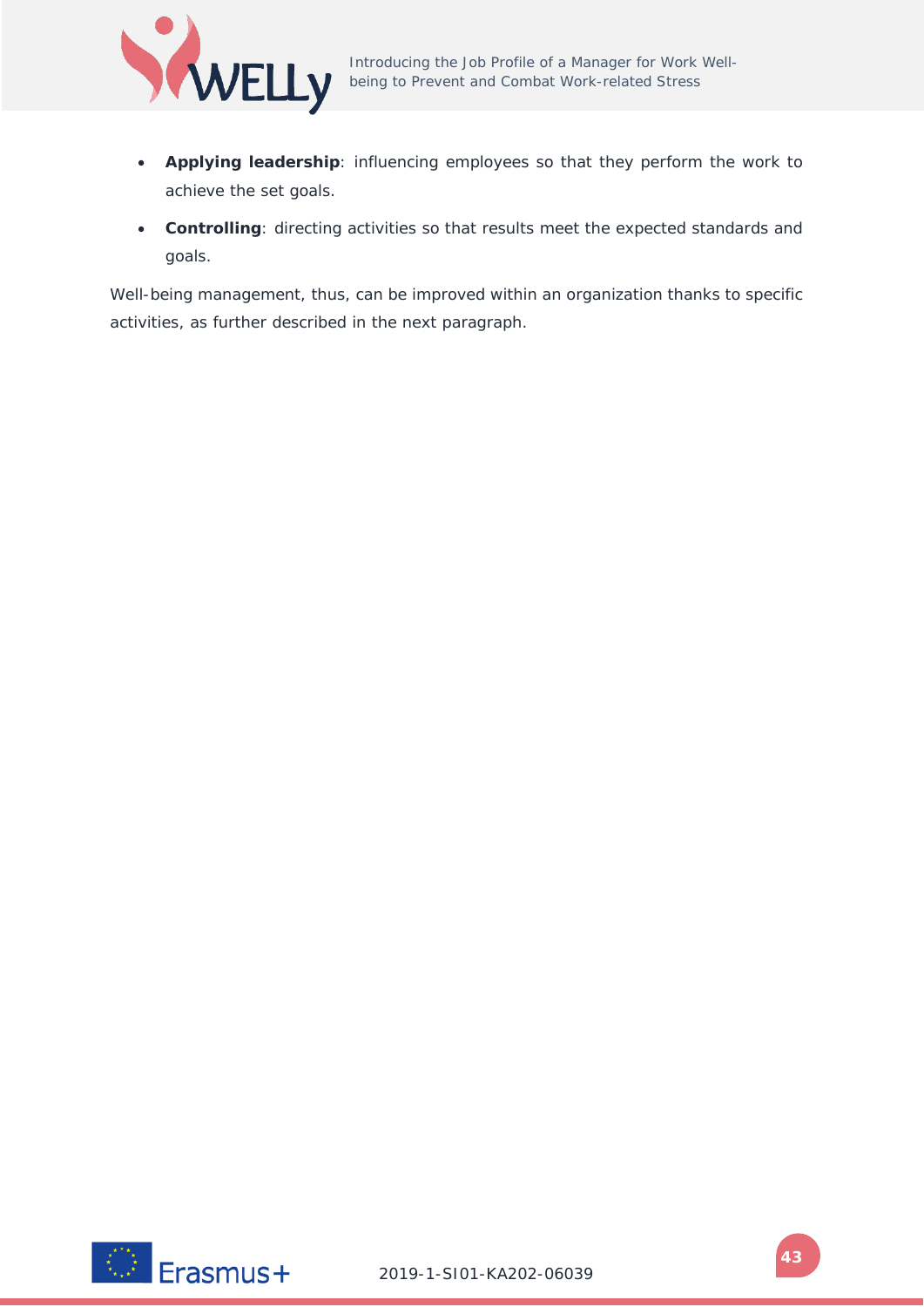

## 3.2 Practical Tools

In the previous chapter, we defined motivation as the key force triggering employees' energy and satisfaction in the workplace. But how does motivation work? And what are the factors that mostly trigger people in their professional life? Generally speaking, the **Goldilocks Rule** applies to motivation too, meaning that tasks below skill level are considered tedious, tasks above skill level rob us of willpower, tasks right at the edge of current abilities (i.e. not too hard and not too easy) are great motivators to the human brain.

According to research studies (Chambers, Foulon, Handfield-Jones, Hankin & Michaels, 2000), employees are mostly motivated by the company values and culture, the organisation within the company, the opportunity to work independently and find exciting challenges. As a title of example, employees can be motivated by giving purpose to their work, by encouraging their autonomy, and by setting **SMART goals** – i.e. goals that are likely to be achieved, and that succeed in improving their efficiency and increasing their chances for success.

In the following paragraphs, some practical tools and strategies will be listed, aimed at increasing the well-being of employees in the workplace.

### **Remote Work**

Remote work is a method of working in which a person does all or part of their job in a location outside the organisation using modern communication technologies. All the laws of the regulated workplace apply as they do in the organisation. With Covid-19 crisis and the need to work from home, employees started to remote work very often and with a rather quick implementation process. However, there are both positive and negative sides in working from home.

Some of the main **challenges**, both for workers and for companies, can be thus identified:

- Technological problems, i.e. lack of a suitable infrastructure.
- Feeling constantly connected to work.
- Loneliness.
- Rethinking work-life balance; some believe that remote work improves it, others find it challenging to switch between the two;

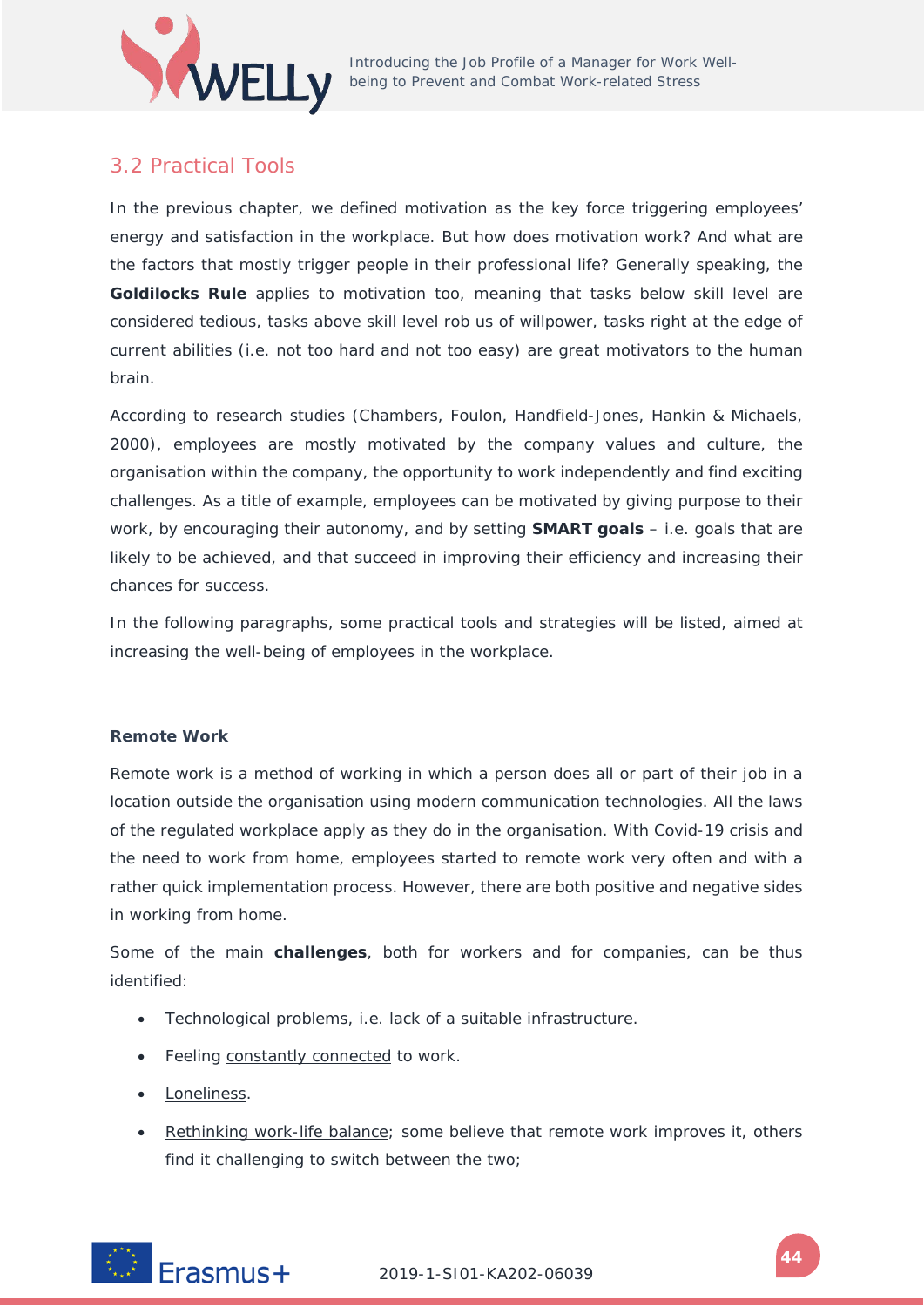

• Unexpected success: many employees recognised to feel more motivated and work more efficiently when at home. This led to the need of reconsidering the traditional way of evaluating performances based on the time spent at the office on the part of organisations.

On the **social and personal sphere**, remote working allows for more connection within the family, less need for child care, higher motivation and flexible working hours. On the other hand, it increases the conflict with other family members, as well as the danger of no longer distinguishing between work and private time. To solve this problem, some strategies can be adopted, for example: planning and setting to do lists, creating a schedule and sticking to it, introducing exercise and a healthy lifestyle, delegating tasks and taking breaks.

On an **economic level**, the impact can be identified in the decrease in transport costs, Remote working also had an **ecological impact** with less pollution in the environment, due to reduced transport and commuting.

Given the impact of remote working during the Covid-19 pandemic, now that the emergency phase is over, organizations need to reconsider the working schedule they are offering. On the other hand, employees are increasingly considering remote working as a *conditio sine qua non* when choosing a new job placement.

### **Group dynamics**

When employees work in a team, they are all trying to achieve a common goal, a purpose or a vision defining the group. A clear definition of the mission is thus critical to allow the successful functioning of the group, as well as a clear understanding of group dynamics on the part of the Work Well-being manager.

Group dynamics can be improved on a company level by creating norms and policies emphasising the importance of respect and listening to all group members and the opportunities arising from a fruitful group discussion. This can be done, for instance, by encouraging communication between specific persons, by separating members of the same sub-group, by giving assignments that require members from different sub-groups to participate.

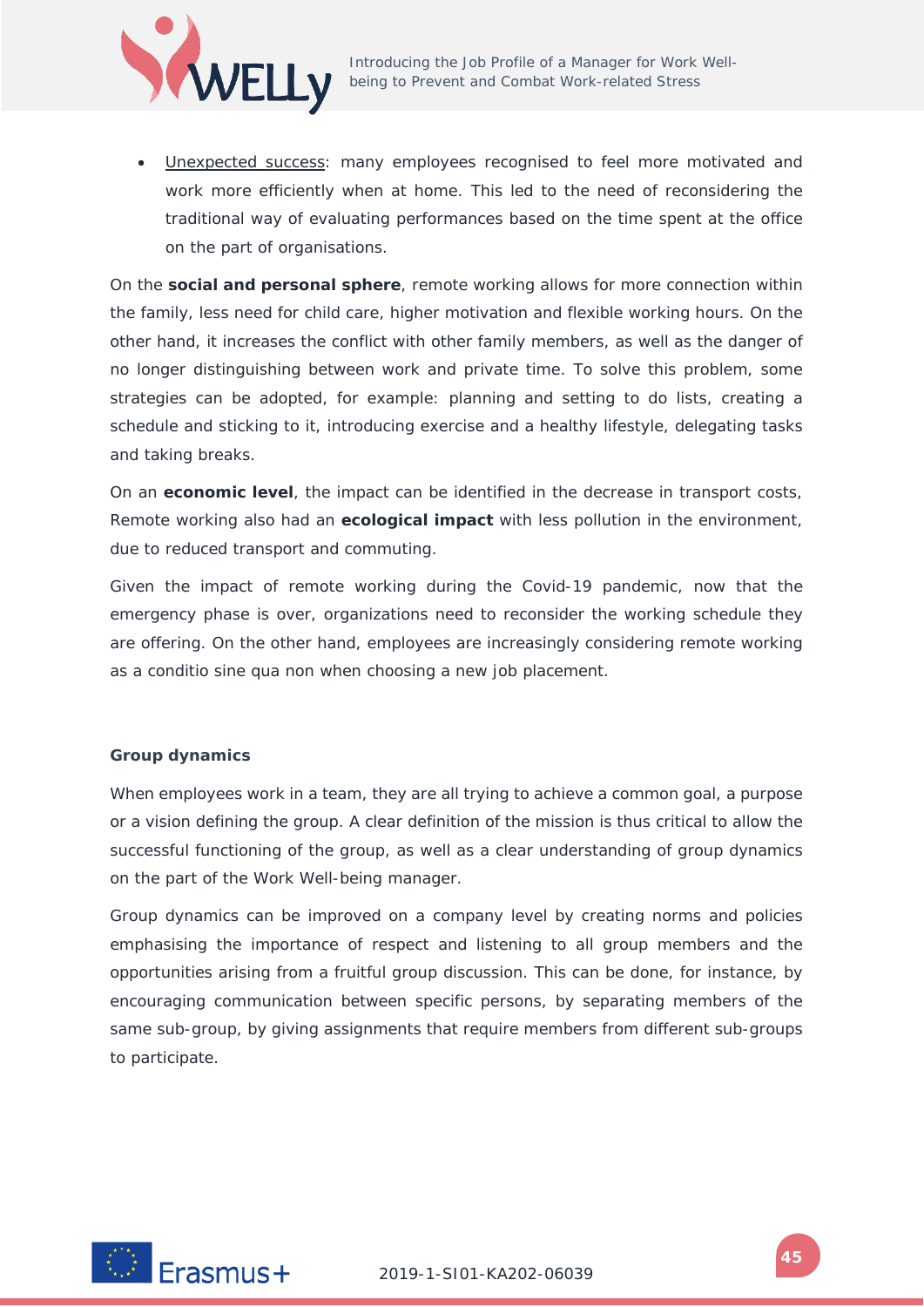

### **Recruitment, training and induction in the organisation**

The Work Well-being Manager has a key role also in ensuring that the recruitment process is carried out in a transparent and clear way, and in supervising that new employees are granted with an induction and development programme that makes them feel welcome in their new work environment.

The **recruitment process** begins with planning for staff capacity. Then, the HR determine what kind of people and how many of them are needed. After the job analysis and advertisement, the next phase is inviting candidates to apply, by following different application procedures. The invitation is followed by a selection phase, where organisations choose from all candidates those who have met the organisation's requirements through one or two rounds of selection. Once the organisation has selected the employees, the induction process follows (Novak, 2008)

The **induction or training process** is aimed at making new employees feel at ease within the company and includes some form of professional orientation, when the HR present basic information about the organisation, its activities, core products, and services to employees, the organisational structure, their rights and responsibilities, the employment contract. Then, an introductory meeting follows, during which a more detailed insight into the operation and structure of the organisation is provided. Finally, the mentoring stage is important to set out the timeframe and process, so that the employee can become self-sufficient, and she is then introduced to the workplace also in terms of duties, rights and tasks.

Every organisation must have a clear **vision**, so that employees know the goal of their work and effort, feel part of the organisation and, ultimately, identify themselves with the mission of the company itself.

### **Conflict and negotiation**

Conflict is inevitable because of the diversity of human beings in terms of perceptions, beliefs, values and goals. A conflict arises when two parties have different goals, insights and emotions and insist on their positions. While conflict will always exist, people can influence the way a conflict manifest itself: in fact, the way a person reacts to it show their level of emotional intelligence.

According to Eckstein (1998) and the Thomas-Kilmann Conflict Mode Instrument, there are at least five different approaches to **conflict resolution:**

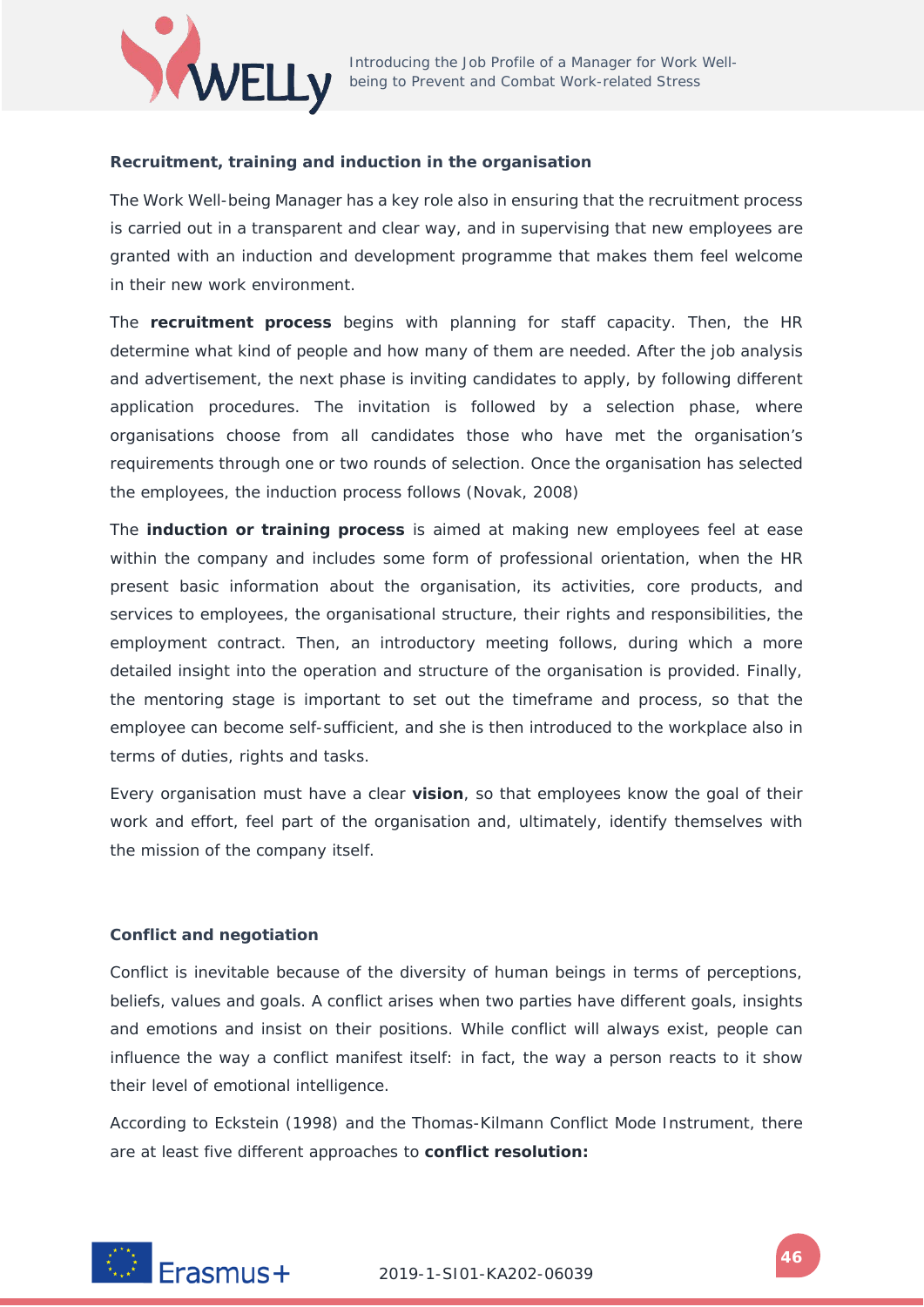

- Avoidance: ignoring the conflict, with the desire to remain neutral.
- Acceleration: when one side wants to impose its own solution by all means as the only possible one.
- Smoothing: when people care more about harmony than their position, which promotes cooperation and comfort but does not solve the problem.
- Compromise: when both individuals sacrifice some of their interests to reach an agreement.
- Problem solving: i.e. achieving the most for oneself and the party involved in the conflict, not just by winning but also by finding a solution to the problem.

A conflict can be solved first of all by inviting all parties to confront the problem and declare their willingness to solve it. The next step will be understanding the position of the other side, as well as defining the problems, the positions and the goals that have arisen. After, the parties will review the possible solutions to the problem in an impartial way. Finally, it is necessary to reach an agreement by deciding on the best solution and reaching a resolution of the conflict.

Having a clear **negotiation procedure** within a company is key to ensure a pleasant context where employees feel listened, at ease and free to voice their opinions – all elements that contribute to increase their well-being.

### **Coaching**

**Coaching** is a method that focuses on the future to achieve top results and goals, rather than solving problems from the past. It means helping individuals develop all their potential, by using all their inner resources. Coaching combines the individual resources of a person, their skills and strengths to overcome limitations and achieve their goals. The International Coaching Federation defines this process as partnering with clients in a thoughtful and creative process, by also inspiring them to maximise their potential both from a personal and professional point of view.

Coaching, in fact, can be either **personal or business** related. The biggest difference is that personal coaching only deals with individuals as persons, while business coaching deals with individuals as part of the organisation in which they work, by taking them and their relationship with the company from their current status to where they want to be. The business coach focuses on identifying strengths and drawbacks within the person, the group she belongs to and the organisation she works for, in order to face challenges

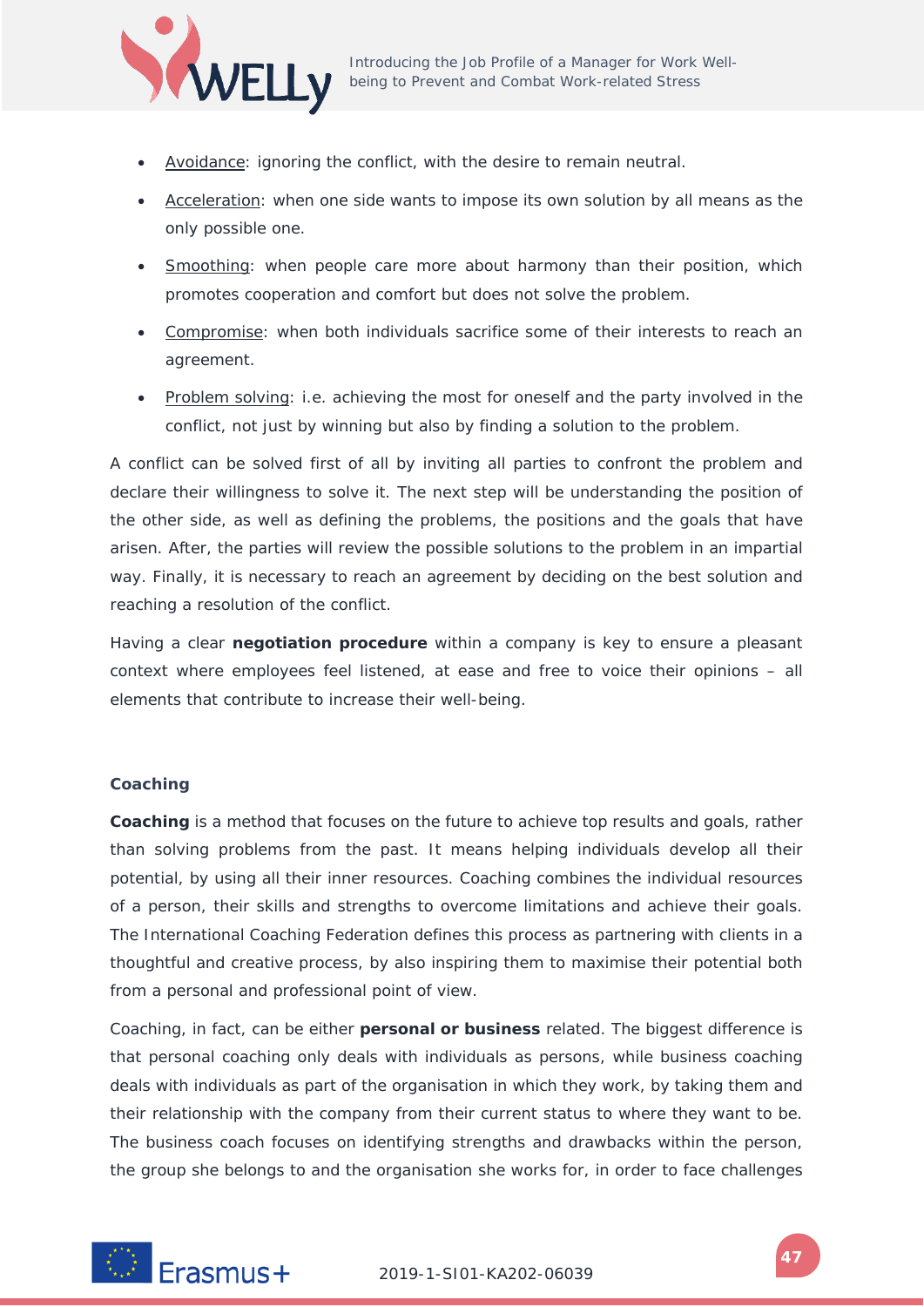

and seize new opportunities. For example, developing a learning mindset, working on resilience and embracing flexibility are key factors to foster growth, innovation and success. This process is followed by an improvement in the current state of the organisation and its employees, as well as by an increase in leadership potential and organisational performance.

Some good coaching skills that can also be replicated as a best practice among employees include:

- Good contact: a sense of comfort and equality with other persons, attention to non-verbal communication, mutual understanding and trust, respect, observation and coordination with the interlocutor.
- Listening, which involves a conscious focus and concentration on the individual, the ability of avoiding judgement and assumptions.
- Questioning, i.e. choosing the right words at the right time to unlock ad challenge our minds, but also asking open-ended questions with a clear purpose and goal.
- Providing constructive feedback, by communicating our observation, maintain a positive attitude in the way we speak and in the message we convey.

Coaching represents a good practice that is more and more common among companies and organisations to facilitate the personal development of their employees.

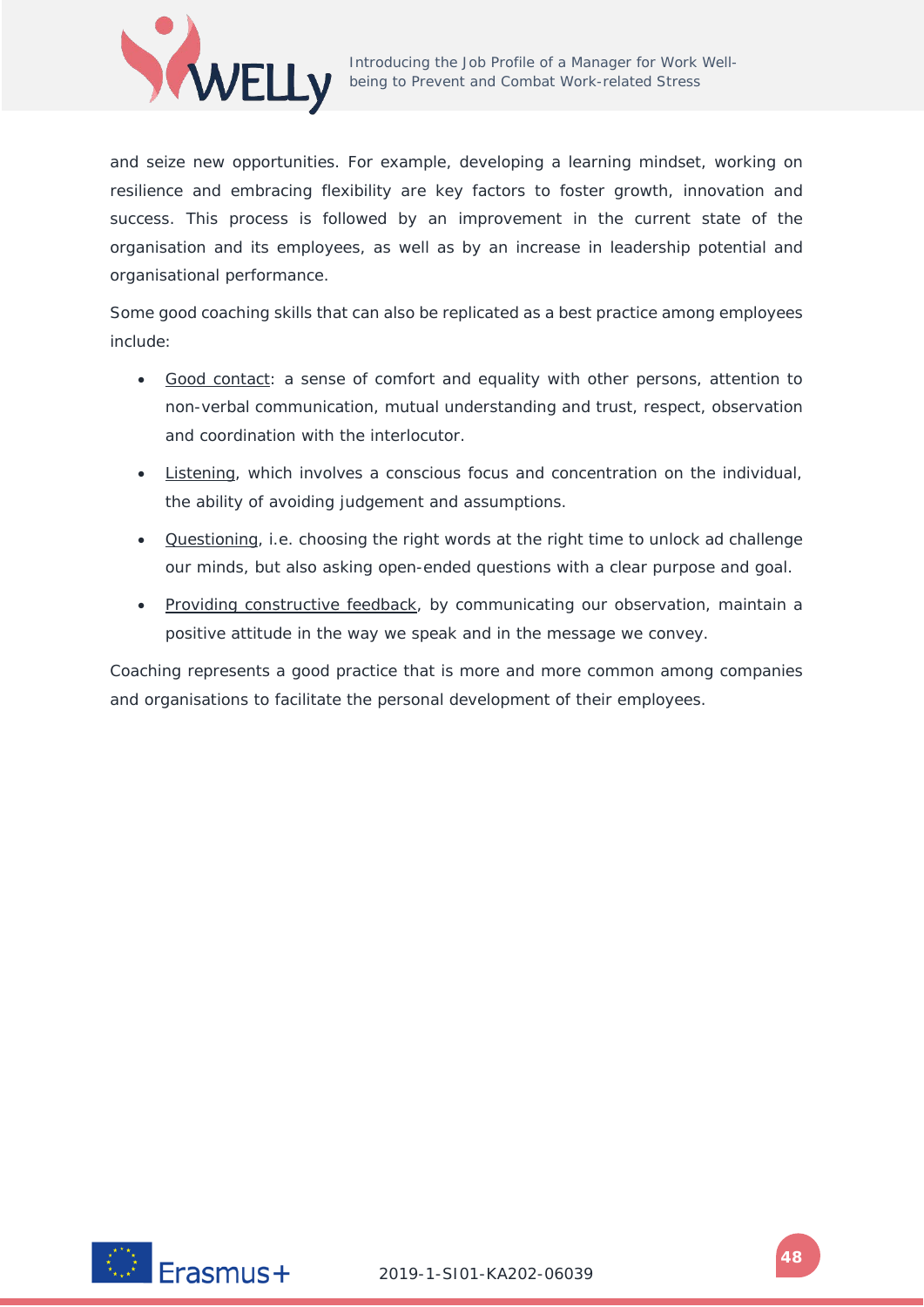

### 3.3. Intervention at Early Stage

Implementing support programs aimed to promote the well-being of employees represents a key activity for companies. These programs allow for improving the performance of the organization and increase individuals' levels of well-being. In particular, the literature suggests that, by promoting the psycho-physical health of individuals, organizational well-being programs can reduce the rates of employees' turnover and absenteeism and increase the performance of the organization.

To be effective, intervention programs should be promptly taken to avoid that workers' discomfort conditions could become, in the future, serious problems for the organization and themselves. In other words, intervention programs should be implemented as preventive measures aimed at reducing the psychosocial risks that could negatively impact the well-being of individuals and the organization. Since human resources are the backbone of any organization, early interventions for psychophysical well-being in the workplace are crucial activities for successful companies.

Although organizational well-being programs are generally well-received by employees and play a central role in the organizational management, their success is not a foregone conclusion. To increase their effectiveness, the research suggests paying attention to some important aspects starting from the early stages of their development (Nielsen & Noblet, 2018). In particular, it is important to devise programs that are tailored to the specific organizational context, structure, and employees. Furthermore, it is essential to obtain the coordination and support of both management and workers.

In order to design and conduct timely and successful well-being promotion programs, it could be useful to follow a model that considers different phases: preparation of the intervention, identification of focus areas, planning of actions, implementation of actions, and final evaluation.

1. In the **preparation of the intervention**, aspects pertaining to the establishment of a steering group, the development of a communication strategy, and the readiness of organization members for change should be carefully considered. Having a supportive steering group is crucial for the success of the intervention. The steering group should include HR professionals, senior manager, and line managers. They need project management skills and knowledge of occupational health. Another crucial aspect is communication. According with literature, successful health and well-being programs need clear communications about the

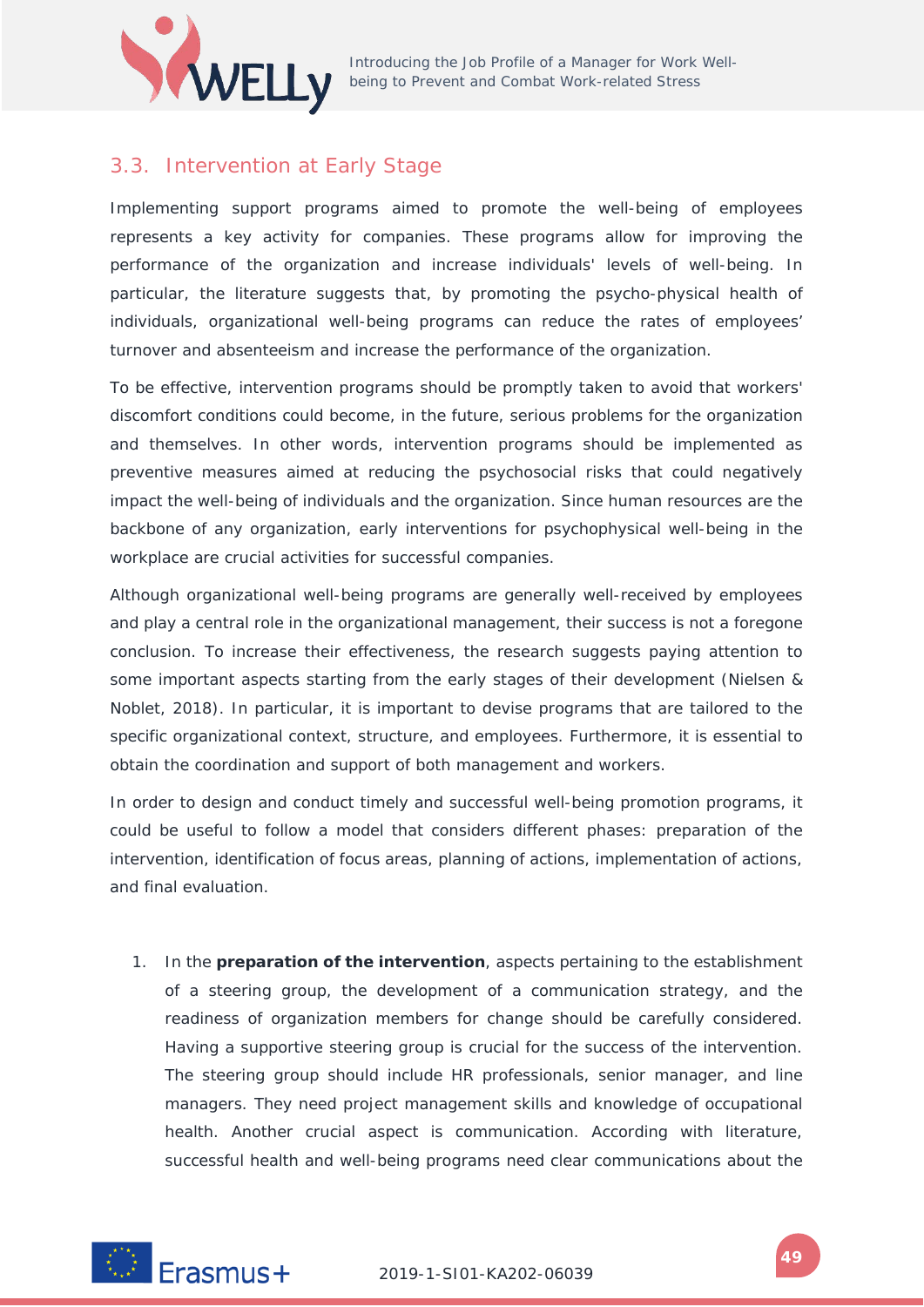

Introducing the Job Profile of a Manager for Work Well-Introducing the Job Prome or a manager for terms<br>being to Prevent and Combat Work-related Stress

tasks and roles of the involved persons. When communication is unsuccessful and employees receive insufficient information about the project, they are not aware about what was expected from them, and this could severely impair the intervention outcomes. Finally, it is important to prepare the employees for change. To this purpose, recent studies suggest the effectiveness of using participatory methods. Involved employees who anticipate a relevant impact of the intervention are also those who usually report the best intervention outcomes.

- 2. A central part in the development of an effective work well-being program is the **identification of** the **aspects** on which it is important the intervention to focus. To this purpose, is strongly recommended to use standardized questionnaires (i.e., scientifically well validated questionnaires that allow for the identification of a broad range of psychosocial risks). The use of tools specifically tailored to local contexts has also received attention in the research fields. These instruments could be profitably used when standardized tools are perceived by employees as not able to capture their actual working conditions, or as having only little relevance to them. After having collected and analyzed data, employees should be provided with feedback about the results. Survey feedbacks and personal tips stimulate discussions and could promote the success of the program.
- 3. After having identified the areas on which focusing the intervention, an **action plan** should be developed. In this phase, the opportunities for improvement and the solutions identified on the basis of the evaluation inputs should be presented to the people involved in the program. In this phase, workshops and focus groups could be useful to promote the involvement of employees and could facilitate the development of personalized action plans. Carefully defining the aims and objectives of the program and outlining an evaluation plan of the results that will be achieved are crucial
- 4. The developed action plans should be **implemented**. In this phase, a crucial role should be attributed to the ability of the management in driving the process of implementation of the plans. In their process evaluation of the management standards, Mellor et al. (2011) found that senior managers were instrumental in getting action plans implemented. Mellor et al. (2013) reported that one of the most important barriers to the successful implementation of management standards action plans was lack of availability of managers. A lack of support from management usually results in the withdrawn from intervention activities because there are no resources or there is time pressure. Creating a supportive

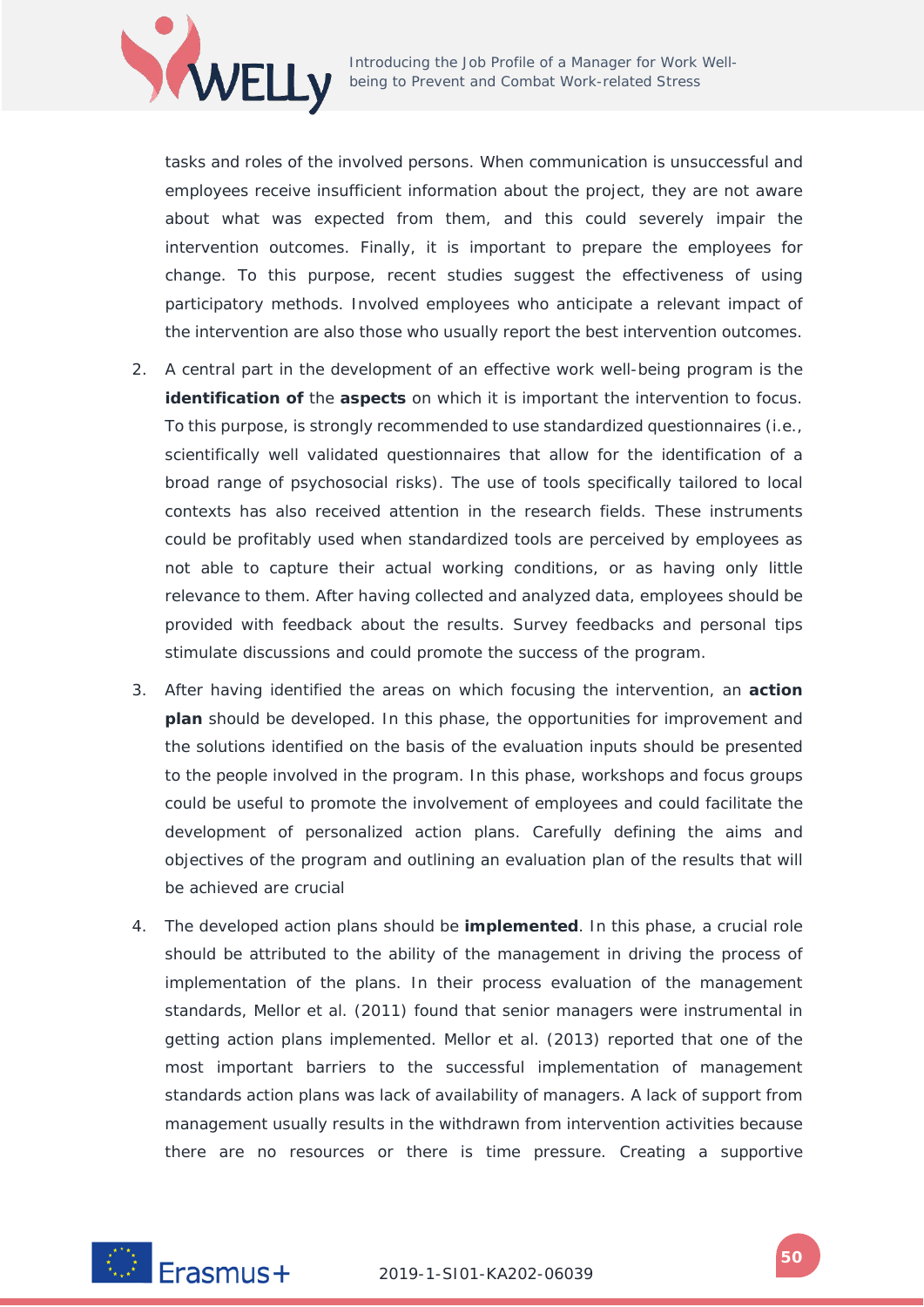

environment and encouraging employees to participate, by making sure each of them understands the activities and goals, are crucial aspects.

5. Finally, the results of the program should be **evaluated**. At this stage, it is important to check whether the planned goals and objectives have been achieved. The identification of any further areas for improvement is also a relevant goal. In this phase, it is important to measure the impact of the program and its effectiveness for both employees and organizations. Some key questions to answer could be: Who has been involved in the program and why? What action plans were developed and to which extent were they implemented? Could hindering and/or facilitating factors be identified? What did participants think of the intervention? How did their mental models change during the intervention process?

According to the literature, the consideration of the aforementioned aspects should allow the development of effective intervention programs. In the next section of this manual, some helpful strategies for the realization of such interventions will be presented.

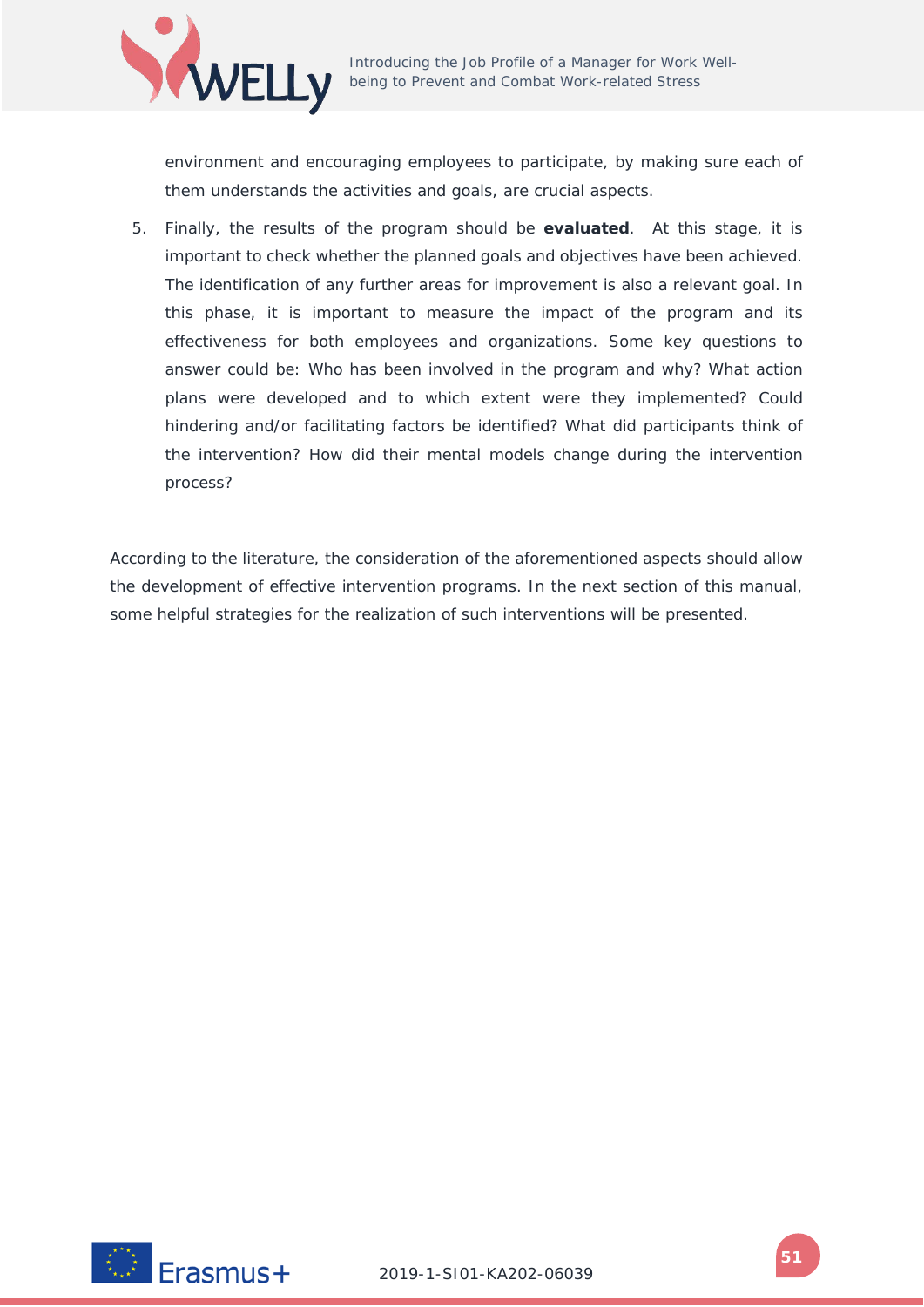

### 3.4. Helpful Strategies

To implement successful organizational well-being interventions programs, it may be useful to consider specific strategies. In the next pages, some tips and strategies will be presented that aim to facilitate the successful design and implementation of the different stages in the development of an organizational well-being interventions program.

1. As aforementioned, obtaining the support of managers has crucial importance. A successful strategy that can be used to achieve this goal requires paying attention to a few key aspects. First of all, it is important to clearly communicate with managers to explain to them the benefits of implementing a well-being program. The communications should be clear and comprehensive, and may focus on presenting successful experiences of other organizations. Often, a compelling argument concerns the fact that happy and healthy employees are more effective and productive and less expensive in terms of health care. If the participation of managers is essential, the involvement of employees is not far behind. An effective strategy should include some key points. First, it should be made clear that workers' participation is highly valued. Workers' perceptions, needs, and expectations should be explored and taken into account in order to precisely know how to act to stimulate their involvement. Furthermore, it is often useful to set up "well-being groups" composed of selected employees who should act as reference for the involvement of the rest of the staff. The definition of effective communication plans is also crucial. In this regard, it is essential to focus on creating convincing messages that have value for the audience. The communication plan should create a call to action and, therefore, it could be advantageous to use verbs that refer to action and movement. For effective communications, it is also important to consider which channels are more suitable to reach the target. Furthermore, to encourage the change, it is necessary to show the good reasons that should lead to work in that direction. In this perspective, it is useful to inform individuals about the positive aspects of the change and to focus the attention on the resources that are available and can favour the process. At this stage, it is preferable to emphasize more the good reasons that push toward the change than those that encourage not to change. Strategies of central importance are also those that create environments that promote the value of change and that stimulate self-efficacy and social support.

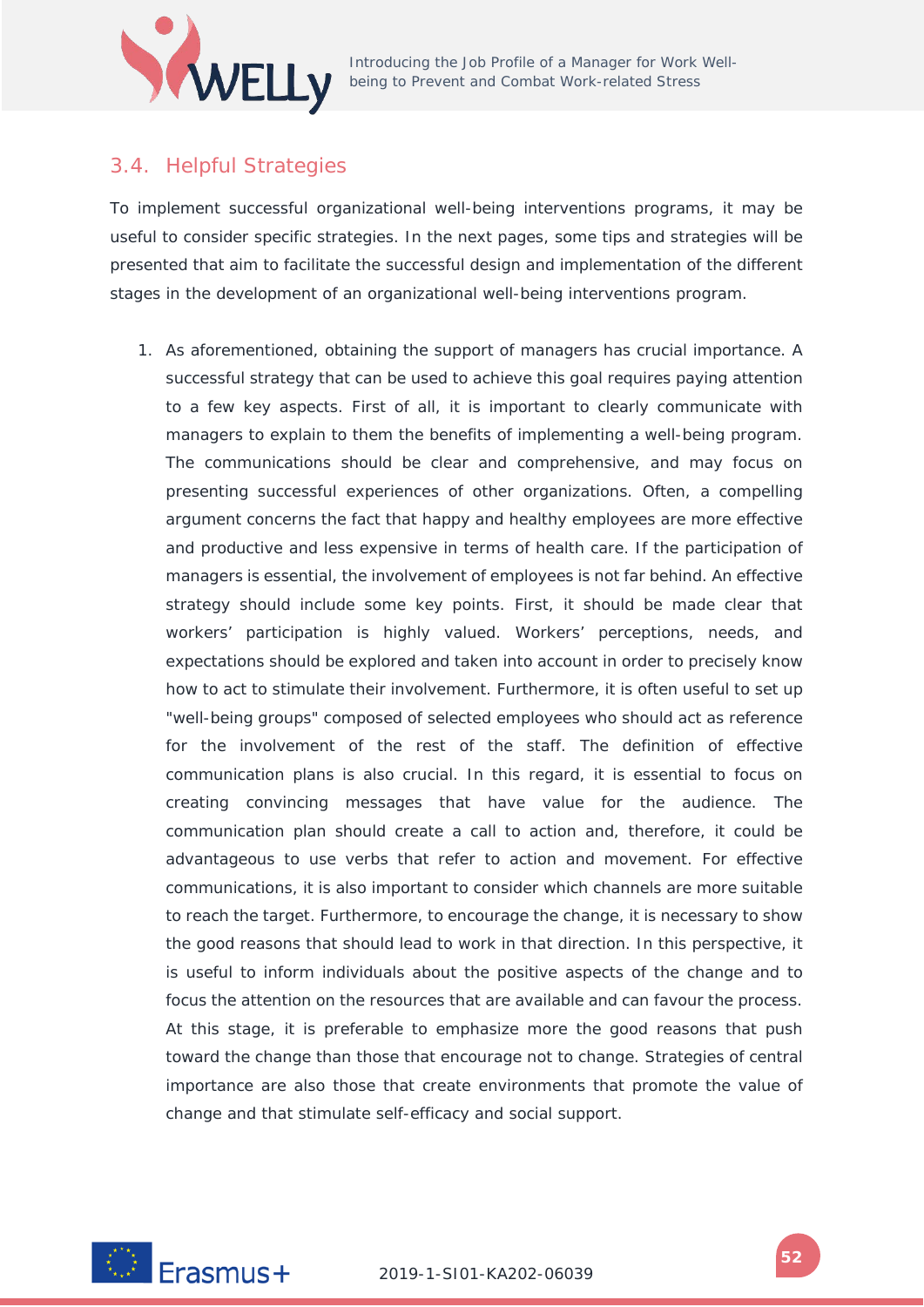

- 2. After having obtained the commitment of the actors involved in the program, it is crucial to exactly identify the priority aspects for the intervention. As previously noted, in this phase, it is useful to carefully identify the most suitable methodologies and procedures to collect data (questionnaires tailored to the specific contexts or standardized).
- 3. The third step is the planning of the actions to be implemented. **SMART actions** are useful in this regard. The acronym SMART defines actions which are: Specific, Measurable, Achievable, Relevant, and Timed.
- **a) Specific**: The actions to be proposed should be clearly defined with regard to the expected outcomes. Descriptions should be clear but concise. It is recommended to specify exactly which actions must be taken, why they are necessary, who is the person who should perform them, when they should be done, and what consequences are expected.
- **b) Measurable**: The actions should be matched by quantitative and qualitative indicators aimed to evaluate the achievement of the goals.
- **c) Achievable**: Actions should be challenging but achievable. The skills, knowledge, and resources needed to carry out the actions should be always taken into account.
- **d) Relevant**: The actions should be relevant to the objectives and shared and agreed upon by managers and the other actors involved in the process.
- **e) Timed**: Actions should have a specific deadline. If there is a long timeline, it could be useful to identify intermediate deadlines.
- 4. Monitoring the evolution of the program is another key aspect. In this phase, an effective strategy consists in sharing the relevant points of the program (costs, expected-realized impact, added value offered by the program at the individual and organizational levels) with all the people involved. This, in fact, fosters the commitment of participants and allows for redirecting actions to make them more determined.
- 5. The final step is the evaluation of the program and the communication of the achieved results. In this phase, the progress in the planned objectives should be objectively verified. The process should involve participants at different levels and should be based on previously shared qualitative and quantitative indicators. The obtained results must be finally communicated to all the persons involved in the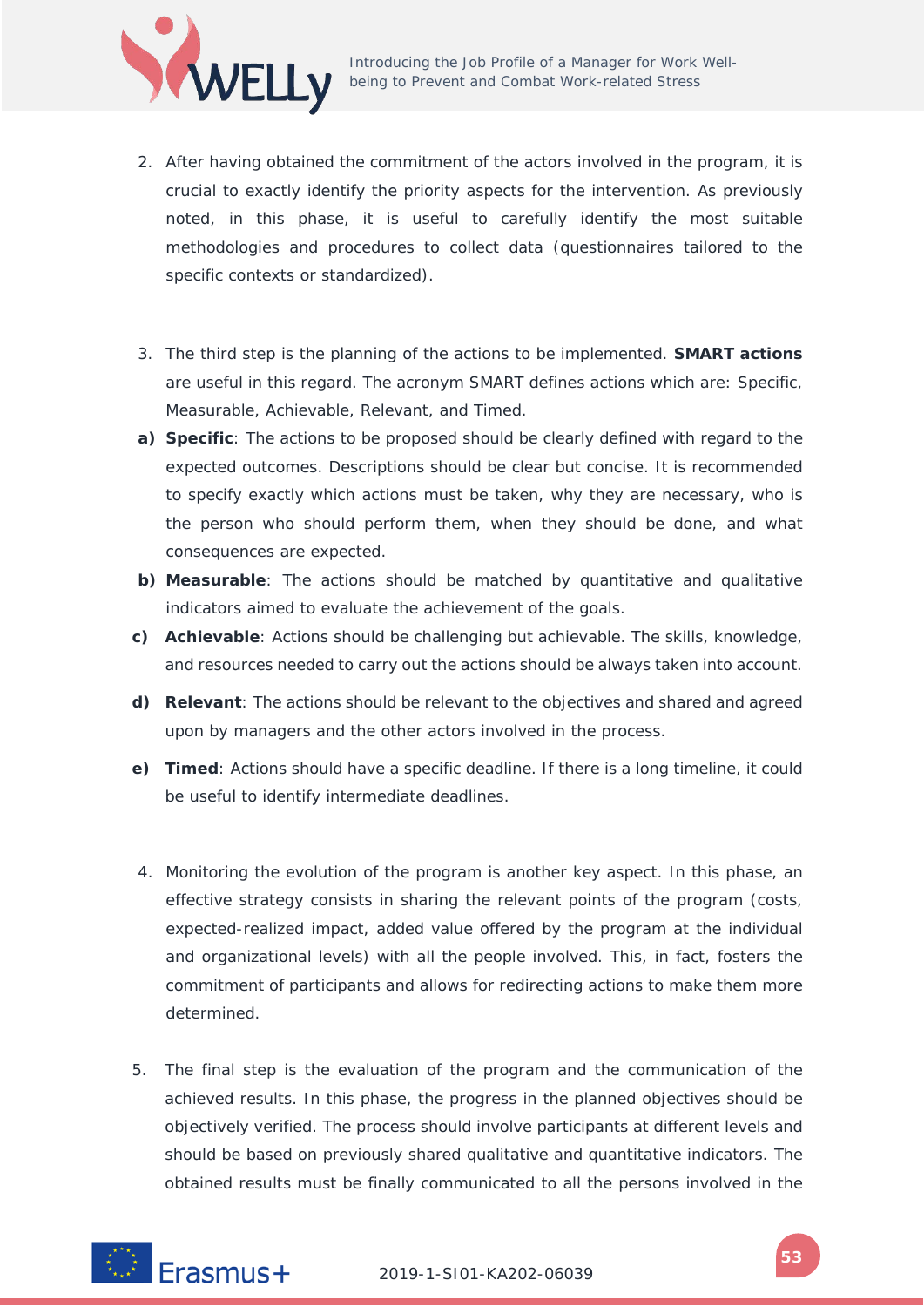

program. In this regard, it is important to offer explanations concerning all the choices that have been taken. A helpful strategy is to present results using tables and figures that are easy to read and interpret. It is also useful to highlight the strengths of the program and the possible areas for future improvements. Communications that are easy to understand and impartial are preferable.

A successful strategy in the management of organizational well-being promotion programs is the implementation of the so-called "Health Circles". These are structured discussion groups in which employees identify the major problems related to the occupational health and develop and implement strategies to address issues concerning individuals' lifestyles and organizational changes. Health circles are a highly valuable strategy because they represent a flexible approach that can be easily adapted to different companies and situations (Brandenburg & Slesina, 1994). In general, the health circles are conducted with the guidance of a facilitator who serves as a moderator of the meeting. The circles, generally, require 6 to 10 meetings and develop through several stages:

- a) The first objective pursued by Health Circles is the construction of the commitment of all parties with respect to all the project objectives.
- b) Needs and risks (physical and psychosocial) are assessed.
- c) The results of the assessment are discussed by the participants. Usually, the meetings focus on the particular needs and conditions identified in the previous phases. The participants also propose some possible solutions.
- d) At this point, the suggestions developed within the Health Circle are communicated to the management in order to decide the actions that should be implemented and in what order.
- e) The proposed solutions are then implemented. These actions provide the basis for the improvements in the physical and psychological health of employees.
- f) The last meeting aims to present and evaluate the achieved results.

Usually, the Health Circle method is greatly advantageous. It has been proven to be an effective strategy for improving the psychosocial work environment and for reducing sick leave. Furthermore, in general, all participants report a high degree of satisfaction.

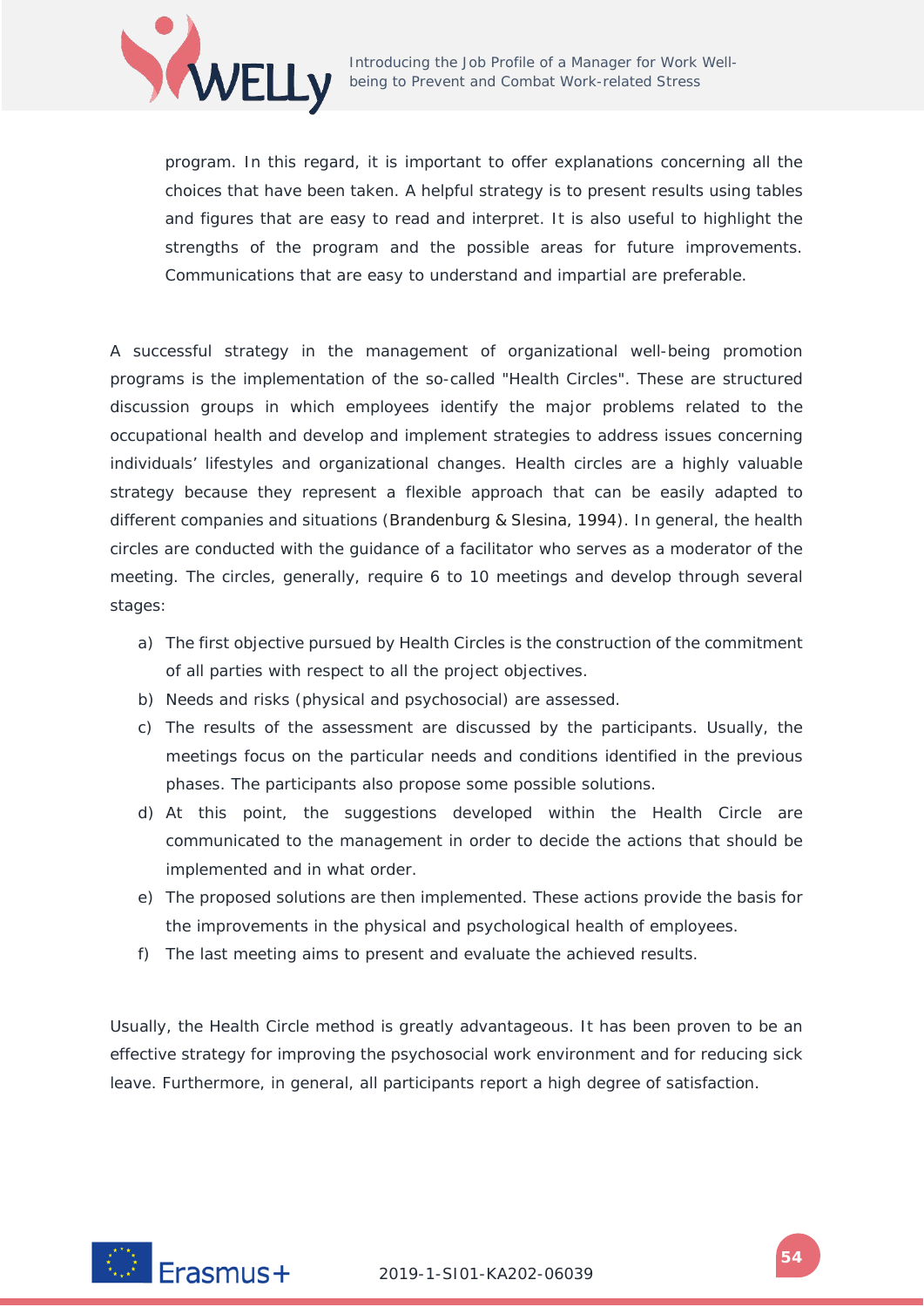

## **REFERENCES**

Applebaum, H. (1992). The Concept of Work: Ancient, medieval and modern. Albany: State University of New York Press.

Arena, R., Guazzi, M., Briggs, P., Cahalin, L., Myers, J., & Kaminsky, L. et al. (2013). Promoting Health and Wellness in the Workplace: A Unique Opportunity to Establish Primary and Extended Secondary Cardiovascular Risk Reduction Programs. Mayo Clinic Proceedings, 88(6), 605-617. doi: 10.1016/j.mayocp.2013.03.002

Brandenburg, U., & Slesina, W. (1994). Health promotion circles: A new approach to health promotion at worksite. *Homeostasis in Health and Disease*.

Chambers, Foulon, Handfield-Jones, Hankin & Michaels (2000). *The war for talent*. McKinsey Quarterly, 3(3), pp. 44-57

Eckstein, D. (1998). Styles of Conflict Management. The Family Journal, 6(3), 240– 243. doi:10.1177/1066480798063015

Guest, D. E. (2017). Human resource management and employee well-being: towards a new analytic framework. Human Resource Management Journal, 27: 22-38.

Hiba, J. (1998). Improving working conditions and productivity in the garment industry. Geneva: International Labour Office.

Hočevar et al. (2003). *Creating a successful company*. Ljubljana: GV Založba and Leadership vs Management

Keil, M., Amershi, B., Holmes, N., Jablonski, H., Lüthi, E., Matoba, K., Plett, A. in von Unruh, K. (2007). Training Manual for Diversity Management. International Society for Diversity Management. http://idm-diversity.org/files/EU0708-TrainingManual-en.pdf

Kosi, T., Nastav, B. in Dolenc, P. (2012) Upravljanje raznolikosti v slovenskih in tujih podjetjih. Založba univerze na primorskem. Upravljanje raznolikosti v slovenskih in tujih podjetjih (hippocampus.si)

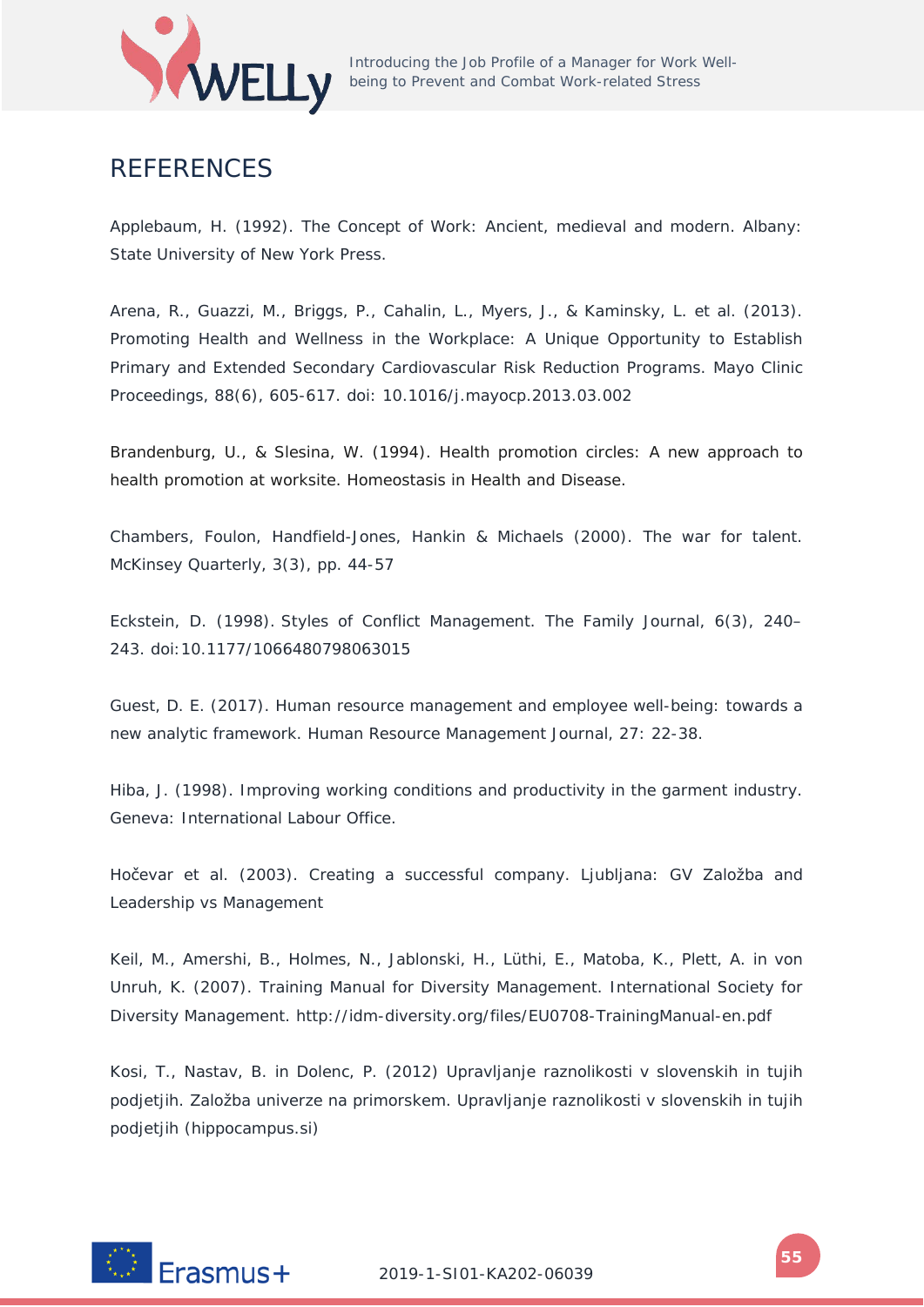

Kozlowski, S. W. J. (2012). The Nature of Organizational Psychology. In The Oxford Handbook of Organizational Psychology (Vol. 1, Issue March 2021). [https://doi.org/10.1093/oxfordhb/9780199928309.013.0001.](https://doi.org/10.1093/oxfordhb/9780199928309.013.0001)

Mellor, N., Mackay, C., Packham, C., Jones, R., Palferman, D., Webster, S., & Kelly, P. (2011). 'Management standards' and work-related stress in Great Britain: progress on their implementation. *Safety Science*, *49*(7), 1040-1046.

Mellor, N., Smith, P., Mackay, C., & Palferman, D. (2013). The "Management Standards" for stress in large organizations. *International Journal of Workplace Health Management*.

Nielsen, K., & Noblet, A. (2018). *Organizational interventions for health and well-being*. New York: Routledge.

Ponikvar, J & Zupančič, B (2019). A survey of good practices in diversity management and promoting equality in small and medium-sized enterprises in Slovenia. http://www.zagovornik.si/wp-content/uploads/2019/12/Dobre-prakse-raznolikost-inenakost-v-MSP-2019.pdf

Rajgopal, T. (2010). Mental well-being at the workplace. Indian Journal Of Occupational And Environmental Medicine, 14(3), 63. doi: 10.4103/0019-5278.75691

Sheppard, G. (2016). Work-Life Balance Programs to Improve Employee Performance. Walden University.

Thomas, K. & R. Kilmann (2022). An Overview of the Thomas-Kilmann Conflict Mode Instrument (TKI), Kilmann Diagnostics. Retrieved from www.kilmanndiagnostics.com/overview-thomas-kilmann-conflict-mode-instrument-tki

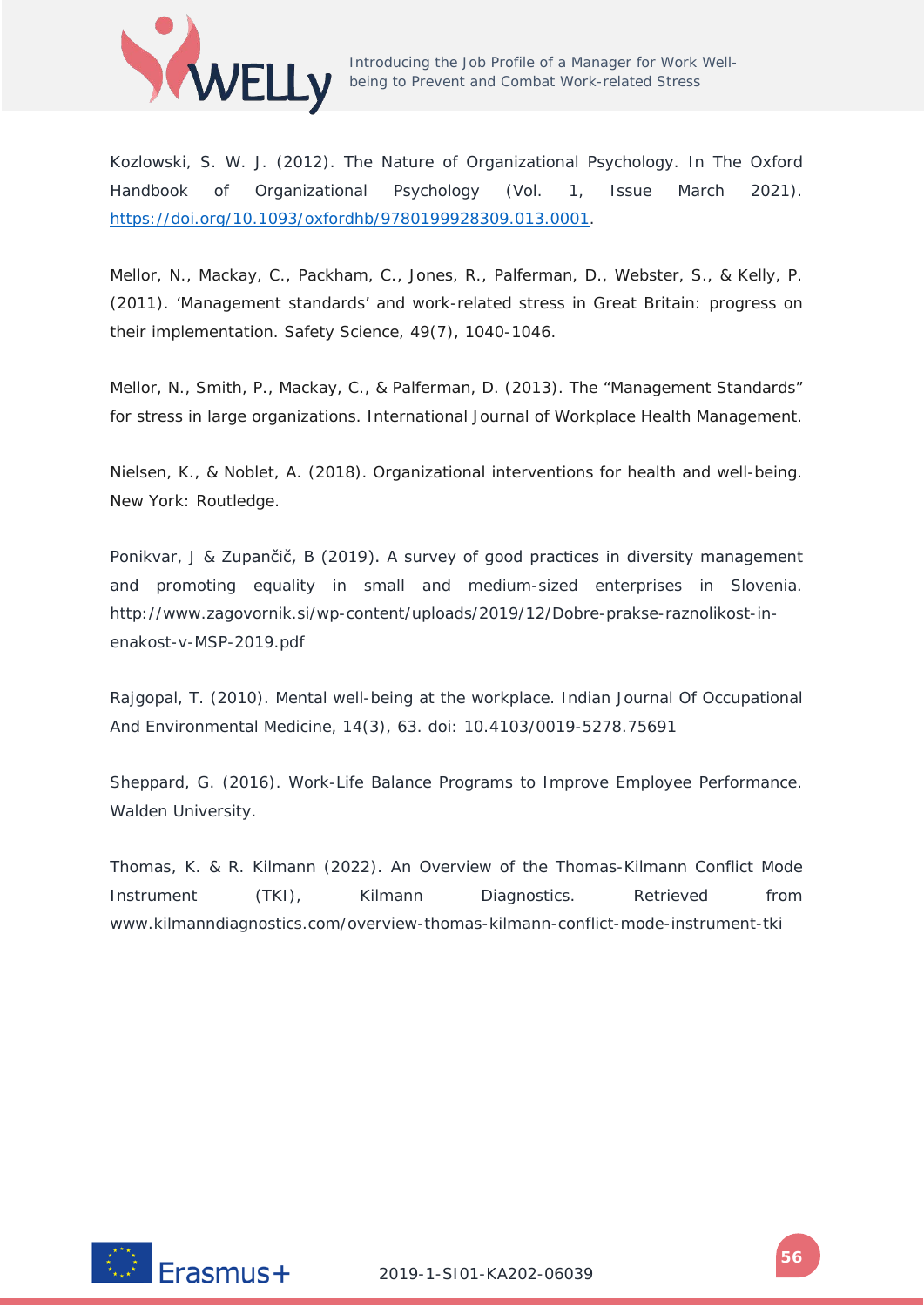

## ANNEX I: TOOLKIT FOR WORK WELL-BEING MANAGER

At this point, it is time to complement the knowledge and information previously learned and move on to the practical resources and contents of the **Toolkit for Work Wellbeing Managers**!

In this second section, you will find several activities and tools that will help the role of the Work Well-being Manager to provide a pragmatic and functional approach to prevent and combat work-related stress.

These tools and resources include:

- Videos
- Success/Failure Stories
- Multiple Choice Quiz
- External Resources

Additionally, these resources will be distributed by units so that you can relate them to the contents learnt in each unit of the Manual!

So, throughout this Toolkit you will find X tools, distributed as follows:

|                   | <b>SUCCES</b><br><b>STORY</b> | <b>MULTIPLE</b><br><b>CHOICE</b><br><b>QUIZES</b> | <b>EXTERNAL</b><br><b>RESOURCES</b> | <b>SURVEY</b> | <b>VIDEOS</b> |  |
|-------------------|-------------------------------|---------------------------------------------------|-------------------------------------|---------------|---------------|--|
| UNIT <sub>1</sub> |                               |                                                   |                                     |               |               |  |
| UNIT <sub>2</sub> |                               |                                                   |                                     |               |               |  |
| UNIT <sub>3</sub> |                               |                                                   | 4                                   |               | 3             |  |

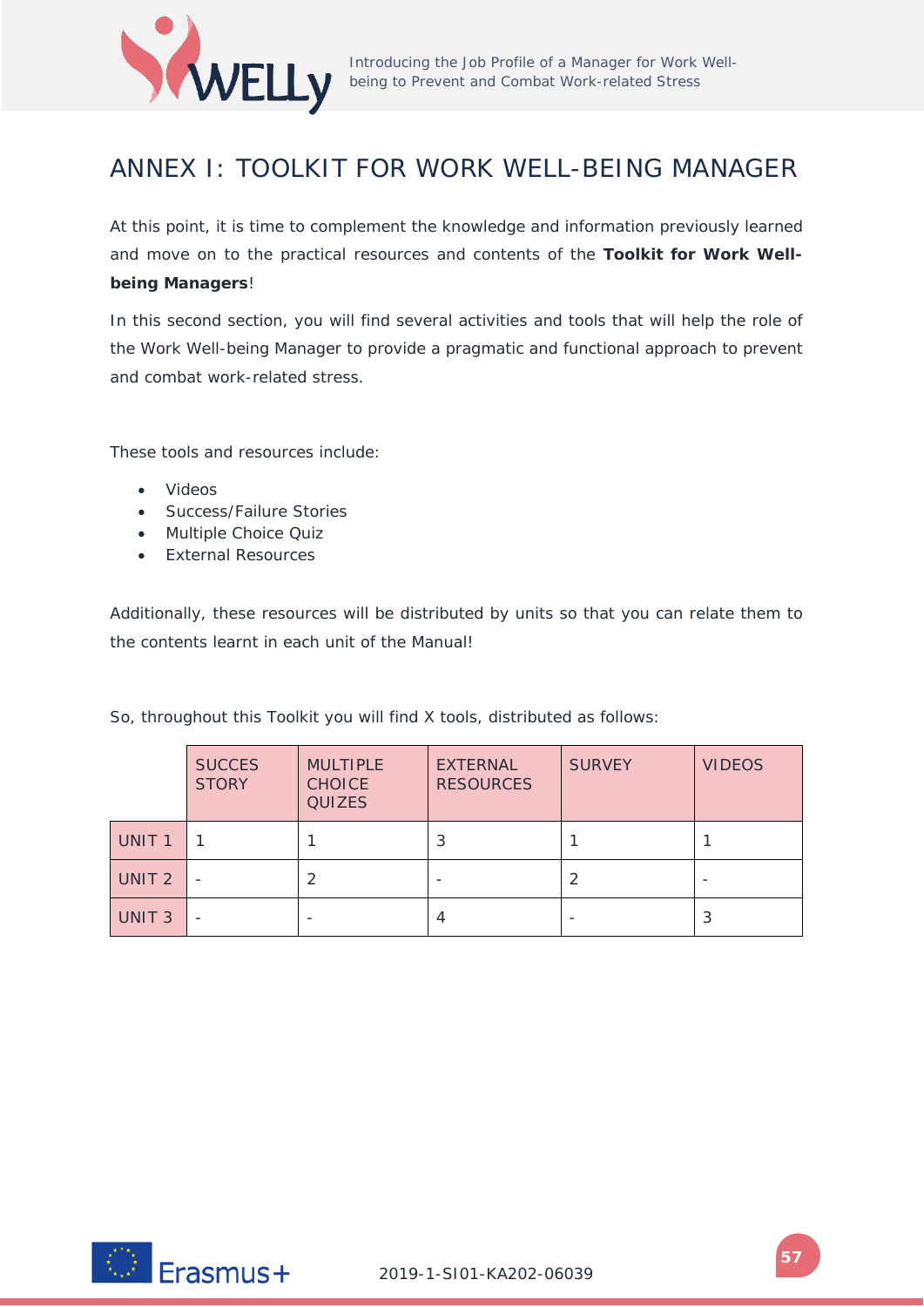

# UNIT 1. PROMOTING OF HOLISTIC, PROACTIVE APPROACH TO MANAGING HEALTH AND WELLBEING ISSUES AT WORK

## **WULTIPLE CHOICE QUIZ**

### **Question**: I-O Psychology

Well-Being at work is an important subject of I-O Psychology, which includes:

- 1. The organizational impact of employees' well-being.
- 2. Stress and strain about your life in general.
- 3. The physical and psychological repercussions of an unhealthy workplace.
- 4. How to effectively promote wellness at work.

| Option 1.                                                           |                 | Option 2.                       |  |
|---------------------------------------------------------------------|-----------------|---------------------------------|--|
|                                                                     | Options 1 and 2 | Options 2 and 3                 |  |
| Option 3.                                                           | Options 2 and 4 | Option 4.<br>All of the options |  |
| Would you like to find out the answer?<br>Check it out in Annex II! |                 |                                 |  |

## **EXTERNAL RESOURCE**

| <b>Type of</b>       | Resource: Employee Wellness Report (2021). Employee well-                                |  |  |
|----------------------|------------------------------------------------------------------------------------------|--|--|
| resource and         | being and happiness at work are an important matter that should                          |  |  |
| benefits             | be monitored and assessed. Well-being can have a positive effect                         |  |  |
|                      | on the organisation, linking the I/O Psychology field with the next                      |  |  |
|                      | unit (well-being promotion). The reports present several useful                          |  |  |
|                      | HR Analytics measures to apply in organisations.                                         |  |  |
| <b>External link</b> | https://www.wellablelabs.com/research/employee-wellness-<br>industry-trends-reports/2021 |  |  |

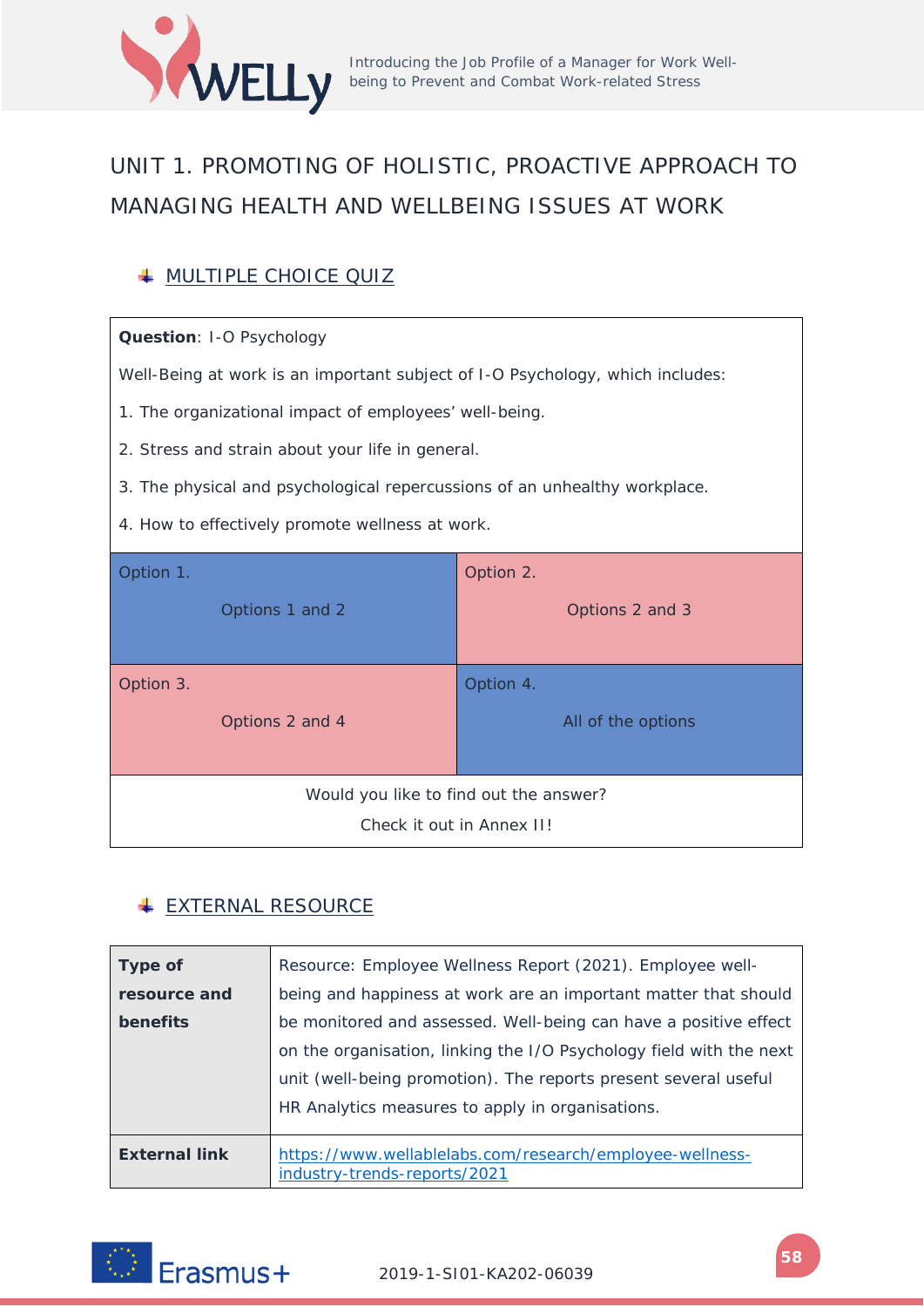

**↓ SUCCESS STORY** 

## **Alberta School Employee Benefit Plan**  More than just benefits

ASEBP, winner of the Premier Award for Healthy Workplaces in 2012, introduced a Healthy Workplace Initiative to build on the strengths that made it stand out as an employer of choice, all while addressing health barriers for both individuals and the workplace.

The initiative identified three main areas for improvement: reinvigorating the organization's best practices, creating a fitness committee, and moving from a social committee to a more balanced spirit committee approach (expanding to address community involvement and workplace atmosphere). These areas have been addressed over the years since the Healthy Workplace Initiative was first launched.



*ASEBP Workplace Health Model*

ASEBP also developed its own workplace health model after receiving input from employees during a two-day event known as "Learning Days". Employees were asked what they thought was important in terms of health and then the suggestions were grouped into categories to create the health model.

Today, ASEBP continues to provide health and wellness initiatives that address every aspect of health - emotional, physical and nutritional. Employees are actively involved in planning social events, such as a fall golf tournament and an annual family barbecue, and vote for

the charities to be supported through the Casual for a Cause program each year.

Special relief efforts are even organized by volunteer employees as needed, such as bake sales and silent auctions. Time is set aside each quarter during Life Celebration Celebrations to recognize significant milestones in employees' personal and professional lives, such as marriages, promotions, and educational achievements. The ASEBP is also an early adopter of mental health standards for Canadian workplaces.

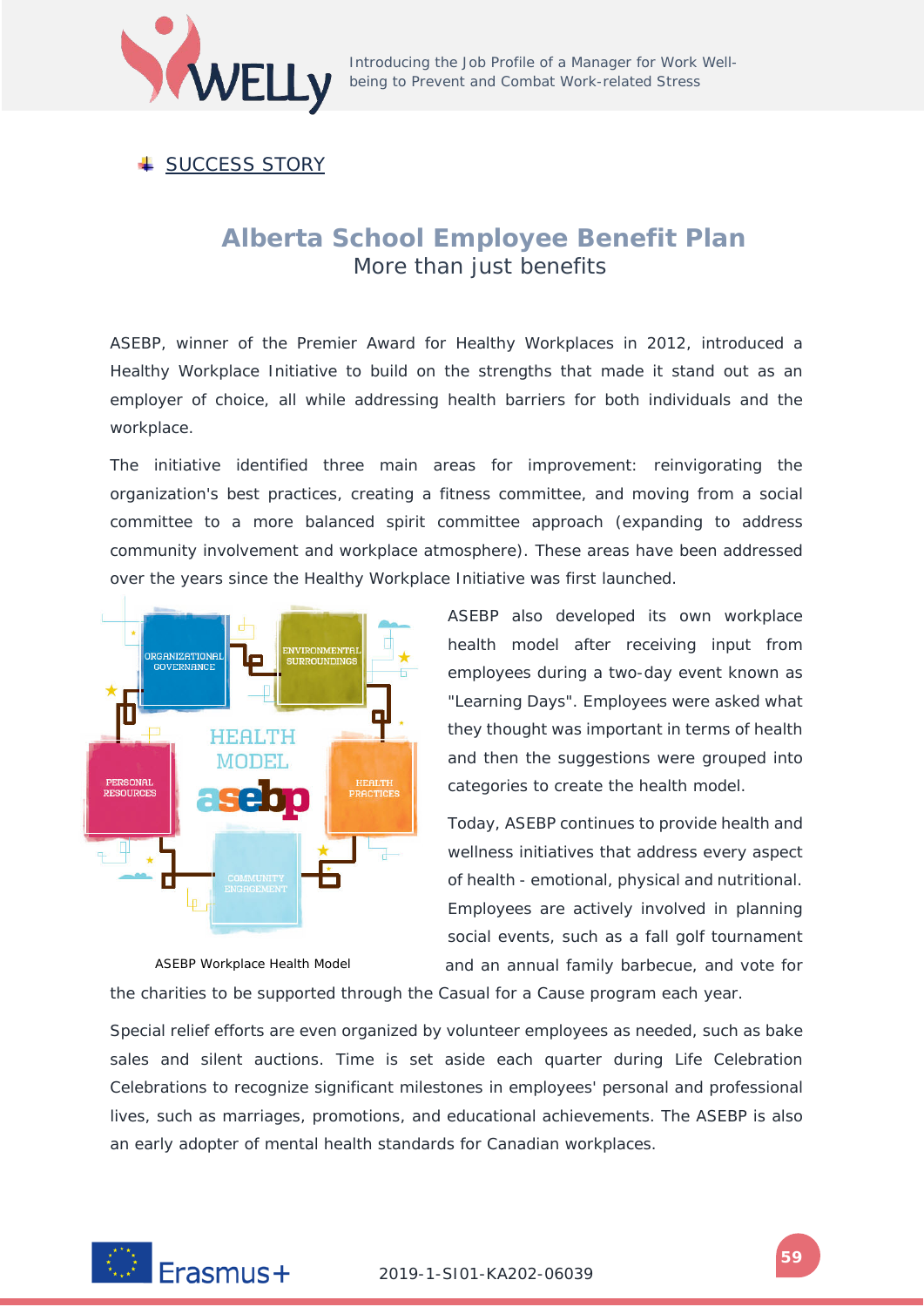

ASEBP's Human Resources department ensures that ergonomic assessments are available to each employee for optimal workstation health. The Fitness for Health Committee works to provide a variety of fitness programs that support all fitness levels and work schedules, and their adoption is a testament to their success - about a quarter of employees took advantage of the programs last summer alone. And, the new Cookbook Committee encouraged employees to submit their favorite recipes for a printed piece that will be the focus of a special cookbook display this winter.

Source: <https://www.workplacewellnessonline.ca/success-stories.php>

## **EXTERNAL RESOURCE**

| Type of                                                                            | Resource: Wellbeing at work (2022) This factsheet focuses on                                                               |  |  |  |
|------------------------------------------------------------------------------------|----------------------------------------------------------------------------------------------------------------------------|--|--|--|
| resource and<br>wellbeing in the workplace, explaining why it matters. It outlines |                                                                                                                            |  |  |  |
| benefits                                                                           | the domains of CIPD wellbeing model, and look at the role of<br>different stakeholders in cultivating a healthy workplace. |  |  |  |
| <b>External link</b>                                                               | https://www.cipd.co.uk/knowledge/culture/well-<br>being/factsheet#gref                                                     |  |  |  |

## **↓ SURVEY**

# **Questionnaire - Orientation to Happiness**

Please indicate the extent to which each of the following statements corresponds to your own personal experience. Mark with an (X) the option that corresponds to the answer you intend to give. Use the following response scale:

- 1 = Does not correspond at all to my experience
- $2 =$  corresponds a little to my experience
- 3 = Corresponds to my experience
- 4 = Corresponds very much to my experience
- 5 = Corresponds completely to my experience

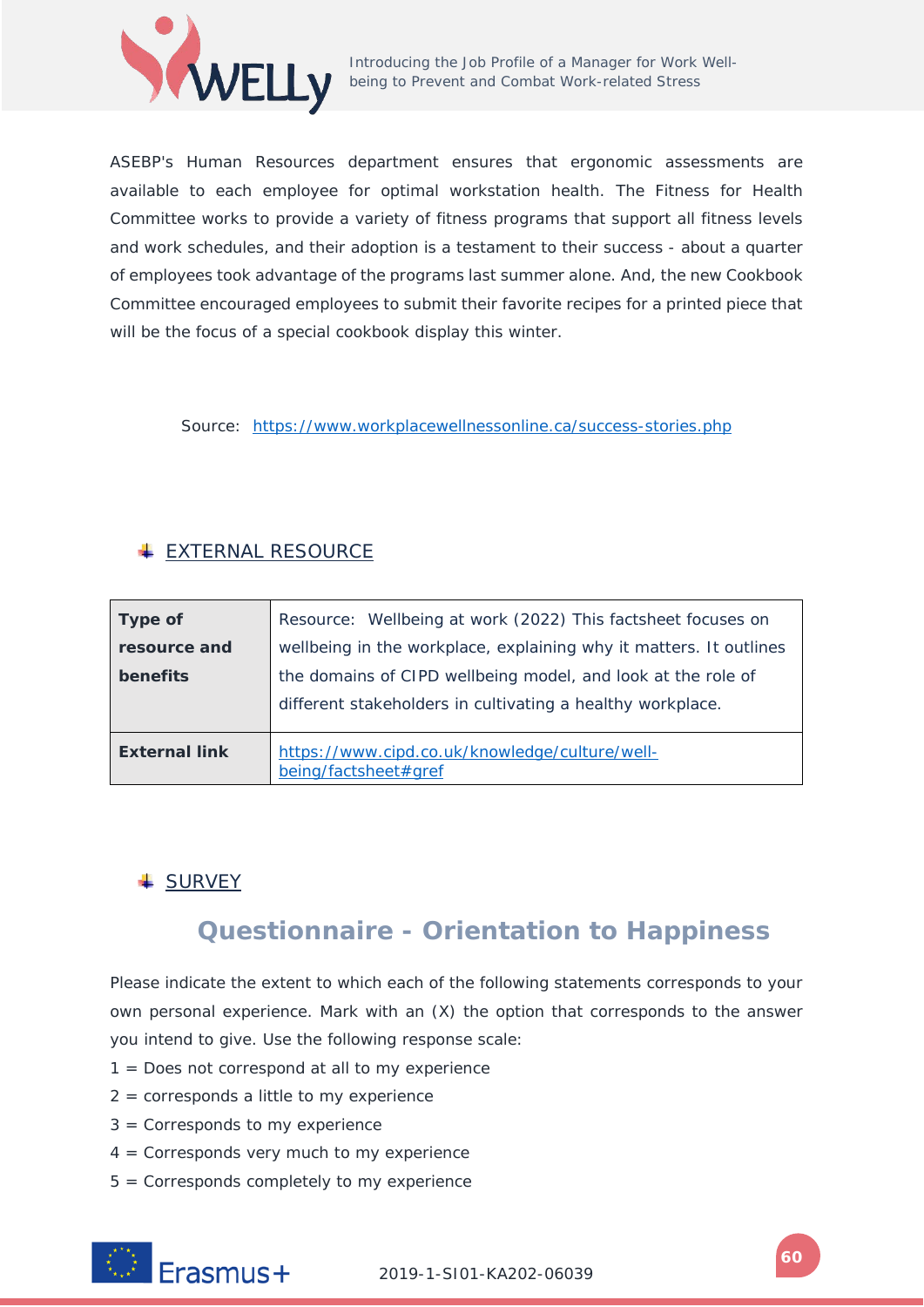

| 1.  | My life has a higher purpose.                                                             | 2 | 3 | 4 | 5 |
|-----|-------------------------------------------------------------------------------------------|---|---|---|---|
| 2.  | Life is too short to put off the pleasures it can give us.                                |   |   |   |   |
| 3.  | Regardless of what I'm doing, time passes very quickly.                                   |   |   |   |   |
| 4.  | When choosing what I do, I always consider whether it will benefit other people.          |   |   |   |   |
| 5.  | get out of my routine to feel stimulated.                                                 |   |   |   |   |
| 6.  | I look for situations that challenge my skills and abilities.                             |   |   |   |   |
| 7.  | I have a responsibility to make the world a better place.                                 |   |   |   |   |
| 8.  | When choosing what to do, I always consider whether it will be pleasurable.               |   |   |   |   |
| 9.  | Both at work and at play, I tend to be completely immersed and forget about myself.       |   |   |   |   |
| 10. | My life has permanent meaning.                                                            |   |   |   |   |
| 11. | agree with the following statement: "life is short - eat dessert first".                  |   |   |   |   |
| 12. | am always absorbed by what I do.                                                          |   |   |   |   |
| 13. | What I do matters to society.                                                             |   |   |   |   |
| 14. | I love doing things that stimulate my senses.                                             |   |   |   |   |
| 15. | When choosing what I do, I always consider whether I can be completely absorbed by it.    |   |   |   |   |
| 16. | I've spent a lot of time thinking about the meaning of life and how I fit into the whole. |   |   |   |   |
| 17. | For me, a good life is a pleasant life.                                                   |   |   |   |   |
| 18. | I'm rarely distracted by what's going on around me.                                       |   |   |   |   |

Source: [https://estudogeral.uc.pt/bitstream/10316/94536/1/Ana%20Silva\\_Tese2020.pdf](https://estudogeral.uc.pt/bitstream/10316/94536/1/Ana%20Silva_Tese2020.pdf)

## **EXTERNAL RESOURCE**

| Type of                        | Resource: Orientation to Happiness and Decent Work: A Study of Profiles in     |
|--------------------------------|--------------------------------------------------------------------------------|
| resource                       | Portuguese Workers (2020). This thesis focuses on the Orientation to Happiness |
| and                            | and Decent Work in Portuguese workers, aimed at identifying distinct worker    |
| benefits                       | profiles based on this relationship.                                           |
| <b>External</b><br><b>link</b> | https://estudogeral.uc.pt/bitstream/10316/94536/1/Ana%20Silva_Tese2020.pdf     |
|                                |                                                                                |

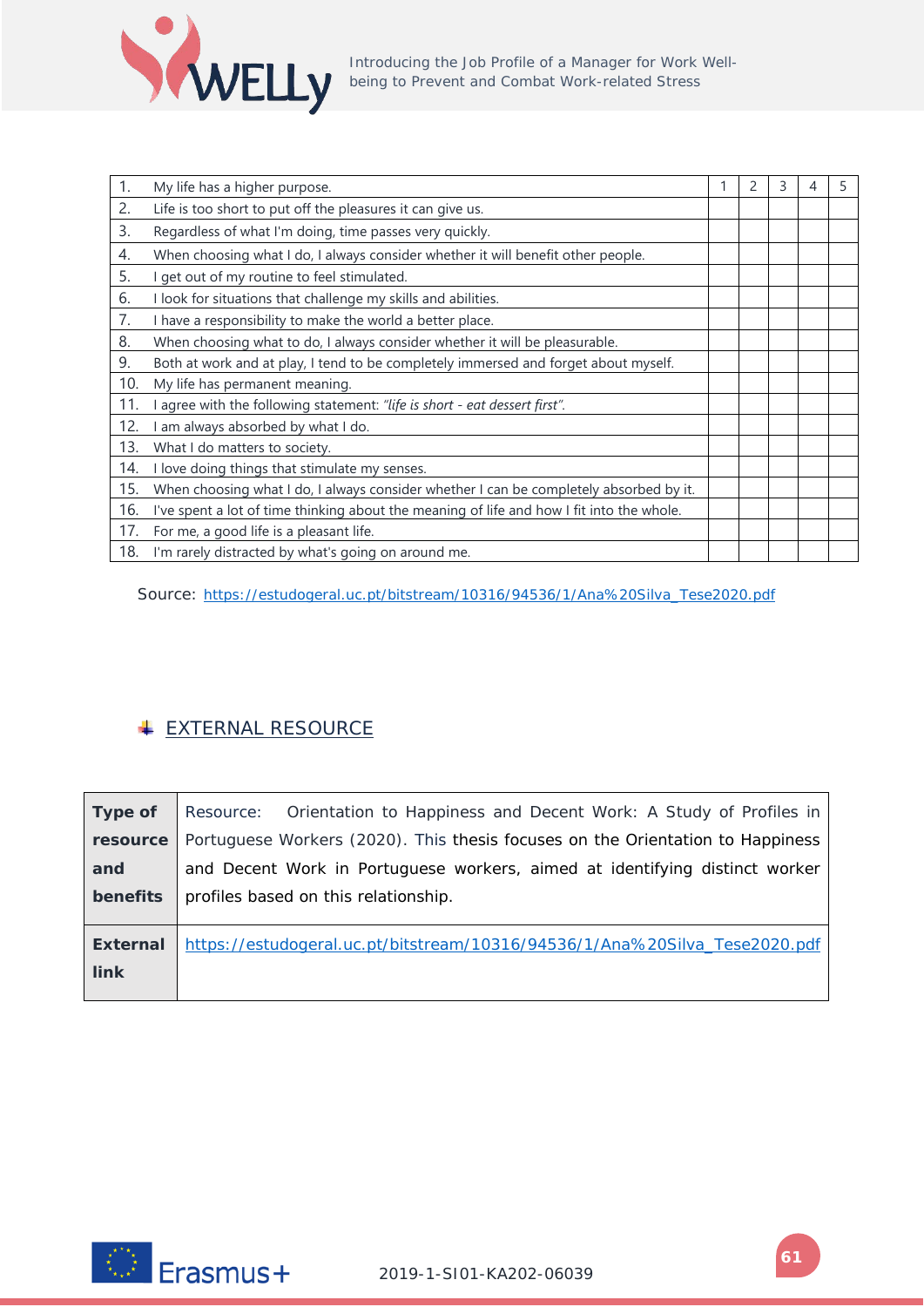

UNIT 2. FOSTERING THE OCCUPATIONAL SAFETY AND HEALTH PRACTITIONERS' TEAMWORK, IMPROVEMENT OF EMPLOYEE'S WORK PERFORMANCE AND DECREASE OF SICKNESS AND ABSENCE

### **↓ SURVEY**

1. Answer each question by ticking the box that applies to you, YES or NO. Answer YES even if only part of the statement applies to you.

|                |                                                                               | <b>YES</b> | <b>NO</b> |
|----------------|-------------------------------------------------------------------------------|------------|-----------|
| $\mathbf{1}$   | I often bring work home.                                                      |            |           |
| 2              | I often think about working from home.                                        |            |           |
| 3              | I think only I can do the job so that it is done well.                        |            |           |
| 4              | I often underestimate how long it will take me to complete a task.            |            |           |
| 5              | I think I have too many deadlines at work that are hard to meet.              |            |           |
| 6              | I often feel guilty if I want to relax and do nothing.                        |            |           |
| $\overline{7}$ | I often think about problems at work, even when I should be relaxing.         |            |           |
| 8              | I do everything quickly - eat, talk, walk, drive.                             |            |           |
| 9              | I am impatient when others speak/drive slowly.                                |            |           |
| 10             | My appetite has changed; I'm getting bigger or smaller, or skipping<br>meals. |            |           |
| 11             | I have mood swings.                                                           |            |           |
| 12             | I grit my teeth.                                                              |            |           |
| 13             | I have muscle pain, especially in my shoulders, neck, head and lower<br>back. |            |           |

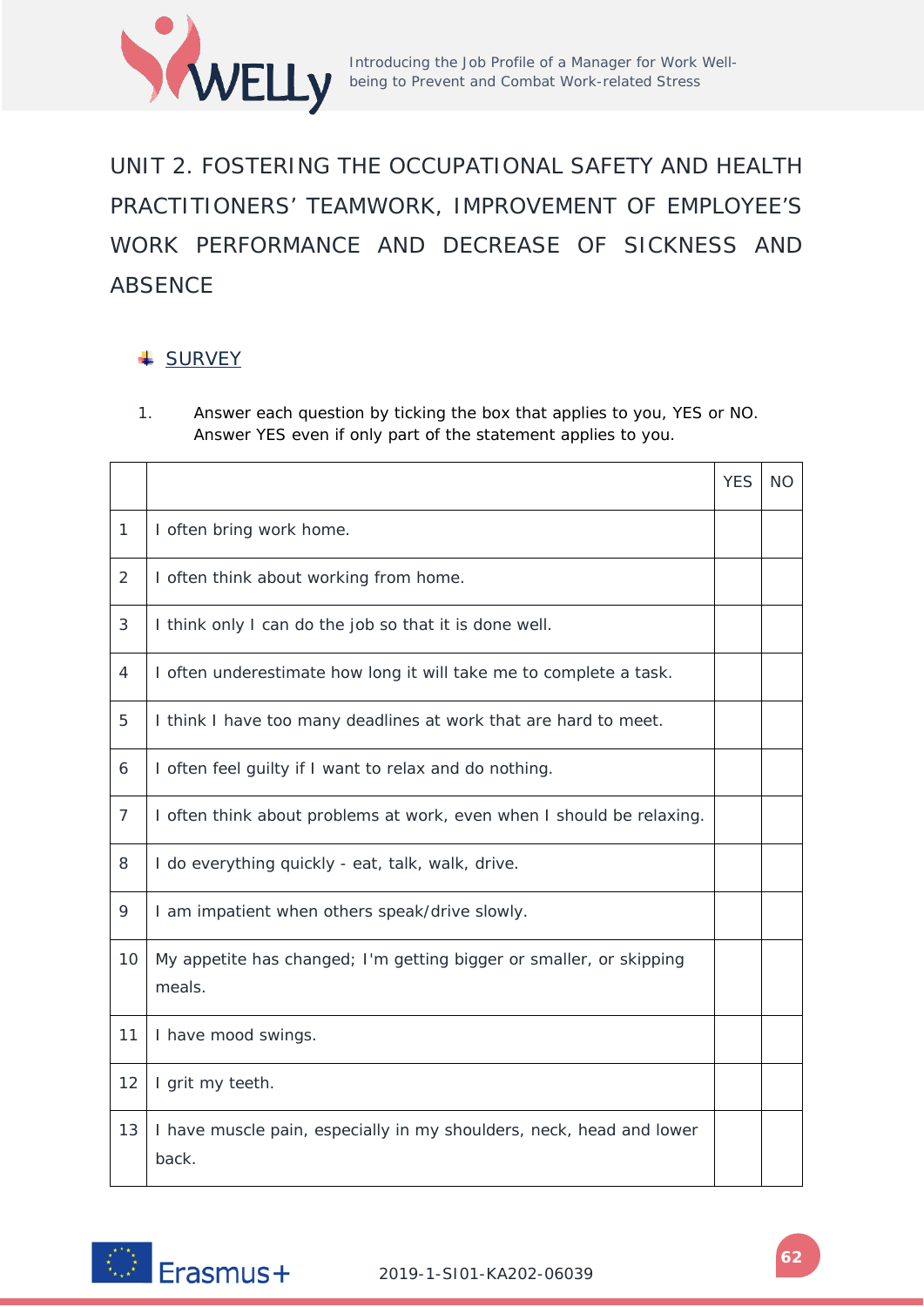

| 14 | I can't do tasks as well as I used to.                                                                   |  |
|----|----------------------------------------------------------------------------------------------------------|--|
| 15 | I often turn to alcohol, caffeine, nicotine or drugs.                                                    |  |
| 16 | I don't have time for hobbies.                                                                           |  |
| 17 | I am extremely competitive, including in sports and games.                                               |  |
| 18 | I find it hard to praise others, even when it is deserved. Criticism rolls<br>off my tongue more easily. |  |
| 19 | My sex drive is lower, my menstrual cycle is altered.                                                    |  |
| 20 | I deny or avoid problems and hope they go away.                                                          |  |

**4 points or less**: you are less likely to get a stress-related illness.

**5-11 points**: you are more likely to experience a stress-related illness, either mental or physical. You would benefit from stress management counselling/consultation.

**12 points or more**: you are more likely to suffer from a stress-related illness such as diabetes, irritable bowel, migraines, back and neck pain, high blood pressure, heart disease, stroke, depression, anxiety.

### **Tips on how to improve your score**

Check the answers where you ticked YES:

- see if you can reduce, change or adjust this property
- start with the ones that are easier and more likely to succeed
- start with small changes, as it takes daily implementation to make a change stick
- support from family, friends and colleagues will make the process easier
- professional help is always available

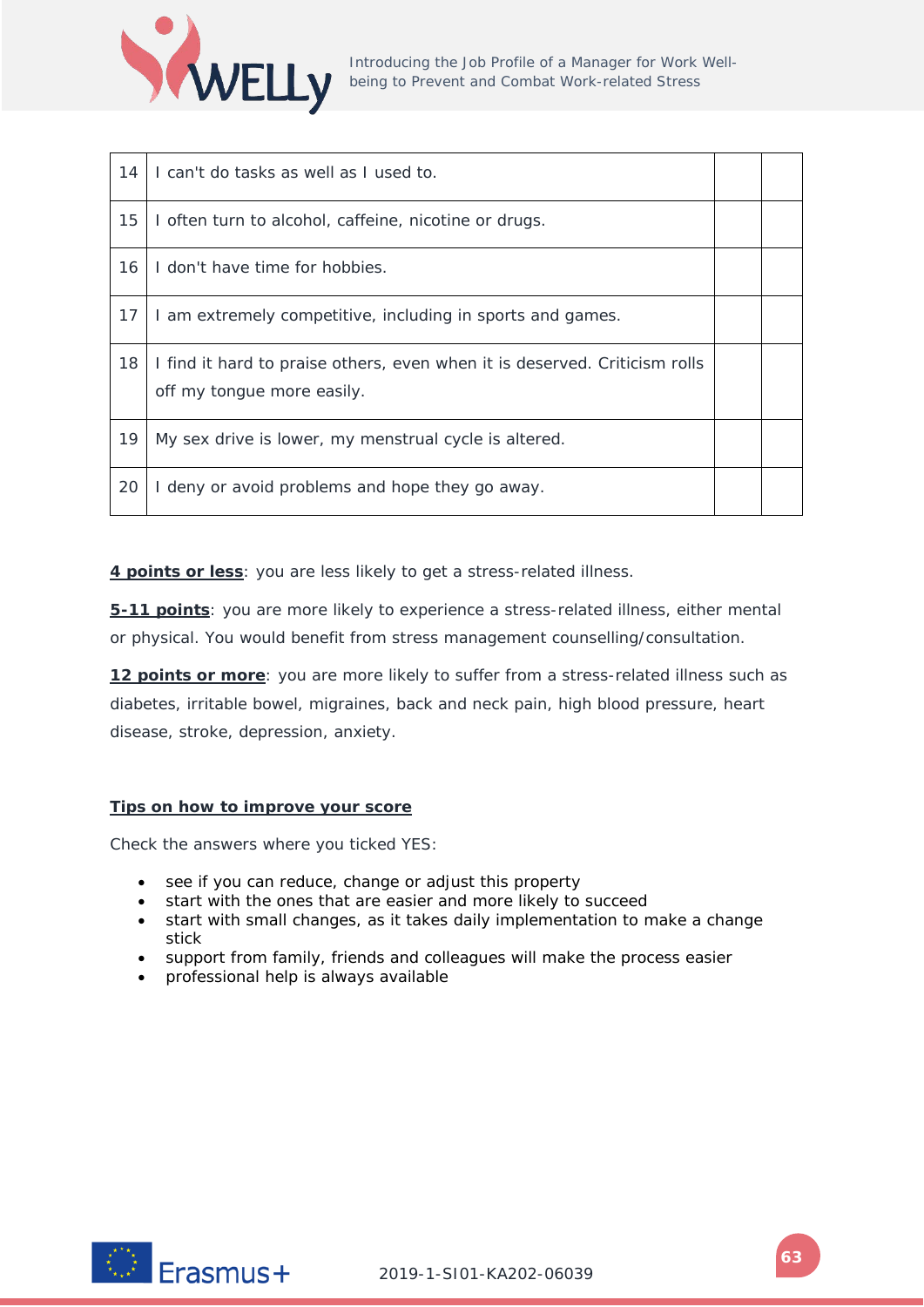

### **↓ SURVEY**

- 2. The following are factors that may be a source of work stress at a particular time or period. Please score each statement according to the scale described, depending on how strong a source of work stress it is for you.
- 1 very small source of stress
- 5 a very strong source of stress

|                |                                                                                    | 1 | 2 | 3 | 4 | 5 |
|----------------|------------------------------------------------------------------------------------|---|---|---|---|---|
| 1              | I have too much to do.                                                             |   |   |   |   |   |
| 2              | I lack power and influence.                                                        |   |   |   |   |   |
| 3              | I am doing a job beyond my capabilities.                                           |   |   |   |   |   |
| 4              | I am doing work that is below my capabilities.                                     |   |   |   |   |   |
| 5              | I don't have enough work.                                                          |   |   |   |   |   |
| 6              | I manage and/or supervise other people's work.                                     |   |   |   |   |   |
| $\overline{7}$ | Disagreement with the policies of the organisation or institution<br>where I work. |   |   |   |   |   |
| 8              | I take my work home.                                                               |   |   |   |   |   |
| 9              | Payment amount.                                                                    |   |   |   |   |   |
| 10             | My personal beliefs are inconsistent with the organisational ones.                 |   |   |   |   |   |
| 11             | Inadequate guidance and support from superiors.                                    |   |   |   |   |   |
| 12             | Lack of consultation and communication.                                            |   |   |   |   |   |
| 13             | Keeping up with advances in technology.                                            |   |   |   |   |   |
| 14             | Unclear professional role.                                                         |   |   |   |   |   |
| 15             | Inadequate job training and career development planning.                           |   |   |   |   |   |

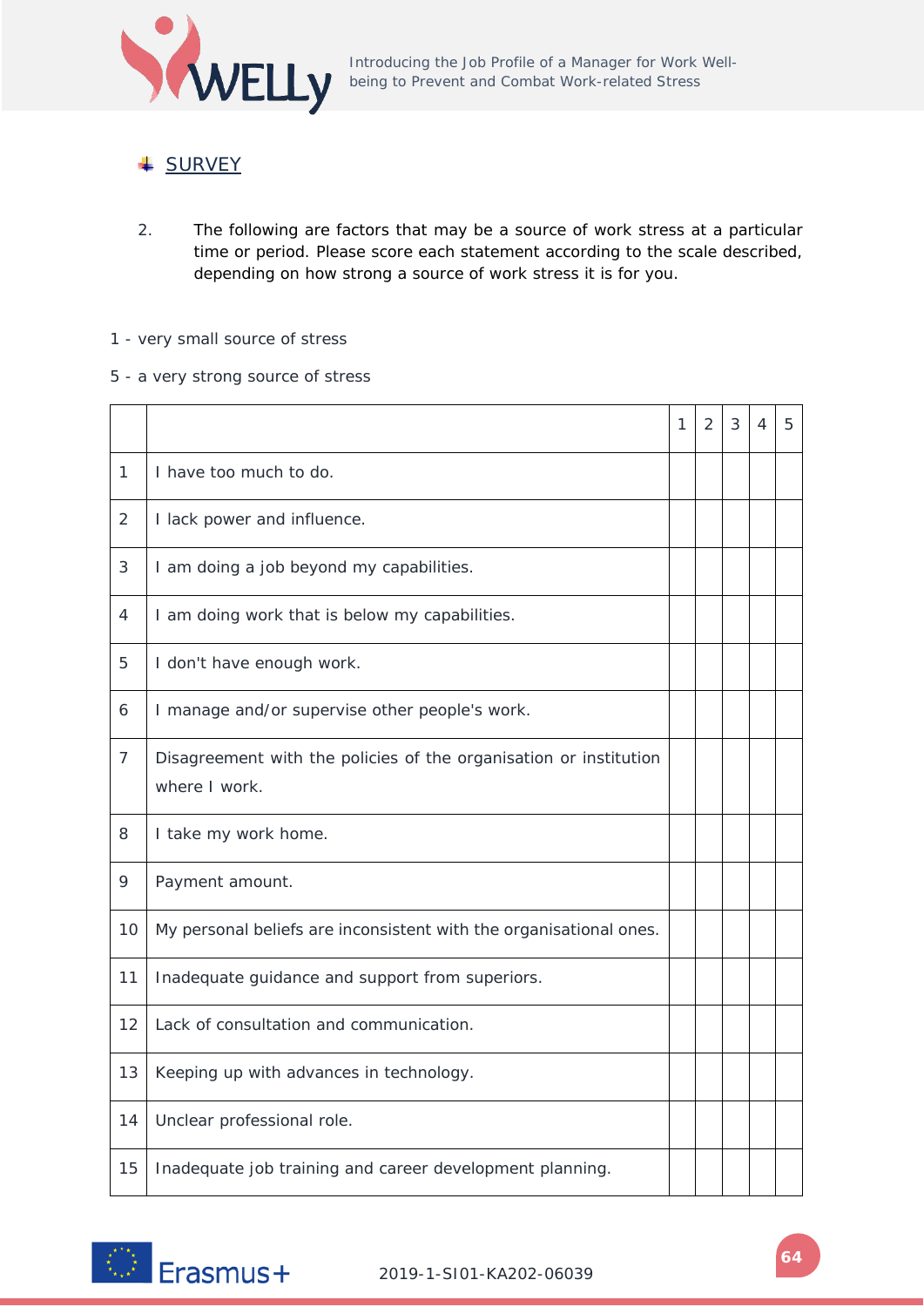

| 16 | Lack of social support from colleagues.                        |  |  |  |
|----|----------------------------------------------------------------|--|--|--|
| 17 | My spouse's/partner's attitude to my job and career            |  |  |  |
| 18 | Work very long hours.                                          |  |  |  |
| 19 | Have boring administrative tasks.                              |  |  |  |
| 20 | Lack of encouragement from superiors.                          |  |  |  |
| 21 | Impact of work on attitudes towards spouse/partner/children    |  |  |  |
| 22 | Being underestimated.                                          |  |  |  |
| 23 | Requirements to take risky decisions.                          |  |  |  |
| 24 | Working with people of the opposite sex.                       |  |  |  |
| 25 | Lack of emotional support from people outside the workplace.   |  |  |  |
| 26 | Impact of work on my private/social life.                      |  |  |  |
| 27 | Factors beyond my direct control.                              |  |  |  |
| 28 | Living with a partner who invests heavily in their own career. |  |  |  |
| 29 | Making important decisions.                                    |  |  |  |
| 30 | Personal conflicts with others.                                |  |  |  |
| 31 | Careers at the expense of private life.                        |  |  |  |

### **How to reduce your stress levels:**

- see if you can reduce, change or adapt the situation that is causing you the most stress (3-5)
- start with small changes, as it takes daily implementation to make a change stick
- support from family, friends and colleagues will make the process easier
- professional help is always available

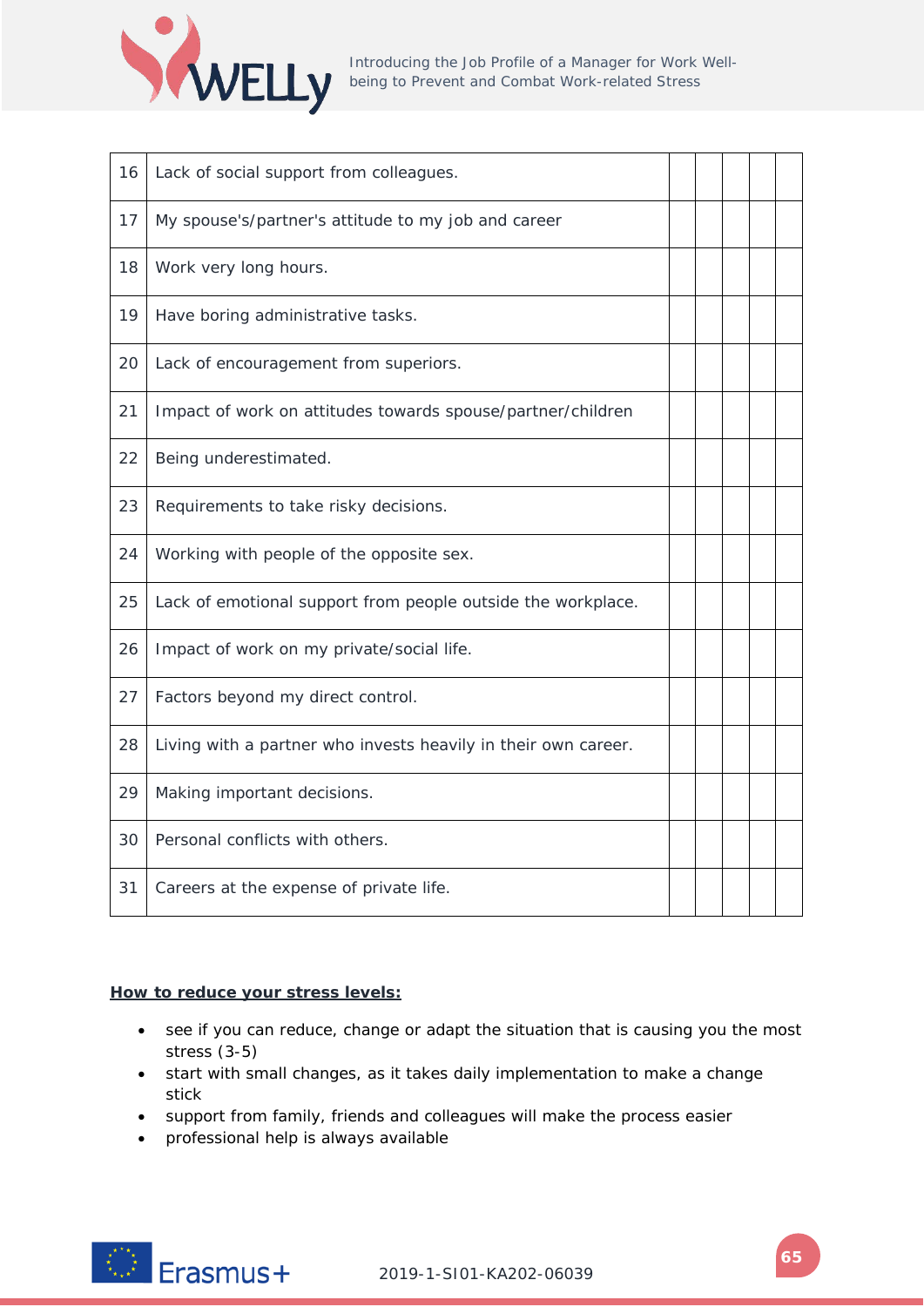

## **WULTIPLE CHOICE QUIZ**

**Question**: Regarding legislation about work-related stress, organisations should comply with… (choose the best option):

| Option 1.                                                                                                                                                                            | Option 2.                                                                                                                                                                                                                             |  |  |
|--------------------------------------------------------------------------------------------------------------------------------------------------------------------------------------|---------------------------------------------------------------------------------------------------------------------------------------------------------------------------------------------------------------------------------------|--|--|
| International conventions, because they<br>establish the main guidelines to follow,<br>but not recommendations because they<br>are not mandatory                                     | All suitable national laws and<br>international conventions and<br>recommendations, because, although<br>these documents are not all mandatory,<br>organisations should strive to be as<br>compliant as possible                      |  |  |
| Option 3.                                                                                                                                                                            | Option 4.                                                                                                                                                                                                                             |  |  |
| National laws, because national<br>legislative documents are the only ones<br>that apply in a certain country and<br>identify what organisations should do<br>related to this matter | The suitable legal documents, and at the<br>same time develop appropriate internal<br>policies and processes that may go<br>beyond the legal requirements if it is<br>necessary and contributes to a healthier<br>working environment |  |  |
| Would you like to find out the answer?                                                                                                                                               |                                                                                                                                                                                                                                       |  |  |

Check it out in Annex II!

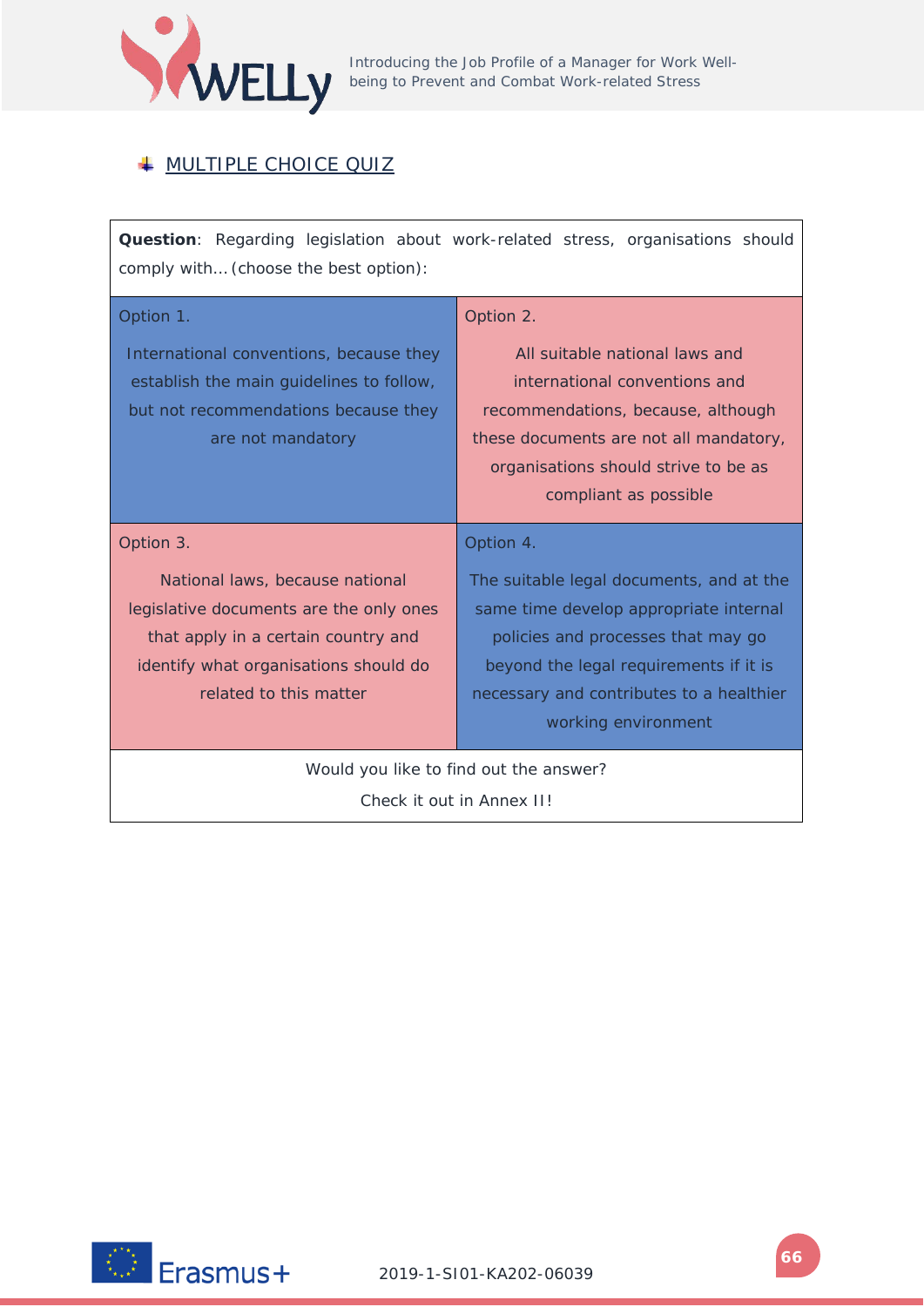

## **WULTIPLE CHOICE QUIZ**

**Question**: Regarding legislation about work-related stress, organisations should comply with… (choose the best option):

| Option 1.                                                                    | Option 2.                                                                                                        |  |  |  |  |
|------------------------------------------------------------------------------|------------------------------------------------------------------------------------------------------------------|--|--|--|--|
| Diverse cultural perspectives can inspire<br>creativity and drive innovation | Integration across multicultural teams<br>can be difficult int the prejudice or<br>negative cultural stereotypes |  |  |  |  |
| Option 3.                                                                    | Option 4.                                                                                                        |  |  |  |  |
| Diverse teams are more productive and                                        | All of the above                                                                                                 |  |  |  |  |
| perform better                                                               |                                                                                                                  |  |  |  |  |
| Would you like to find out the answer?                                       |                                                                                                                  |  |  |  |  |
| Check it out in Annex II!                                                    |                                                                                                                  |  |  |  |  |

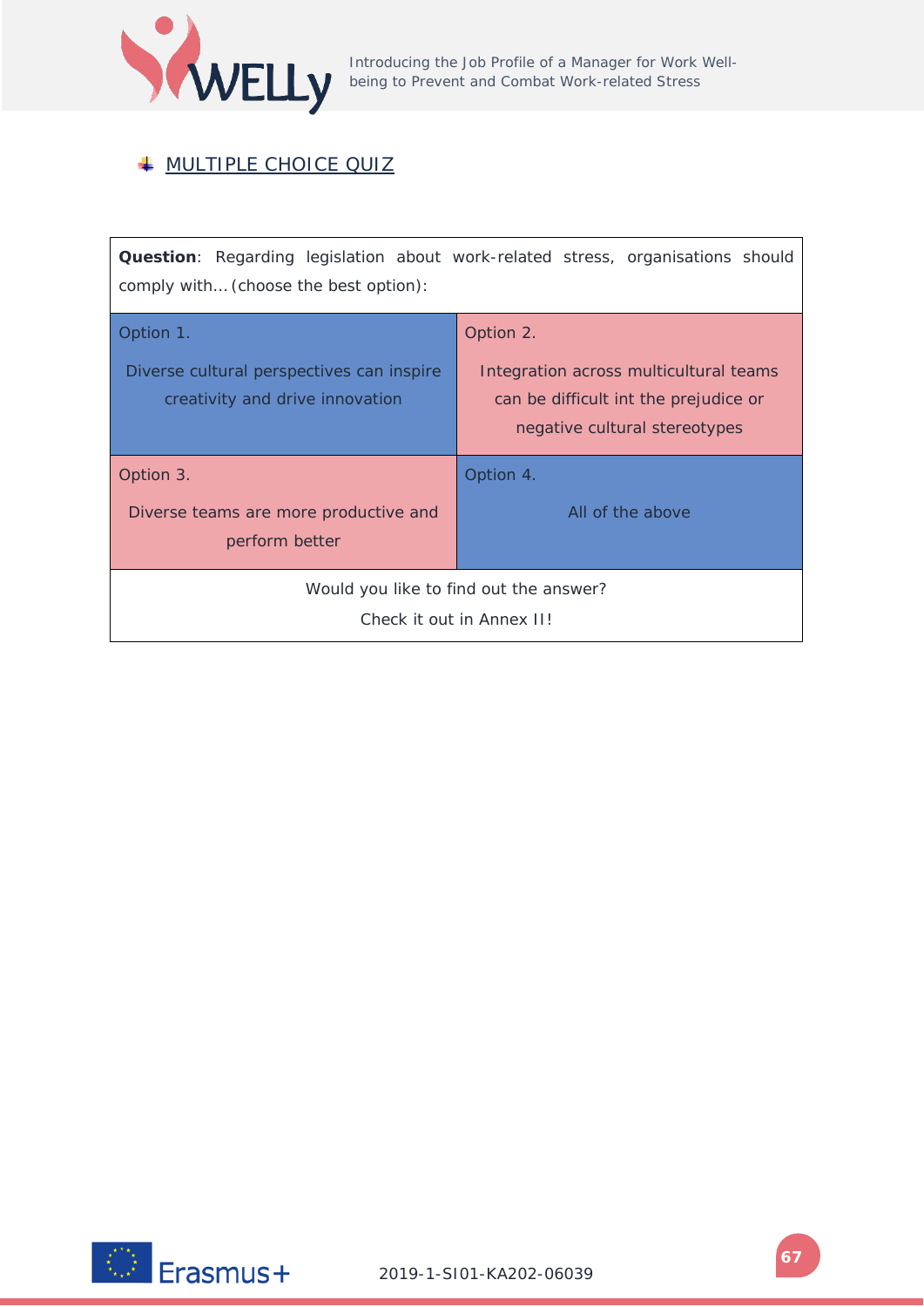

# UNIT 3. STRATEGIES TO MANAGE ISSUES RELATED TO MENTAL HEALTH IN THE WORKPLACE

## VIDEO

|                                        | Management vs. Leadership                                                                                                                                                               |
|----------------------------------------|-----------------------------------------------------------------------------------------------------------------------------------------------------------------------------------------|
|                                        | Link: https://www.youtube.com/watch?v=Tddlkly1cC0                                                                                                                                       |
|                                        |                                                                                                                                                                                         |
| Competence                             | The video covers unit 3.1 and tackles the topic of the differences between                                                                                                              |
| <b>Unit and</b>                        | managers and leaders                                                                                                                                                                    |
| <b>Topic</b><br><b>Covered</b>         |                                                                                                                                                                                         |
|                                        |                                                                                                                                                                                         |
| General<br>Learning<br><b>Outcomes</b> | There is no hard-line dividing managers and leaders and a person cannot<br>be 100% leader and 100% manager.<br>There are both differences and similarities between managers and leaders |
| <b>Duration</b>                        | 5:33                                                                                                                                                                                    |
| <b>Reflection</b>                      | Do you think there are specific personality traits characterizing managers Vs.<br>leaders? Can a person grow into becoming a leader and how?                                            |

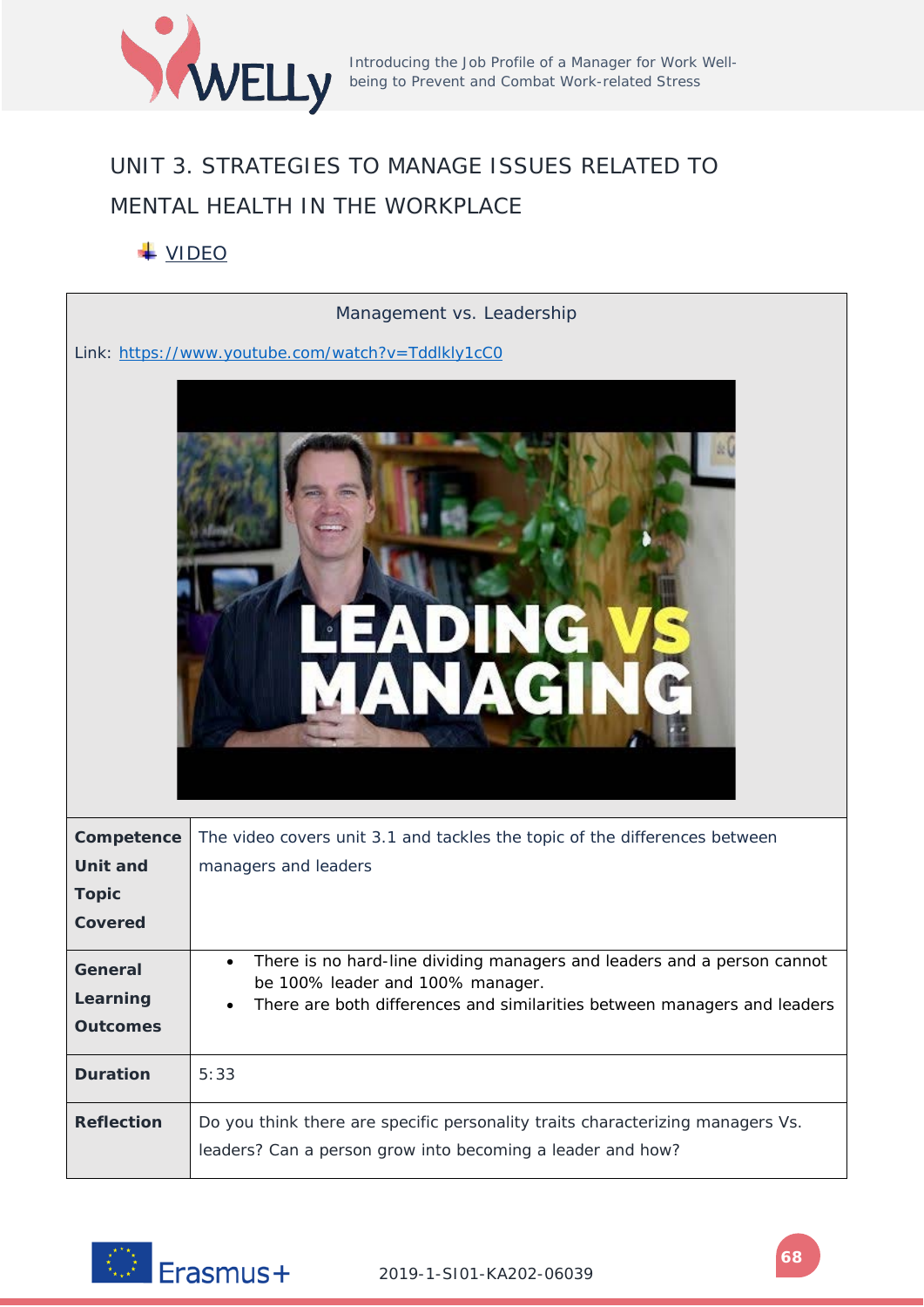

### **EXTERNAL RESOURCE**

| <b>Type of resource</b> | The article "How great managers motivate their employees" by                              |
|-------------------------|-------------------------------------------------------------------------------------------|
| and benefits            | Susan M. Heathfield was published on The Balance Careers in                               |
|                         | March 2021. It lists 10 ways in which managers can funnel                                 |
|                         | employees' motivation towards work goals.                                                 |
|                         |                                                                                           |
| <b>External link</b>    | https://www.thebalancecareers.com/how-great-managers-<br>motivate-their-employees-1918772 |

### **EXTERNAL RESOURCE**

| Type of                         | The paper "Job satisfaction and motivation: what are the differences among                                                     |  |
|---------------------------------|--------------------------------------------------------------------------------------------------------------------------------|--|
| resourc                         | these two" by Shen Kian Tan (May 2014) is available on Research Gate. The                                                      |  |
| e and                           | article investigates the differences between two factors that are considered as                                                |  |
| benefits                        | the main contributors to effectiveness and efficiency of corporate business                                                    |  |
|                                 | culture.                                                                                                                       |  |
| <b>Externa</b><br><b>I</b> link | https://www.researchgate.net/publication/262731796 Job Satisfaction and<br>Motivation What are the Differences among these Two |  |

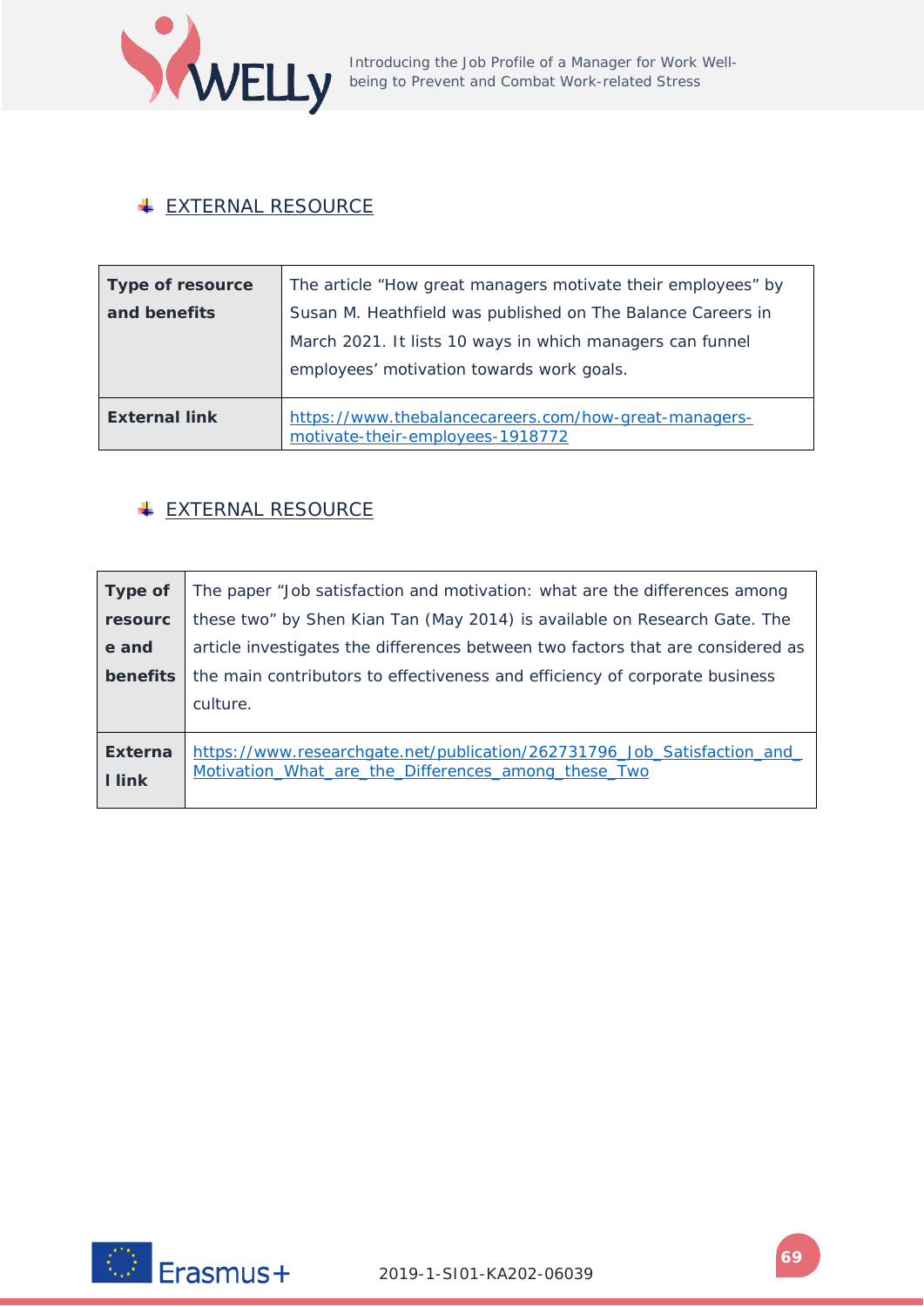

Introducing the Job Profile of a Manager for Work Wellbeing to Prevent and Combat Work-related Stress

## VIDEO



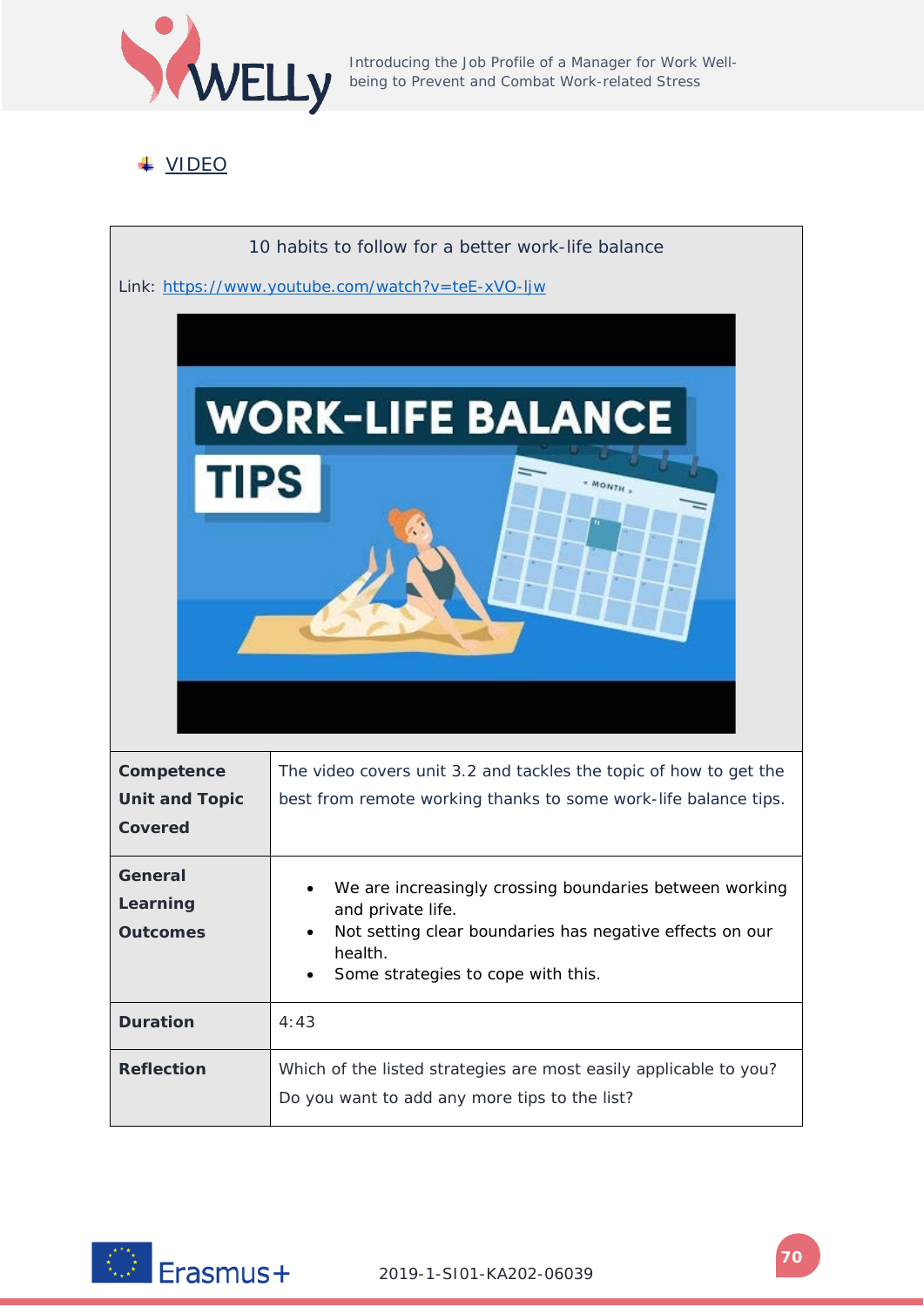

## **EXTERNAL RESOURCE**

| <b>Type of</b>       | * A central part of the development of an effective work well-  |
|----------------------|-----------------------------------------------------------------|
| resource and         | being program is the identification of the aspects that need    |
| benefits             | improvements and corrections. To this purpose, it is strongly   |
|                      | recommended to use well validated questionnaires that allow for |
|                      | the identification of a broad range of psychosocial risks.      |
|                      | The link below points to a well-known and highly useful         |
|                      | instrument that can help HR practitioners determine employees   |
|                      | working conditions, monitor future improvements, and compare    |
|                      | the current situation with past or future situations.           |
| <b>External link</b> | * https://www.hse.gov.uk/stress/assets/docs/indicatortool.pdf   |
|                      |                                                                 |

## **EXTERNAL RESOURCE**

| <b>Type of</b>       | *The link below points to a well-known and highly useful          |
|----------------------|-------------------------------------------------------------------|
| resource and         | instrument. It is designed to assess the extent to which          |
| benefits             | organizations effectively implement integrated approaches to      |
|                      | worker safety, health, and well-being. This survey is meant to be |
|                      | completed by health and safety representatives, either in human   |
|                      | resources or in safety, at the middle management level.           |
| <b>External link</b> | *https://centerforworkhealth.sph.harvard.edu/sites/default/files/ |
|                      | WISH%20Tool%20for%20Website%205.16.18.pdf                         |

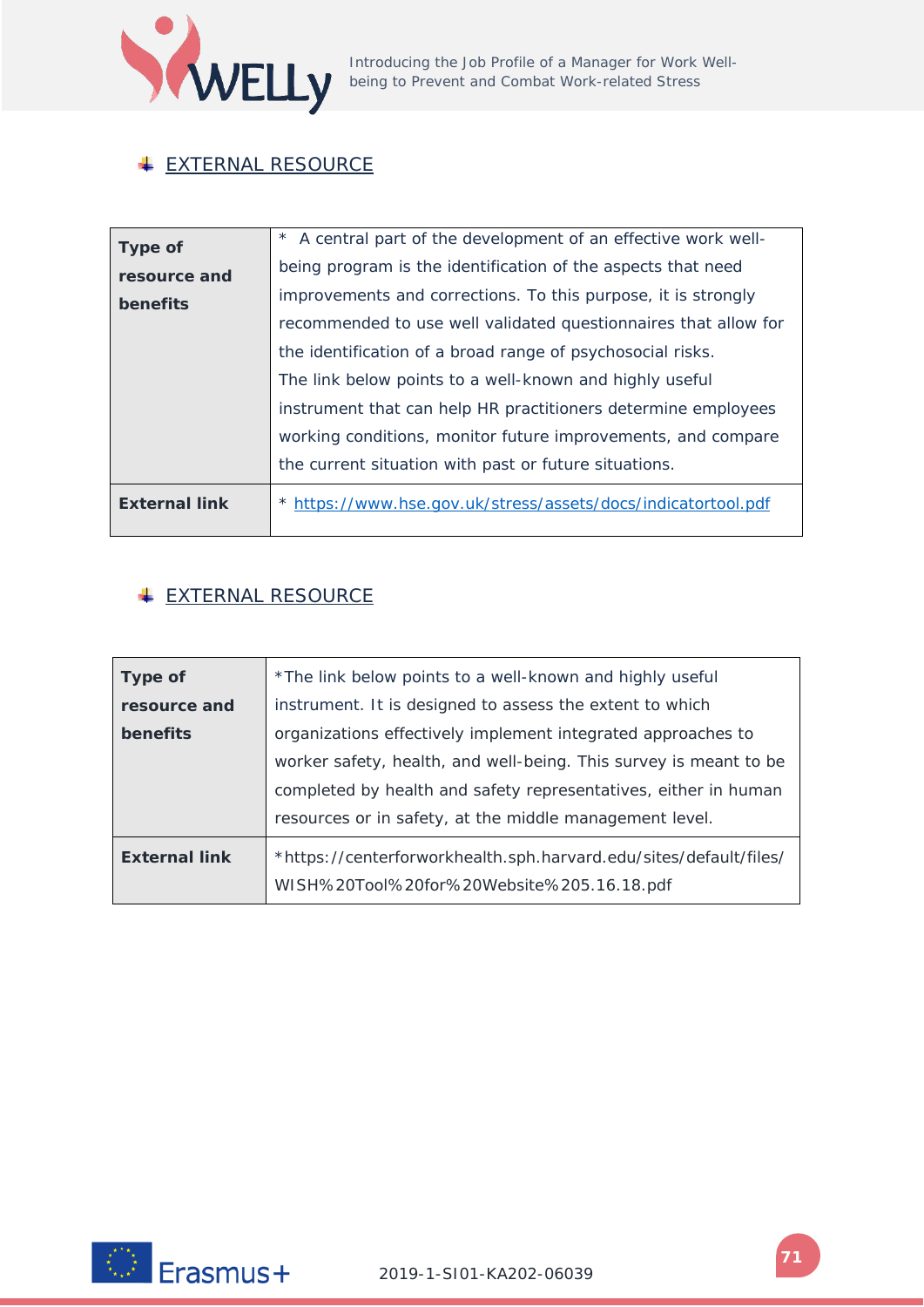

Introducing the Job Profile of a Manager for Work Wellbeing to Prevent and Combat Work-related Stress

## VIDEO



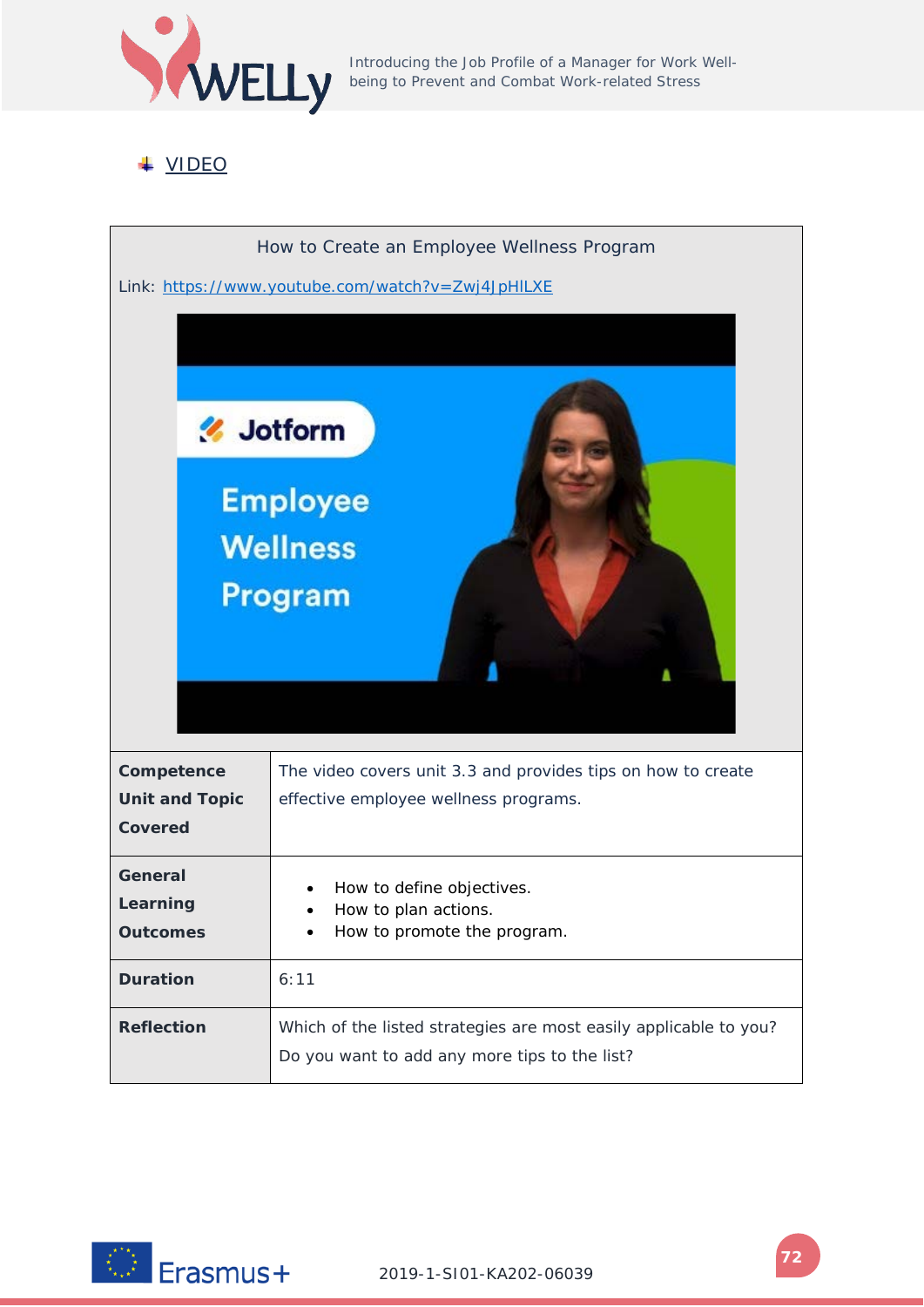

## **EXTERNAL RESOURCE**

| <b>Type of</b><br>resource and<br>benefits | The resource "Healthy workers, thriving companies.<br>A practical guide to wellbeing at work: tackling psychosocial risks<br>and musculoskeletal disorders in small businesses" is a guide that<br>aims to help micro and small businesses to create a work<br>environment where employees stay healthy and productive, and<br>the business thrives. |  |
|--------------------------------------------|------------------------------------------------------------------------------------------------------------------------------------------------------------------------------------------------------------------------------------------------------------------------------------------------------------------------------------------------------|--|
| <b>External link</b>                       | https://op.europa.eu/en/publication-detail/-<br>/publication/a20aa7de-1878-11e9-8d04-<br>01aa75ed71a1/language-en                                                                                                                                                                                                                                    |  |

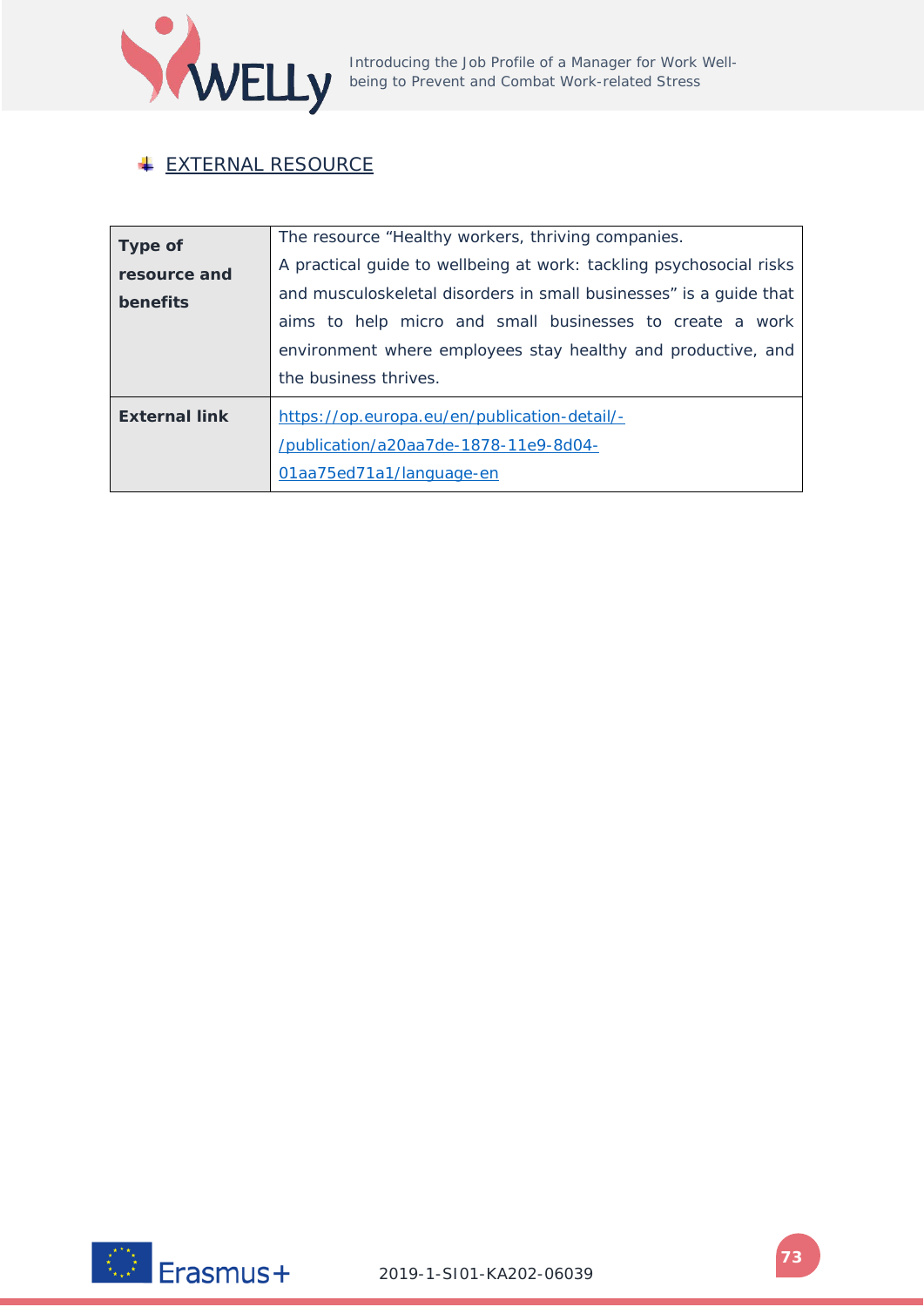

## ANNEX II: TOOLKIT ANSWERS

Find the answers to the multiple-choice quizzes for all units in the table below!

| <b>UNIT</b><br><b>NUMBER</b> | QUESTION                                                                                                                                                                                                                                                                                                                                          | ANSWER                                                                                                                                                                                                                                                                                                                                                                                                                                                                                                                                                                                                                                                                                                              |
|------------------------------|---------------------------------------------------------------------------------------------------------------------------------------------------------------------------------------------------------------------------------------------------------------------------------------------------------------------------------------------------|---------------------------------------------------------------------------------------------------------------------------------------------------------------------------------------------------------------------------------------------------------------------------------------------------------------------------------------------------------------------------------------------------------------------------------------------------------------------------------------------------------------------------------------------------------------------------------------------------------------------------------------------------------------------------------------------------------------------|
| UNIT <sub>1</sub>            | Well-Being at work is an important<br>subject of I-O Psychology, which<br>includes:<br>1. The organizational impact of<br>employees' well-being.<br>2. Stress and strain about your life<br>in general.<br>3. The physical and psychological<br>repercussions of an unhealthy<br>workplace.<br>4. How to effectively promote<br>wellness at work. | Option 4: All of the options<br>Justification: All of the options are<br>studied within I-O Psychology and can<br>contribute to the current knowledge on<br>work-related well-being. Some of I-O<br>Psychology researchers are interested<br>in investigating how employees' well-<br>being or poor health can impact<br>organisations as a whole, studying<br>organisational performance, turnover<br>or even financial results, and some<br>researchers focus on the consequences<br>of unhealthy workplaces on the<br>individual and their life and their work.<br>Additionally, is it very important to<br>understand and study how to promote<br>well-being in terms of practices,<br>resources or conditions. |
| UNIT <sub>2</sub>            | Regarding legislation about work-<br>related stress, organisations should<br>comply with (choose the best<br>option):<br>a. International conventions,<br>because they establish the main<br>guidelines to follow, but not<br>recommendations because they are<br>not mandatory                                                                   | Option 4.<br>Despite legislation/recommendations<br>from external entities, organizations<br>must have internal conduct rules and<br>regulations to ensure the promotion of<br>a healthy work environment. More than<br>legal compliance, organisations must<br>seek a proactive attitude through their<br>internal regulations.                                                                                                                                                                                                                                                                                                                                                                                    |